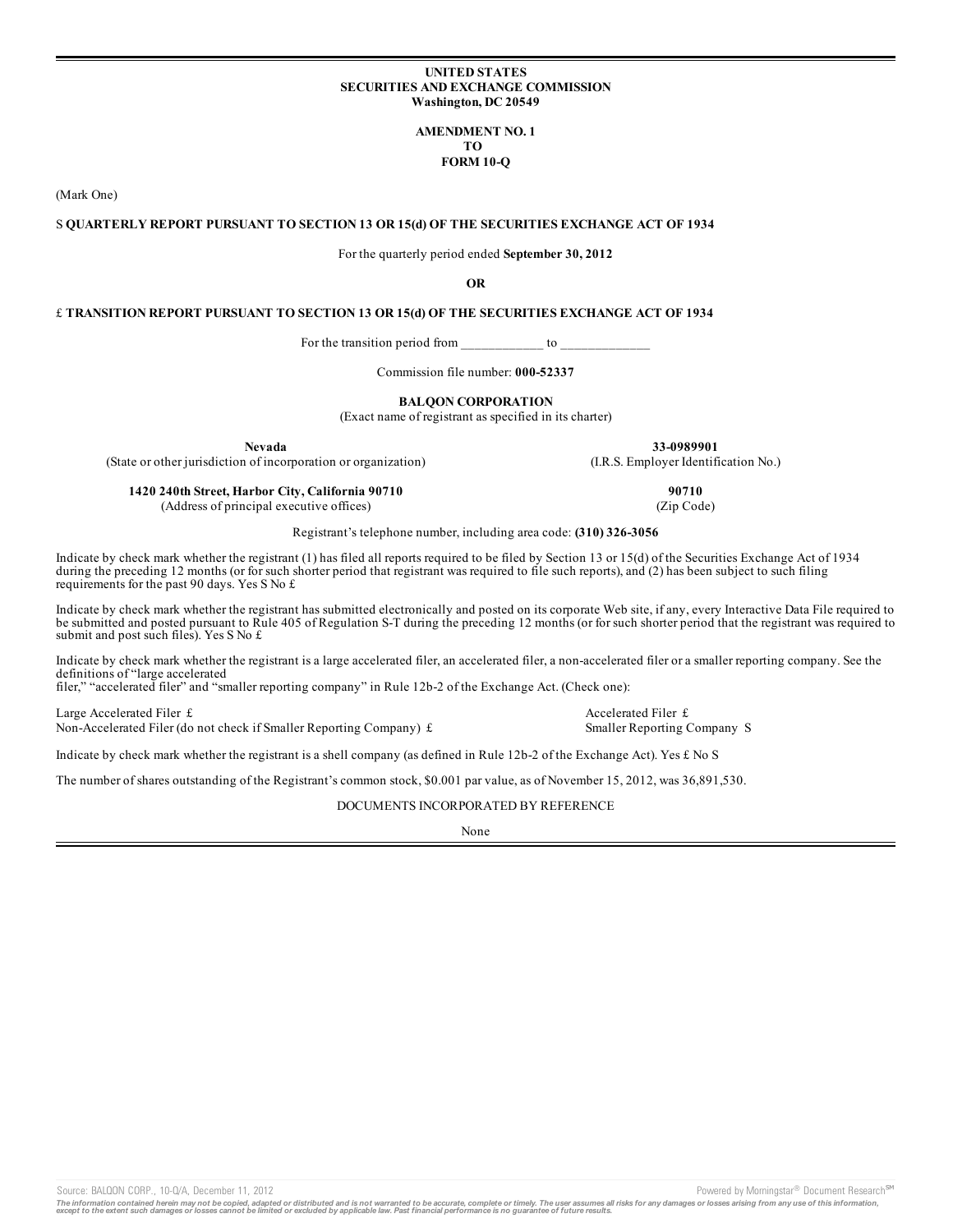## **EXPLANATORY NOTE**

The purpose of this Amendment No. 1 to Form 10-Q ("Amendment") is to amend our initial filing of a Quarterly Report on Form 10-Q for the quarterly period ended September 30, 2012, filed with the Securities and Exchange Commission on November 19, 2012 (the "Initial Filing"), to reclassify \$1,345,111 previously categorized as an Impairment Loss to a Write Down of Non-Recoverable Inventories under Cost of Revenues section in the Condensed Statements of Operations for the Three and Nine Months ended September 30, 2012 and 2011 (Unaudited) and to segregate \$1,417,150 of accounts payable to related parties on the unaudited balance sheet at September 30, 2012. Except with respect to the changes in the financial statements described above, and corresponding changes to the Management's Discussion and Analysis of Financial Condition and Results of Operations section of this report, the Initial Filing has not been amended, updated or otherwise modified.

Unless specified, the disclosures provided in this report have not been updated for more current information. Therefore, this Amendment should be read in conjunction with our other filings made with the Securities and Exchange Commission subsequent to the date of the Initial Filing.

## **CAUTIONARY STATEMENT**

All statements included or incorporated by reference in this Quarterly Report on Form 10-Q /A, other than statements or characterizations of historical fact, are forward-looking statements. Examples of forward-looking statements include, but are not limited to, statements concerning projected net sales, costs and expenses and gross profit margins; our accounting estimates, assumptions and judgments; the demand for our products; the competitive nature of and anticipated growth in our industries; and our prospective needs for additional capital. These forward-looking statements are based on our current expectations, estimates, approximations and projections about our industries and business, management's beliefs, and certain assumptions made by us, all of which are subject to change. Forward-looking statements can often be identified by words such as "anticipates," "expects," "intends," "plans," "predicts," "believes," "seeks," "estimates," "may," "will," "should," "would," "could," "potential," "continue," "ongoing," similar expressions, and variations or negatives of these words. These statements are not guarantees of future performance and are subject to risks, uncertainties and assumptions that are difficult to predict. Therefore, our actual results could differ materially and adversely from those expressed in any forward-looking statements as a result of various factors, some of which are listed under "Risk Factors" in our Annual Report on Form 10-K for the year ended December 31, 2011 and in Item 1A of Part II of this report. These forward-looking statements speak only as of the date of this report. We undertake no obligation to revise or update publicly any forward-looking statement for any reason, except as otherwise required by law.

i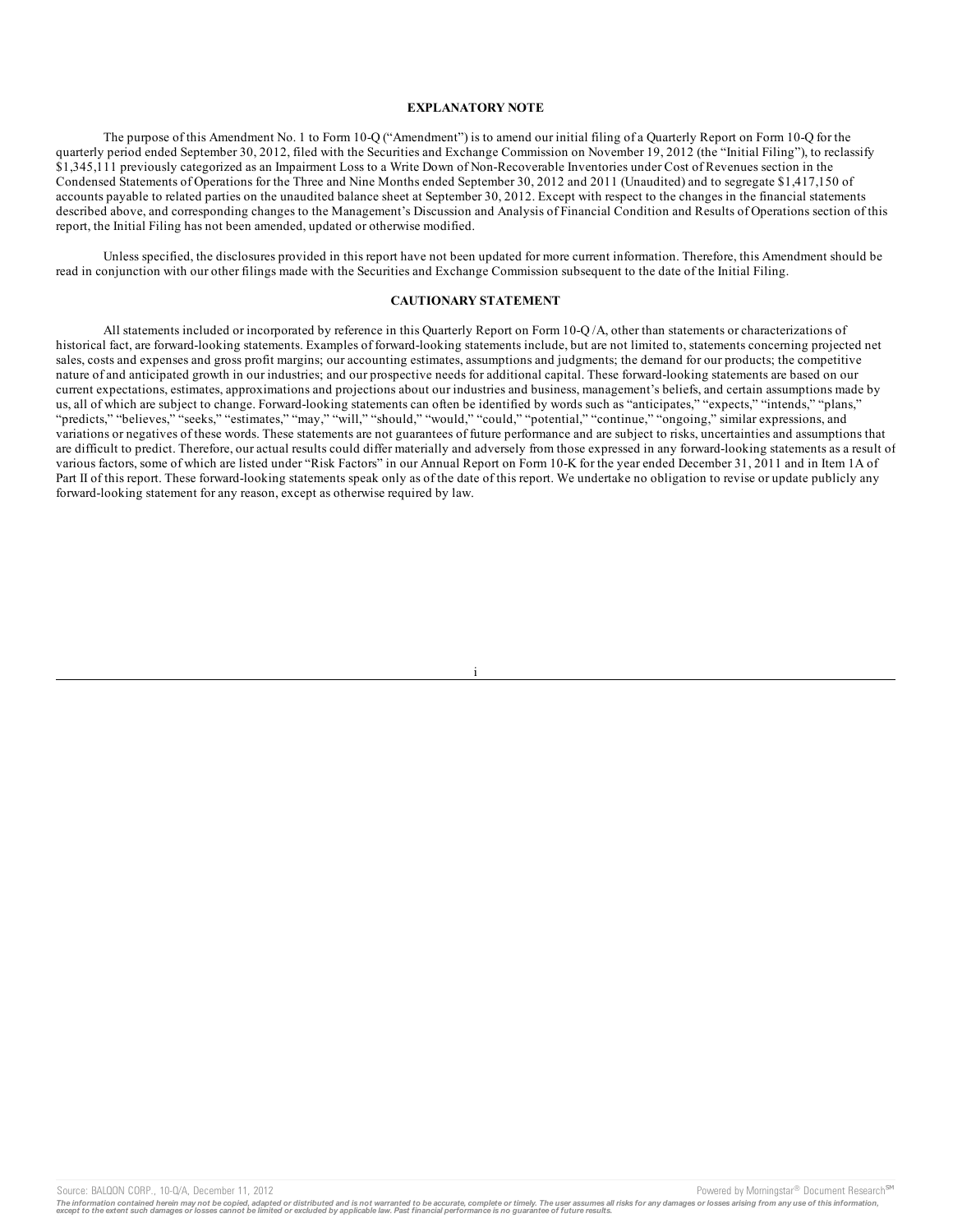# **QUARTERLY REPORT ON AMENMENT NO. 1 TO FORM 10-Q**

# **TABLE OF CONTENTS**

#### **PART I FINANCIAL INFORMATION**

| ITEM 1.           | Condensed Financial Statements                                                        |    |
|-------------------|---------------------------------------------------------------------------------------|----|
| ITEM 2.           | Management's Discussion and Analysis of Financial Condition and Results of Operations | 22 |
| ITEM 3.           | Quantitative and Qualitative Disclosures about Market Risk                            | 39 |
| ITEM 4.           | Controls and Procedures                                                               | 39 |
|                   |                                                                                       |    |
|                   | <b>PART II</b>                                                                        |    |
|                   | <b>OTHER INFORMATION</b>                                                              |    |
| ITEM 1.           | Legal Proceedings                                                                     | 40 |
| ITEM 1A.          | Risk Factors                                                                          | 40 |
| ITEM <sub>2</sub> | Unregistered Sales of Fauity Securities and Use of Proceeds                           | 40 |

| ITEM 2. | Unregistered Sales of Equity Securities and Use of Proceeds | 40 |
|---------|-------------------------------------------------------------|----|
| ITEM 3. | Defaults Upon Senior Securities                             | 41 |
| ITEM 4. | Mine Safety Disclosures                                     | 41 |
| ITEM 5. | Other Information                                           | 41 |
| ITEM 6. | Exhibits                                                    | 41 |
|         |                                                             |    |

# ii

Page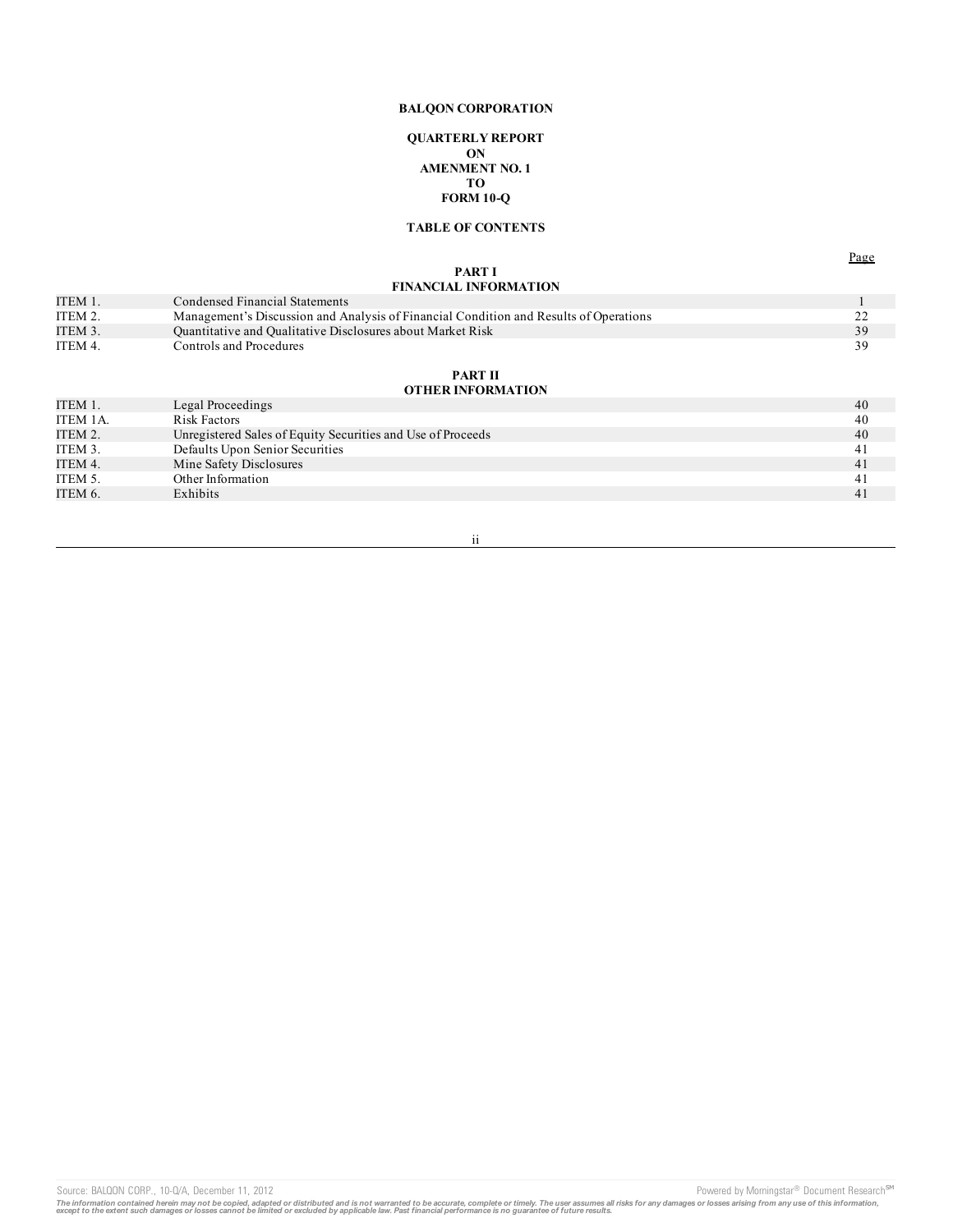# **PART I – FINANCIAL INFORMATION**

# **ITEM 1. CONDENSED FINANCIAL STATEMENTS.**

## **BALQON CORPORATION CONDENSED BALANCE SHEETS**

|                                                                                                                           |              | September 30,<br>2012<br>(Unaudited) | December 31,<br>2011 |                |  |
|---------------------------------------------------------------------------------------------------------------------------|--------------|--------------------------------------|----------------------|----------------|--|
| <b>ASSETS</b>                                                                                                             |              |                                      |                      |                |  |
| Current assets:                                                                                                           |              |                                      |                      |                |  |
| Cash and cash equivalents                                                                                                 | $\mathbf S$  | 5.581                                | $\mathcal{S}$        | 32,663         |  |
| Accounts receivable, trade, net of allowance for doubtful accounts of \$1,233 and \$1,233,<br>respectively                |              | 133,427                              |                      | 507,246        |  |
| Accounts receivable, related entities, net of allowance for doubtful accounts of \$198,067 and<br>\$178,484, respectively |              |                                      |                      | 302,082        |  |
| Inventories                                                                                                               |              | 346,502                              |                      | 1,065,595      |  |
| Prepaid expenses                                                                                                          |              | 55,447                               |                      | 55,010         |  |
| Total current assets                                                                                                      |              | 540,957                              |                      | 1,962,596      |  |
| Inventory held by customer pending lease                                                                                  |              |                                      |                      | 739,000        |  |
| Property, plant & equipment, net                                                                                          |              | 34,458                               |                      | 58,929         |  |
| Other assets:                                                                                                             |              |                                      |                      |                |  |
| Deposits                                                                                                                  |              | 14,400                               |                      | 14,400         |  |
| Goodwill and Trade secrets, net of accumulated amortization of \$186,965 and \$186,965, respectively                      |              | 166,500                              |                      | 166,500        |  |
| <b>Total assets</b>                                                                                                       | \$           | 756,315                              | \$                   | 2,941,425      |  |
| <b>LIABILITIES AND SHAREHOLDERS' DEFICIENCY</b>                                                                           |              |                                      |                      |                |  |
| Current liabilities:                                                                                                      |              |                                      |                      |                |  |
| Bank overdraft                                                                                                            | $\mathbb{S}$ | $\equiv$                             | $\mathbb{S}$         | 11,785         |  |
| Payroll taxes payable                                                                                                     |              | 253,738                              |                      |                |  |
| Accounts payable and accrued expenses                                                                                     |              | 2,265,156                            |                      | 1.546.059      |  |
| Accounts payable to related parties                                                                                       |              | 1,417,150                            |                      | 330,840        |  |
| Customer deposits                                                                                                         |              | 755,098                              |                      | 1,417,388      |  |
| Loan payable, Bridge Bank                                                                                                 |              |                                      |                      | 233,231        |  |
| Advances from shareholders                                                                                                |              | 5,018                                |                      | 505,018        |  |
| Derivative liability                                                                                                      |              | 2,716,835                            |                      | 676,284        |  |
| Convertible promissory notes, net of discount                                                                             |              | 2,795,381                            |                      | 1,483,168      |  |
| Total current liabilities                                                                                                 |              | 10.208.376                           |                      | 6,203,773      |  |
| Convertible notes payable, net of discount                                                                                |              |                                      |                      | 813,492        |  |
| <b>Shareholders' Deficiency</b>                                                                                           |              |                                      |                      |                |  |
| Common stock, \$0.001 par value, 100,000,000 shares authorized, 36,891,530 and 35,641,530 shares                          |              |                                      |                      |                |  |
| issued and outstanding on September 30, 2012 and December 31, 2011, respectively                                          |              | 36,891                               |                      | 35,641         |  |
| Additional paid in capital                                                                                                |              | 19,596,423                           |                      | 18,283,624     |  |
| Accumulated deficit                                                                                                       |              | (29,085,375)                         |                      | (22, 395, 105) |  |
| Total shareholders' deficiency                                                                                            |              | (9,452,061)                          |                      | (4,075,840)    |  |
|                                                                                                                           |              |                                      |                      |                |  |
| Total liabilities and shareholders' deficiency                                                                            | \$           | 756,315                              | \$                   | 2,941,425      |  |

The accompanying notes are an integral part of these condensed financial statements.

#### 1

Source: BALQON CORP., 10-Q/A, December 11, 2012 2009 12:00 12:00 12:00 12:00 12:00 12:00 12:00 12:00 12:00 12:00 12:00 12:00 12:00 12:00 12:00 12:00 12:00 12:00 12:00 12:00 12:00 12:00 12:00 12:00 12:00 12:00 12:00 12:00 1

The information contained herein may not be copied, adapted or distributed and is not warranted to be accurate, complete or timely. The user assumes all risks for any damages or losses arising from any use of this informat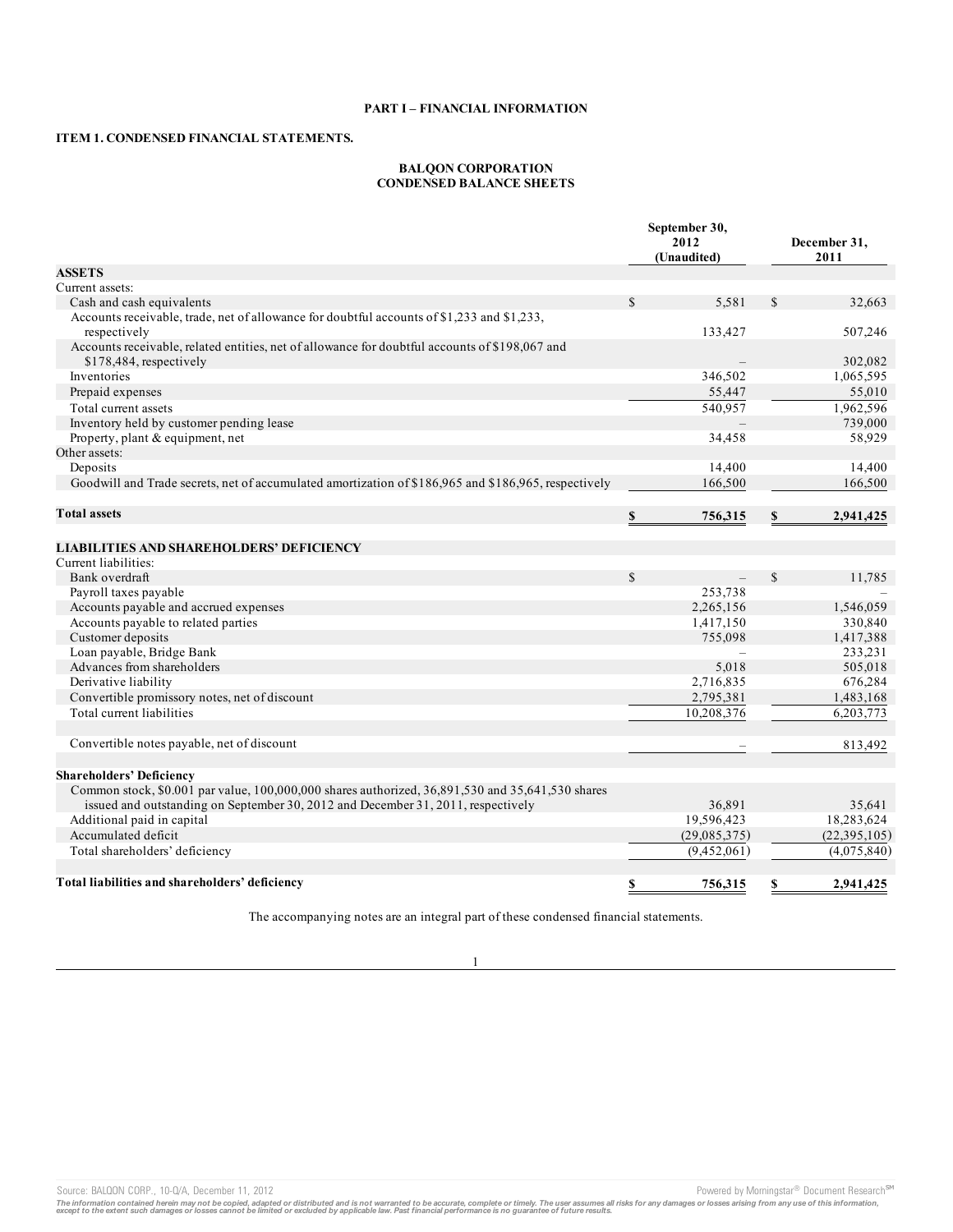### **BALQON CORPORATION CONDENSED STATEMENTS OF OPERATIONS FOR THE THREE AND NINE MONTHS ENDED SEPTEMBER 30, 2012 AND 2011(Unaudited)**

|                                                        | <b>Three Months Ended</b><br>September 30, |             |      |             | <b>Nine Months Ended</b><br>September 30, |             |    |             |
|--------------------------------------------------------|--------------------------------------------|-------------|------|-------------|-------------------------------------------|-------------|----|-------------|
|                                                        |                                            | 2012        | 2011 |             | 2012                                      |             |    | 2011        |
| <b>REVENUES</b>                                        |                                            |             |      |             |                                           |             |    |             |
| <b>Related Parties</b>                                 | \$                                         |             | \$   | 348,118     | \$                                        |             | \$ | 651,072     |
| Commercial customers                                   |                                            | 712,324     |      | 486,825     |                                           | 1,860,522   |    | 799,477     |
| <b>Total Revenues</b>                                  |                                            | 712,324     |      | 834,943     |                                           | 1,860,522   |    | 1,450,549   |
| <b>COST OF REVENUES</b>                                |                                            | 939,026     |      | 729,430     |                                           | 1,795,769   |    | 1,138,370   |
| <b>WRITE-DOWN OF</b>                                   |                                            |             |      |             |                                           |             |    |             |
| <b>NON-RECOVERABLE INVENTORIES</b>                     |                                            | 1,345,111   |      |             |                                           | 1,345,111   |    |             |
| <b>Total Cost of Revenues</b>                          |                                            | 2,284,137   |      | 729,430     |                                           | 3,140,880   |    | 1,138,370   |
| <b>GROSS PROFIT (LOSS)</b>                             |                                            | (1,571,813) |      | 105,513     |                                           | (1,280,358) |    | 312,179     |
| <b>OPERATING EXPENSES</b>                              |                                            |             |      |             |                                           |             |    |             |
| General and administrative                             |                                            | 615,460     |      | 709,827     |                                           | 1,966,205   |    | 2,886,272   |
| Research and development                               |                                            | 46,890      |      | 130,820     |                                           | 191,159     |    | 424,544     |
| Depreciation and amortization                          |                                            | 8,157       |      | 146,490     |                                           | 24,471      |    | 460,534     |
| Total operating expenses                               |                                            | 670,507     |      | 987,137     |                                           | 2,181,835   |    | 3,771,350   |
| <b>LOSS FROM OPERATIONS</b>                            |                                            | (2,242,320) |      | (881, 624)  |                                           | (3,462,193) |    | (3,459,171) |
| Change in fair value of derivative liabilities         |                                            | (1,458,609) |      | 263,199     |                                           | (1,074,272) |    | 164,941     |
| Costs to induce exercise of warrants                   |                                            |             |      |             |                                           | (671, 809)  |    |             |
| Interest expense                                       |                                            | (490, 228)  |      | (393.958)   |                                           | (1,481,996) |    | (1,390,265) |
| <b>NET LOSS</b>                                        |                                            | (4,191,157) |      | (1,012,383) | \$                                        | (6,690,270) |    | (4,684,495) |
| Net loss per share – basic and diluted                 |                                            | (0.11)      |      | (0.03)      |                                           | (0.18)      |    | (0.13)      |
| Weighted average shares outstanding, basic and diluted |                                            | 36,891,531  |      | 35,628,762  |                                           | 36,266,530  |    | 35,486,984  |

The accompanying notes are an integral part of these condensed financial statements.

2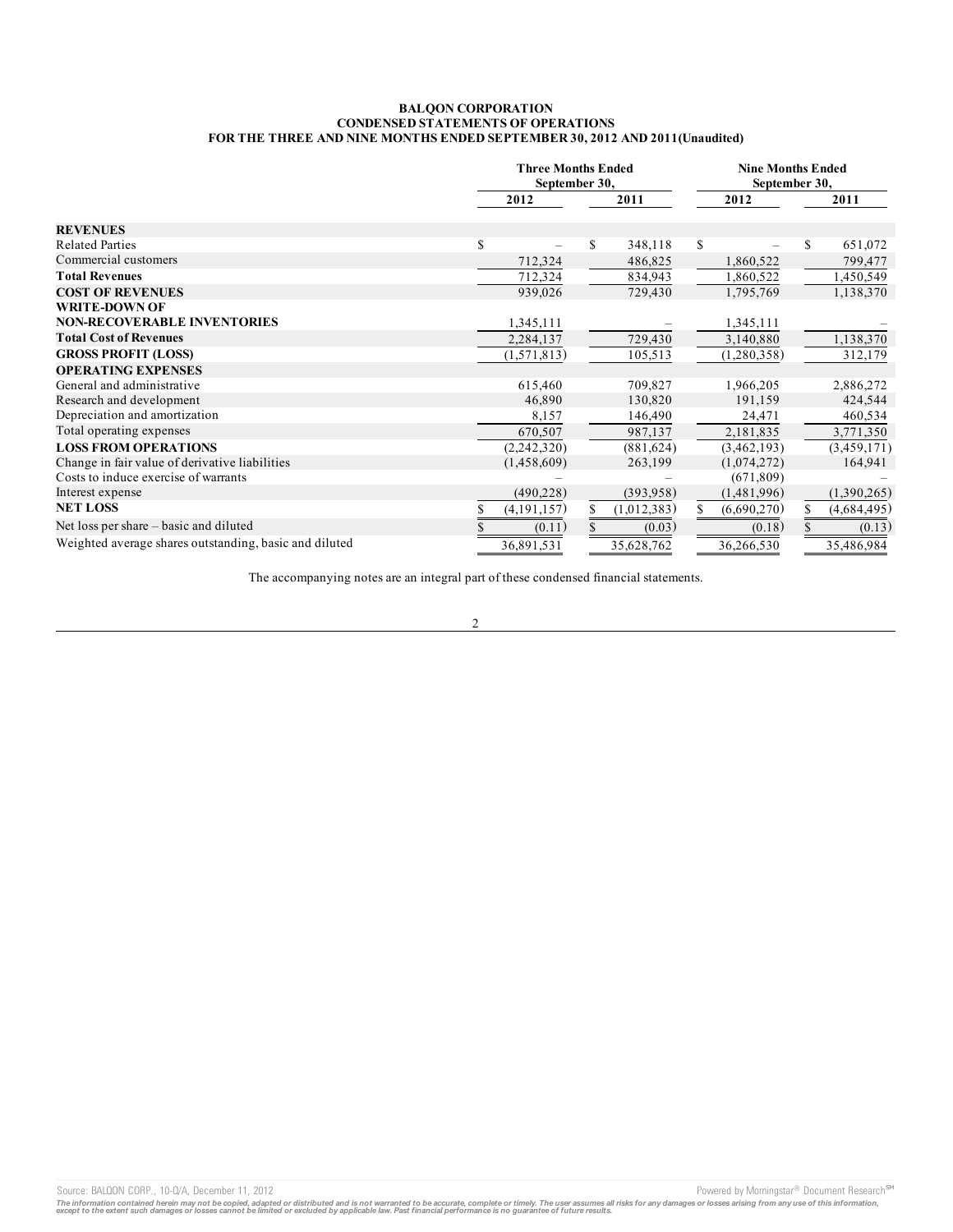#### **BALQON CORPORATION CONDENSED STATEMENT OF SHAREHOLDERS' EQUITY (DEFICIENCY) FOR THE NINE MONTHS ENDED SEPTEMBER 30, 2012 (Unaudited)**

|                                                       | <b>Common Stock,</b><br>\$0.001 Par Value |  | <b>Additional</b><br>Paid in |  | Accumulated |                |  |             |
|-------------------------------------------------------|-------------------------------------------|--|------------------------------|--|-------------|----------------|--|-------------|
|                                                       | <b>Number</b>                             |  | Amount                       |  | Capital     | Deficit        |  | Total       |
| Balances, December 31, 2011                           | 35,641,530                                |  | 35,641                       |  | 18,283,624  | (22, 395, 105) |  | (4,075,840) |
|                                                       |                                           |  |                              |  |             |                |  |             |
| Costs to induce exercise of warrants                  |                                           |  |                              |  | 671,809     |                |  | 671,809     |
| Common stock issued upon conversion of shareholder    |                                           |  |                              |  |             |                |  |             |
| loan                                                  | 1.250.000                                 |  | 1.250                        |  | 498,750     |                |  | 500,000     |
| Fair value of warrants issued with convertible notes  |                                           |  | $\qquad \qquad -$            |  | 109,140     |                |  | 109,140     |
| Fair value of common stock transferred by shareholder |                                           |  |                              |  |             |                |  |             |
| to settle company debts                               |                                           |  |                              |  | 33,100      |                |  | 33,100      |
| Net loss                                              |                                           |  |                              |  |             | (6,690,270)    |  | (6,690,270) |
| Balances, September 30, 2012                          | 36,891,530                                |  | 36,891                       |  | 19,596,423  | (29,085,375)   |  | (9,452,061) |

The accompanying notes are an integral part of these condensed financial statements.

3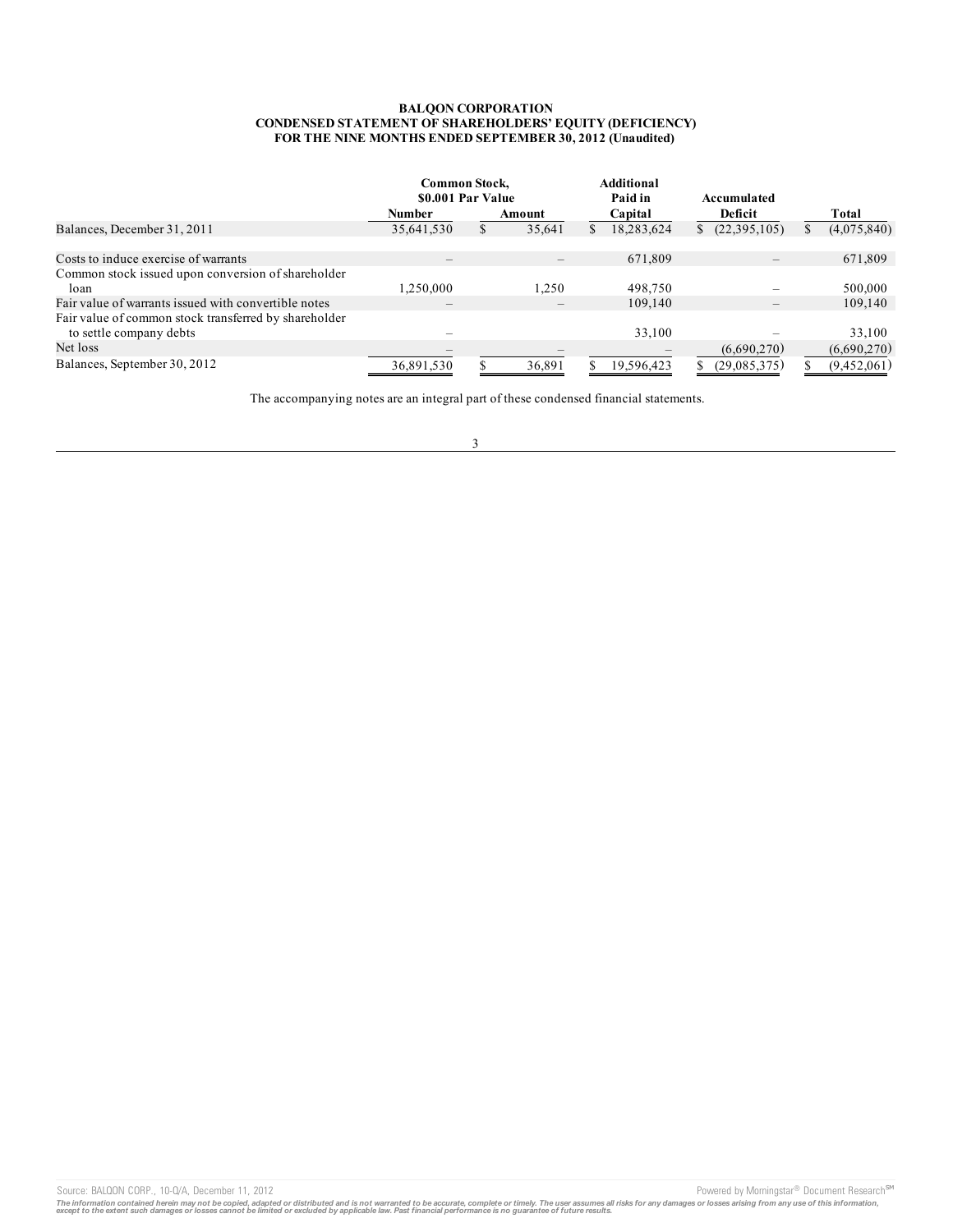#### **BALQON CORPORATION CONDENSED STATEMENTS OF CASH FLOWS FOR THE NINE MONTHS ENDED SEPTEMBER 30, 2012 AND 2011 (Unaudited)**

|                                                                                                         | <b>Nine Months Ended</b><br>September 30, |             |                                 |             |  |  |
|---------------------------------------------------------------------------------------------------------|-------------------------------------------|-------------|---------------------------------|-------------|--|--|
|                                                                                                         |                                           | 2012        |                                 | 2011        |  |  |
| Cash flows from operating activities:                                                                   |                                           |             |                                 |             |  |  |
| Net loss                                                                                                | \$                                        | (6,690,270) | \$                              | (4,684,495) |  |  |
| Adjustments to reconcile net loss to net cash used in operating activities:                             |                                           |             |                                 |             |  |  |
| Depreciation and amortization                                                                           |                                           | 24,471      |                                 | 460,534     |  |  |
| Fair value of common stock issued for services                                                          |                                           |             |                                 | 23,250      |  |  |
| Cost to induce conversion of warrants                                                                   |                                           | 671,809     |                                 |             |  |  |
| Change in fair value of derivative liability                                                            |                                           | 1,074,272   |                                 | (164, 941)  |  |  |
| Write-down of non-recoverable inventories                                                               |                                           | 1,345,111   |                                 |             |  |  |
| Amortization of debt discount                                                                           |                                           | 1,234,140   |                                 | 1,133,738   |  |  |
| Fair value of common stock contributed by shareholder to settle company debts                           |                                           | 33,100      |                                 |             |  |  |
| Changes in operating assets and liabilities:                                                            |                                           |             |                                 |             |  |  |
| Accounts receivable                                                                                     |                                           | 675,901     |                                 | (765, 475)  |  |  |
| Inventories                                                                                             |                                           | 112,982     |                                 | (972, 250)  |  |  |
| Prepaid expenses                                                                                        |                                           | (437)       |                                 | (125,075)   |  |  |
| Payroll Taxes payable                                                                                   |                                           |             |                                 |             |  |  |
| Accounts payable and accrued expenses                                                                   |                                           | 253,738     |                                 | 416,678     |  |  |
|                                                                                                         |                                           | 1,805,407   |                                 |             |  |  |
| Customer advances                                                                                       |                                           | (662, 290)  |                                 | 66,652      |  |  |
| Net cash used in operating activities                                                                   |                                           | (122,066)   |                                 | (4,611,384) |  |  |
| Cash flows from investing activities:                                                                   |                                           |             |                                 |             |  |  |
| Acquisition of property and equipment                                                                   |                                           |             |                                 | (30, 410)   |  |  |
| Net cash used in investing activities                                                                   |                                           |             |                                 | (30, 410)   |  |  |
| Cash flows from financing activities:                                                                   |                                           |             |                                 |             |  |  |
| Bank overdraft                                                                                          |                                           | (11, 785)   |                                 |             |  |  |
| Proceeds from issuance of common stock upon exercise of warrants                                        |                                           |             |                                 | 148,665     |  |  |
| Net proceeds from bank loan                                                                             |                                           |             |                                 | 299,941     |  |  |
| Payment of loan payable to bank                                                                         |                                           | (233, 231)  |                                 |             |  |  |
| Proceeds from issuance of convertible notes                                                             |                                           | 340,000     |                                 |             |  |  |
| Net cash provided by financing activities                                                               |                                           | 94,984      |                                 | 448,606     |  |  |
| Decrease in cash and cash equivalents                                                                   |                                           | (27,082)    |                                 | (4,193,188) |  |  |
| Cash and Cash equivalents, beginning of period                                                          |                                           | 32,663      |                                 | 4,407,273   |  |  |
| Cash and Cash equivalents, end of period                                                                | \$                                        | 5,581       | \$                              | 214,085     |  |  |
|                                                                                                         |                                           |             |                                 |             |  |  |
| <b>Supplemental Cash Flow Information:</b>                                                              |                                           |             |                                 |             |  |  |
| Income taxes paid                                                                                       |                                           |             | \$<br>$\boldsymbol{\mathsf{S}}$ |             |  |  |
| Interest paid                                                                                           | \$                                        | 47,913      |                                 | 253,938     |  |  |
| Supplemental non cash financing and investing activities:                                               |                                           |             |                                 |             |  |  |
| Conversion of notes payable to common stock                                                             | \$                                        | 500,000     | \$                              | 297,250     |  |  |
| Fair value of warrants issued with convertible notes payable                                            | $\mathbb{S}$                              | 109,140     | \$                              |             |  |  |
| Fair value of derivative liability related to conversion feature and warrants issued in connection with |                                           |             |                                 |             |  |  |
| exchange of notes payable                                                                               | \$                                        | 829,429     | \$                              |             |  |  |
| Fair value of derivative related to conversion feature in connection with secured notes payable         | $\mathbf S$                               | 136,850     | \$                              |             |  |  |

The accompanying notes are an integral part of these condensed financial statements.

4

Source: BALQON CORP., 10-Q/A, December 11, 2012 2009 12:00 12:00 12:00 12:00 12:00 12:00 12:00 12:00 12:00 12:00 12:00 12:00 12:00 12:00 12:00 12:00 12:00 12:00 12:00 12:00 12:00 12:00 12:00 12:00 12:00 12:00 12:00 12:00 1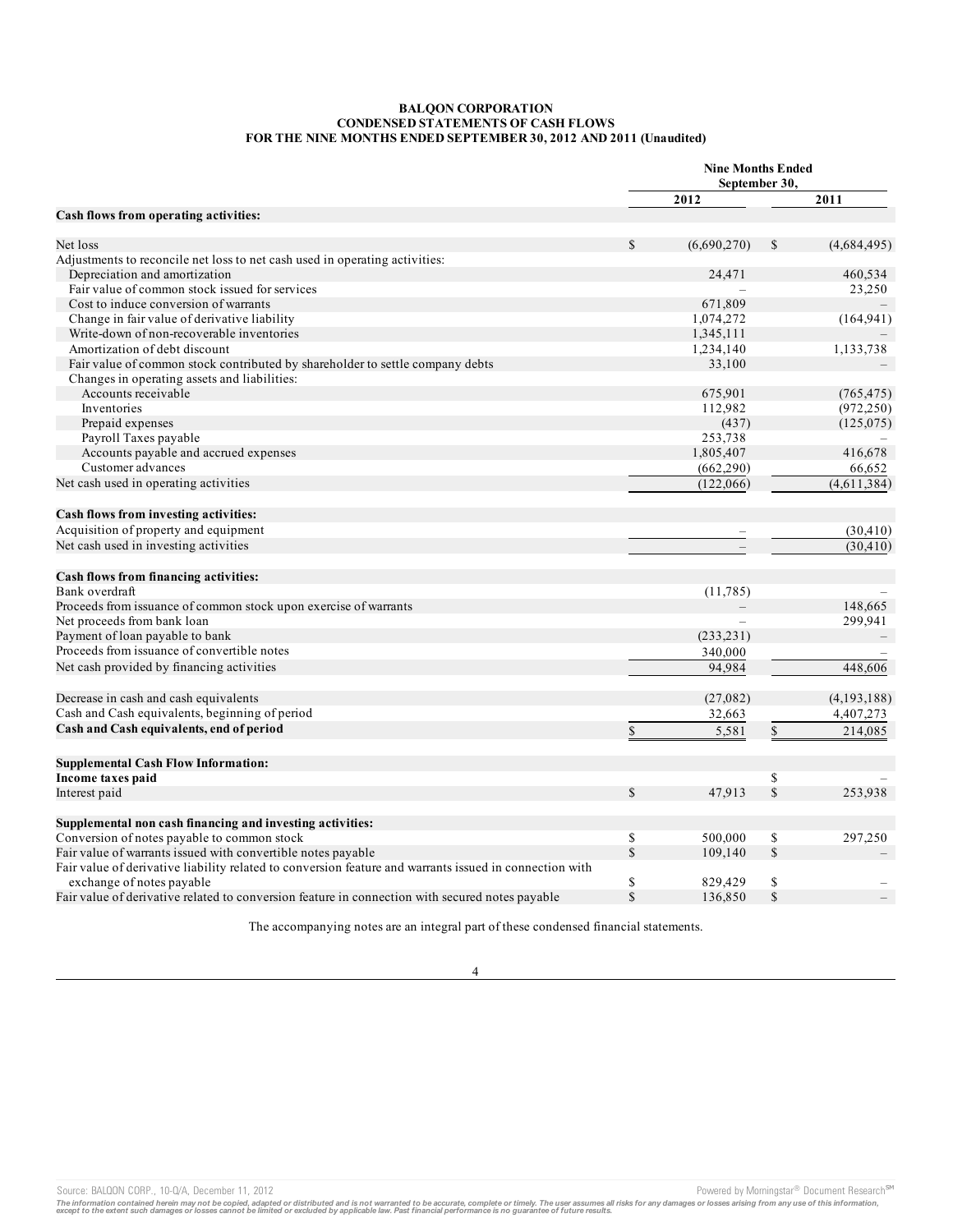### **NOTES TO CONDENSED FINANCIAL STATEMENTS FOR THE THREE AND NINE MONTHS ENDED SEPTEMBER 30, 2012 AND 2011 (Unaudited)**

### **NOTE 1 – NATURE OF BUSINESS AND SIGNIFICANT ACCOUNTING POLICIES**

### **The Company**

Balqon Corporation, a California corporation ("Balqon California"), was incorporated on April 21, 2005 and commenced business operations in 2006. On October 24, 2008, Balqon California completed a merger with BMR Solutions, Inc., a Nevada corporation ("BMR"), with BMR being the survivor of the merger. Upon the closing, BMR changed its name to Balgon Corporation (the "Company"). The Company develops and manufactures electric drive systems, charging systems and lithium battery systems for electric vehicles, industrial equipment and renewable energy storage devices. The Company also designs and assembles electric powered yard tractors, short haul drayage tractors and inner city Class 7 and 8 delivery trucks utilizing its proprietary drive system technologies.

#### **Basis of Presentation of Unaudited Financial Information**

The unaudited financial statements of the Company for the three and nine months ended September 30, 2012 and 2011 have been prepared in accordance with accounting principles generally accepted in the United States of America ("GAAP") for interim financial information and pursuant to the requirements for reporting on Form 10-Q and Regulation S-K for scaled disclosures for smaller reporting companies. Accordingly, they do not include all the information and footnotes required by GAAP for complete financial statements. However, such information reflects all adjustments (consisting solely of normal recurring adjustments), which are, in the opinion of management, necessary for the fair presentation of the Company's financial position and results of operations. Results shown for interim periods are not necessarily indicative of the results to be obtained for a full fiscal year. The balance sheet information as of December 31, 2011 was derived from the audited financial statements included in the Company's financial statements as of and for the years ended December 31, 2011 and 2010 contained in the Company's Annual Report on Form 10-K filed with the Securities and Exchange Commission ("SEC") on April 16, 2012. These financial statements should be read in conjunction with that report.

The purpose of this Amendment No. 1 to Form 10-Q ("Amendment") is to amend our initial filing of a Quarterly Report on Form 10-Q for the quarterly period ended September 30, 2012, filed with the Securities and Exchange Commission on November 19, 2012 (the "Initial Filing"), to reclassify \$1,345,111 previously categorized as an Impairment Loss to a Write Down of Non-Recoverable Inventories under Cost of Revenues section in the Condensed Statements of Operations for the Three and Nine Months ended September 30, 2012 and 2011 (Unaudited) and to segregate \$1,417,150 of accounts payable to related parties on the unaudited balance sheet at September 30, 2012. Except with respect to the changes in the financial statements described above, and corresponding changes to the Management's Discussion and Analysis of Financial Condition and Results of Operations section of this report, the Initial Filing has not been amended, updated or otherwise modified.

#### **Going Concern**

The accompanying condensed financial statements have been prepared under the assumption that the Company will continue as a going concern. Such assumption contemplates the realization of assets and satisfaction of liabilities in the normal course of business. For the nine months ended September 30, 2012, the Company recorded a net loss of \$6,690,270. As of September 30, 2012, the Company had a working capital deficit of \$9,667,419 and a shareholders' deficiency of \$9,452,061. In addition, the Company has not paid \$253,738 in payroll taxes and \$242,987 of interest due on convertible notes payable. Pursuant to the terms of the notes, the non-payment of interest by the Company constitutes an event of default and, as a result, the holders of the notes may accelerate payment of all amounts outstanding under the notes by giving written notice to the Company and thereby requiring that the Company immediately pay up to an aggregate of \$3,361,500 in principal plus all accrued and unpaid interest. If the holders of the notes were to declare the notes due and payable, the Company presently does not have the ability to pay these notes. In addition, as of September 2012, \$2,006,500 of the notes are secured under the terms of a security agreement granting the holders of the notes a security interest in all of the Company's personal property subject to the interests of the holders of senior indebtedness (as that term is defined in the notes).

These factors, among others, raise substantial doubt about the Company's ability to continue as a going concern. As a result, the Company's independent registered public accounting firm, in its report on the Company's 2011 financial statements, has raised substantial doubt about the Company's ability to continue as a going concern. The condensed financial statements do not include any adjustments that might be necessary should the Company be unable to continue as a going concern. The Company has been, and currently is, working towards identifying and obtaining new sources of financing. No assurances can be given that the Company will be successful in obtaining additional financing in the future.

5

Source: BALQON CORP., 10-Q/A, December 11, 2012 **Powered by Morningstar® Document Research** in the second of the second by Morningstar® Document Research in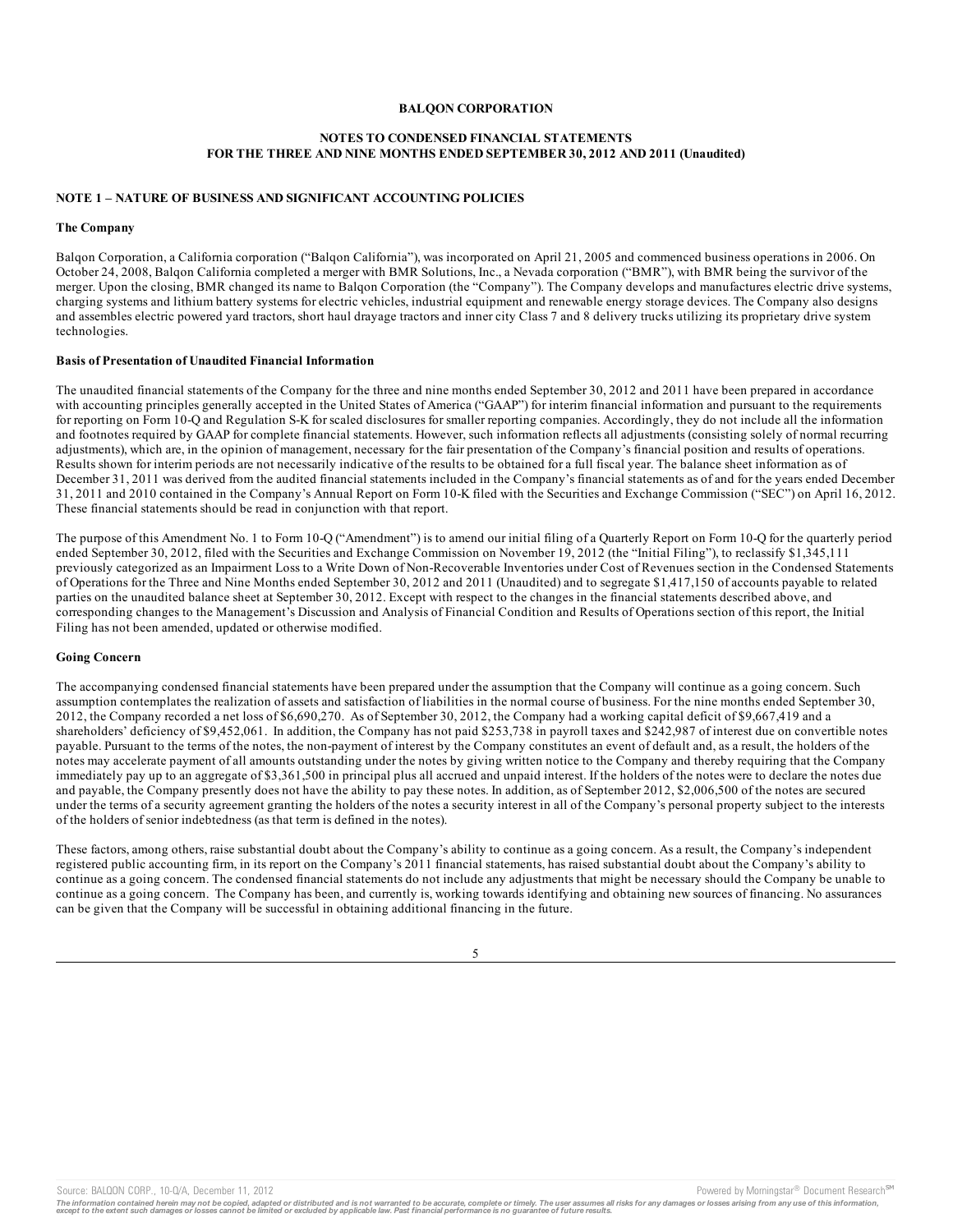### **NOTES TO CONDENSED FINANCIAL STATEMENTS FOR THE THREE AND NINE MONTHS ENDED SEPTEMBER 30, 2012 AND 2011 (Unaudited)**

# **NOTE 1 – NATURE OF BUSINESS AND SIGNIFICANT ACCOUNTING POLICIES (continued)**

#### **Going Concern (continued)**

Any future financing that the Company may obtain may cause significant dilution to existing stockholders. Any debt financing or other financing of securities senior to common stock that the Company is able to obtain will likely include financial and other covenants that will restrict the Company's flexibility. At a minimum, the Company expects these covenants to include restrictions on its ability to pay dividends on its common stock. Any failure to comply with these covenants would have a material adverse effect on the Company's business, prospects, financial condition, results of operations and cash flows.

In addition, the Company's senior secured convertible debentures issued between July and December 2010 contain covenants that include restrictions on its ability to pay dividends on its common stock.

If adequate funds are not available, the Company may be required to further delay, scale back or eliminate portions of its operations and product and service development efforts or to obtain funds through arrangements with strategic partners or others that may require the Company to relinquish rights to certain of its technologies or potential products or other assets. Accordingly, the inability to obtain such financing could result in a significant loss of ownership and/or control of the Company's proprietary technology and other important assets and could also adversely affect its ability to fund the Company's continued operations and its product and service development efforts.

#### **Estimates**

The preparation of financial statements in conformity with GAAP requires management to make estimates and assumptions that affect the reported amounts of assets and liabilities and disclosure of contingent assets and liabilities at the date of the financial statements and the reported amounts of revenue and expenses during the reporting period. Material estimates relate to the recognition of contract revenues and estimated costs to complete, write-down of nonrecoverable inventories, recoverability of reported amounts of long-lived assets, and assumptions made in valuing derivative instruments and equity instruments issued for compensation. Actual results may differ from those estimates.

#### **Revenues**

#### *Sales of Production Units and Parts*

The Company recognizes revenue from the sale of completed production units and parts when there is persuasive evidence that an arrangement exists, delivery of the product has occurred and title has passed, the selling price is both fixed and determinable, and collectability is reasonably assured, all of which generally occurs upon shipment of the Company's product or delivery of the product to the destination specified by the customer.

The Company determines whether delivery has occurred based on when title transfers and the risks and rewards of ownership have transferred to the buyer, which usually occurs when the Company places the products with the buyer's carrier. The Company regularly reviews its customers' financial positions to ensure that collectability is reasonably assured. Except for warranties, the Company has no post-sales obligations.

The information contained herein may not be copied, adapted or distributed and is not warranted to be accurate, complete or timely. The user assumes all risks for any damages or losses arising from any use of this informat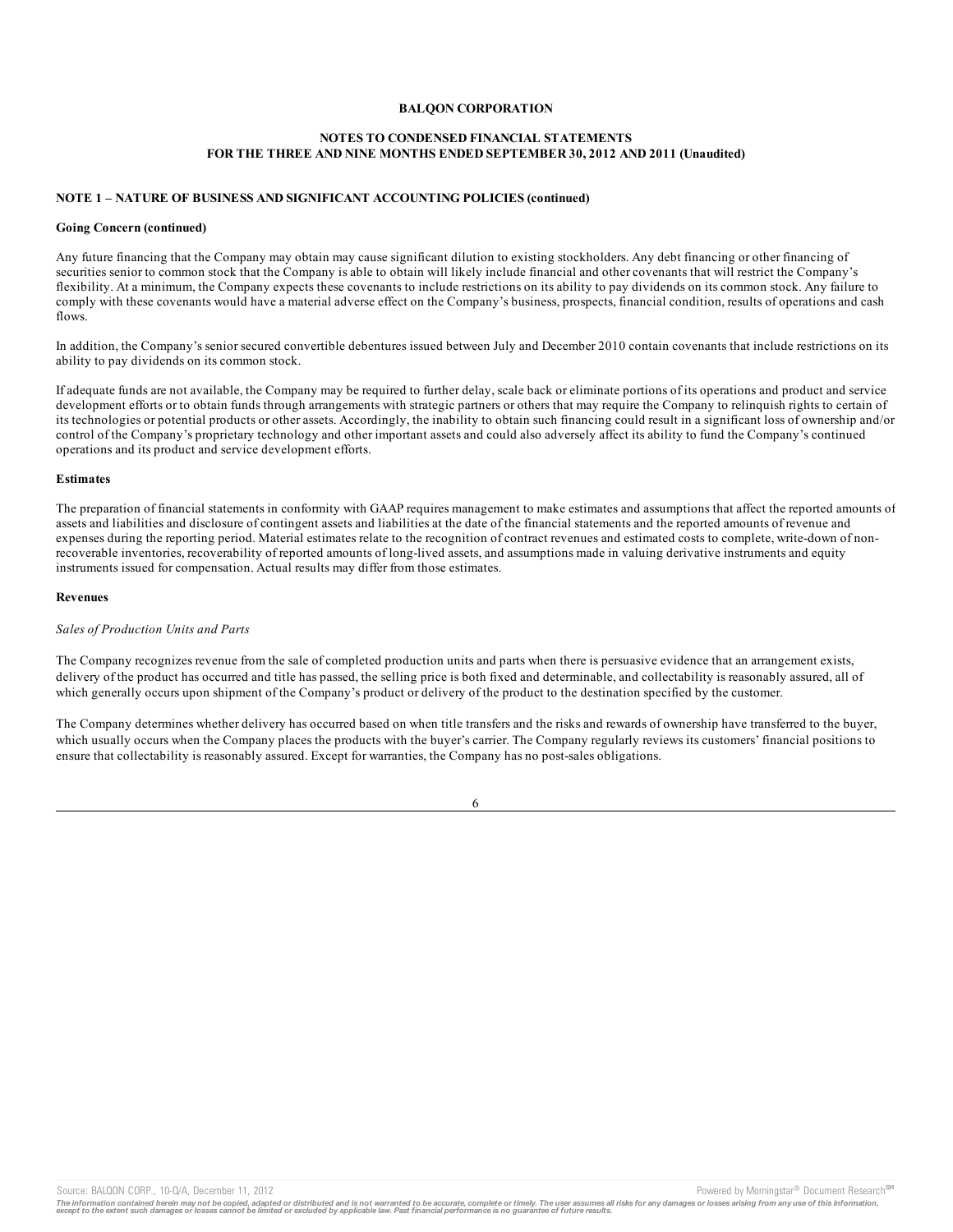### **NOTES TO CONDENSED FINANCIAL STATEMENTS FOR THE THREE AND NINE MONTHS ENDED SEPTEMBER 30, 2012 AND 2011 (Unaudited)**

# **NOTE 1 – NATURE OF BUSINESS AND SIGNIFICANT ACCOUNTING POLICIES (continued)**

#### **Inventories**

Inventories consist mainly of raw materials and are stated at the lower of cost or market. Cost is determined principally on a first-in-first-out average cost basis. Recorded inventories at September 30, 2012 do not include approximately \$574,900 of batteries and other items held on consignment from Seven One Battery Company, an affiliate of the Company's Chairman of the Board. (See Note 9.)

At September 30, 2012, the Company conducted an assessment and determined that approximately \$606,111 of its inventory and \$739,000 of the value of the electric vehicles inventory held for lease by customer were non-recoverable inventories. (See Note 10.) Accordingly, the Company recorded a write-down of \$1,345,111 of non-recoverable inventories.

#### **Goodwill and Intangible Assets**

Management performs impairment tests of goodwill and indefinite-lived intangible assets whenever an event occurs or circumstances change that indicate impairment has more likely than not occurred. Also, management performs impairment testing of goodwill and indefinite-lived intangible assets at least annually.

The Company reviews intangible assets subject to amortization at least annually to determine if any adverse conditions exist or a change in circumstances has occurred that would indicate impairment or a change in the remaining useful life. If the carrying value of an asset exceeds its undiscounted cash flows, the Company writes down the carrying value of the intangible asset to its fair value in the period identified. If the carrying value of assets is determined not to be recoverable, the Company records an impairment loss equal to the excess of the carrying value over the fair value of the assets.

The Company's estimate of fair value is based on the best information available, in the absence of quoted market prices. The Company generally calculates fair value as the present value of estimated future cash flows that the Company expects to generate from the asset using a discounted cash flow income approach as described above. If the estimate of an intangible asset's remaining useful life is changed, the Company amortizes the remaining carrying value of the intangible asset prospectively over the revised remaining useful life.

During the years ended December 31, 2011 and December 31, 2010, the Company determined that there were no indicators of impairment of its recorded goodwill. During the year ended December 31, 2011, the Company determined that the value of its intangible asset related to the Distribution Agreement was impaired (See Note 9 for a description of the Distribution Agreement). Accordingly, the Company recorded an impairment loss of \$935,583 that for the unamortized value of the Distribution Agreement as of December 31, 2011. During the nine months ended September 30, 2012 and September 30, 2011, the Company determined that there were no indicators of impairment of its recorded goodwill.

#### **Loss Per Share**

Basic loss per share has been computed using the weighted average number of common shares outstanding and issuable during the period. Diluted loss per share is computed based on the weighted average number of common shares and all common equivalent shares outstanding during the period in which they are dilutive. Common equivalent shares consist of shares issuable upon the exercise of stock options, warrants or other convertible securities such as convertible notes. For the nine months ended September 30, 2012 and year ended December 31, 2011, common stock equivalent shares have been excluded from the calculation of loss per share as their effect is anti-dilutive.

#### 7

Source: BALQON CORP., 10-Q/A, December 11, 2012 Powered by Morningstar® Document Research Morningstar® Document Research Morningstar® Document Research Morningstar® Document Research Morningstar 2012

The information contained herein may not be copied, adapted or distributed and is not warranted to be accurate, complete or timely. The user assumes all risks for any damages or losses arising from any use of this informat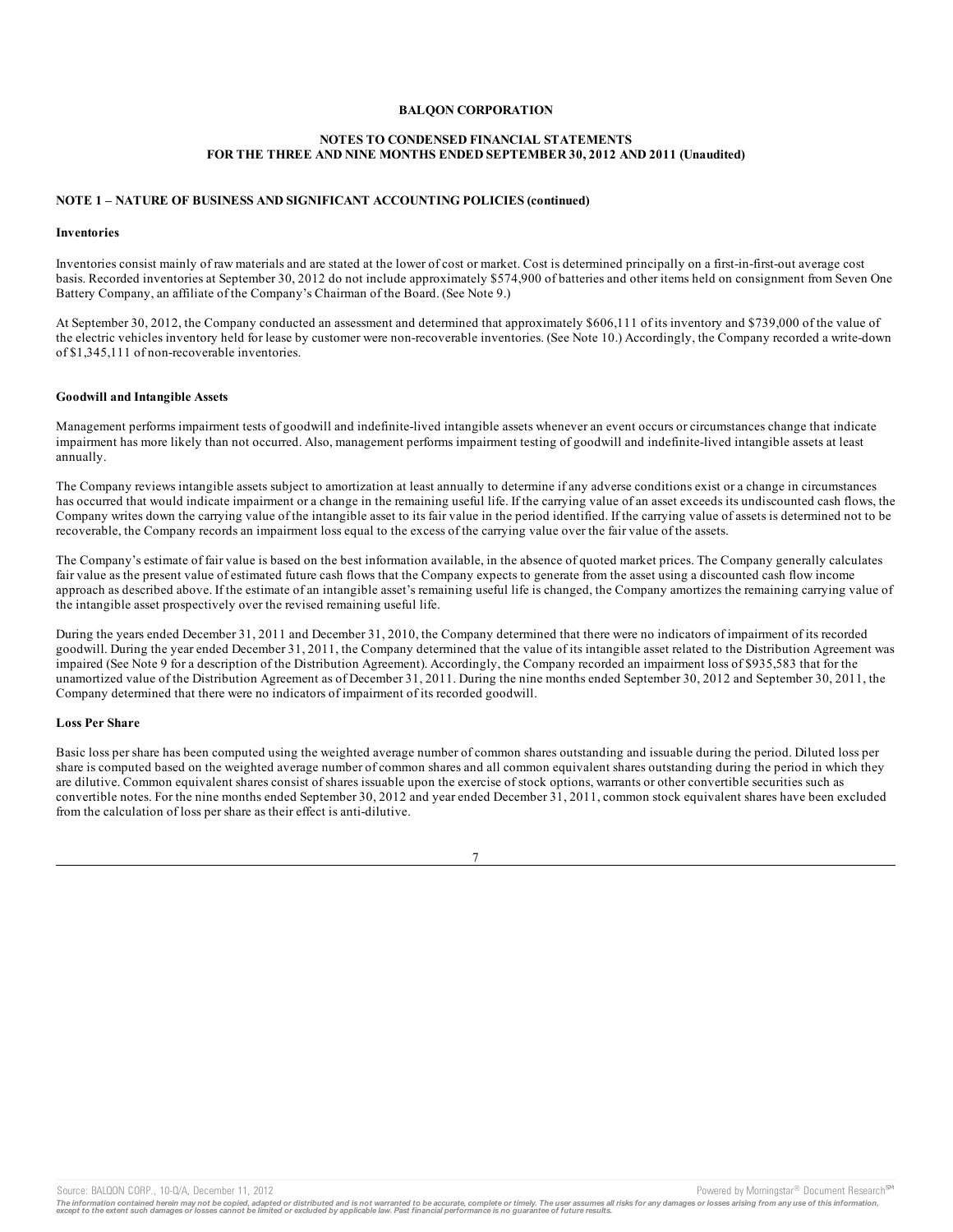### **NOTES TO CONDENSED FINANCIAL STATEMENTS FOR THE THREE AND NINE MONTHS ENDED SEPTEMBER 30, 2012 AND 2011 (Unaudited)**

# **NOTE 1 – NATURE OF BUSINESS AND SIGNIFICANT ACCOUNTING POLICIES (continued)**

### **Loss Per Share (continued)**

The following table summarizes the weighted average shares and common stock equivalents outstanding as of September 30, 2012 and December 31, 2011:

|                                              | <b>September 30, 2012</b> | December 31, 2011 |
|----------------------------------------------|---------------------------|-------------------|
| Weighted average shares outstanding          | 36,266,530                | 35,525,621        |
| Common stock equivalents:                    |                           |                   |
| Options exercisable into common shares       |                           | 1,416,695         |
| Warrants exercisable into common shares      | 10,295,500                | 13,256,220        |
| Notes payable convertible into common shares | 6,814,583                 | 3,900,758         |
| Total, common stock equivalents              | 17.110.083                | 18,573,673        |

#### **Financial Assets and Liabilities Measured at Fair Value**

The Company uses various inputs in determining the fair value of its investments and measures these assets on a recurring basis. Financial assets recorded at fair value in the condensed balance sheets are categorized by the level of objectivity associated with the inputs used to measure their fair value.

Authoritative guidance provided by the Financial Accounting Standards Board ("FASB") defines the following levels directly related to the amount of subjectivity associated with the inputs to fair valuation of these financial assets:

| Level 1 | Ouoted prices in active markets for identical assets or liabilities.                                      |
|---------|-----------------------------------------------------------------------------------------------------------|
| Level 2 | Inputs, other than the quoted prices in active markets, that is observable either directly or indirectly. |
| Level 3 | Unobservable inputs based on the Company's assumptions.                                                   |

The following table presents certain investments and liabilities of the Company's financial assets measured and recorded at fair value on the Company's condensed balance sheets on a recurring basis and their level within the fair value hierarchy as of September 30, 2012.

|                                                     | Level |                                 | PVA<br>ے ⊥ب ⁄ |  | evel<br>LUVUI. | $\sim$<br>`otal |
|-----------------------------------------------------|-------|---------------------------------|---------------|--|----------------|-----------------|
| Fair value of Derivative<br>$\cdots$<br>e Liability |       | $\hspace{0.1mm}-\hspace{0.1mm}$ |               |  | 16.85          |                 |

#### **Derivative Financial Instruments**

The Company evaluates its financial instruments to determine if such instruments are derivatives or contain features that qualify as embedded derivatives. For derivative financial instruments that are accounted for as liabilities, the derivative instrument is initially recorded at its fair value and is then re-valued at each reporting date, with changes in the fair value reported in the statements of operations. For stock-based derivative financial instruments, the Company uses the Monte Carlo simulation model using the Black Scholes Merton option pricing model to value the derivative instruments at inception and on subsequent valuation dates through the June 30, 2012 reporting date. The Company used the probability weighted average Black-Scholes-Merton models to value the derivative instruments as of September 30, 2012. The classification of derivative instruments, including whether such instruments should be recorded as liabilities or as equity, is evaluated at the end of each reporting period. Derivative instrument liabilities are classified in the balance sheet as current or non-current based on whether or not net-cash settlement of the derivative instrument could be required within 12 months of the balance sheet date.

8

Source: BALQON CORP., 10-Q/A, December 11, 2012 Powered by Morningstar® Document Research Street by Morningstar® Document Research Street by Morningstar® Document Research Street by Morningstar® Document Research Street by

The information contained herein may not be copied, adapted or distributed and is not warranted to be accurate, complete or timely. The user assumes all risks for any damages or losses arising from any use of this informat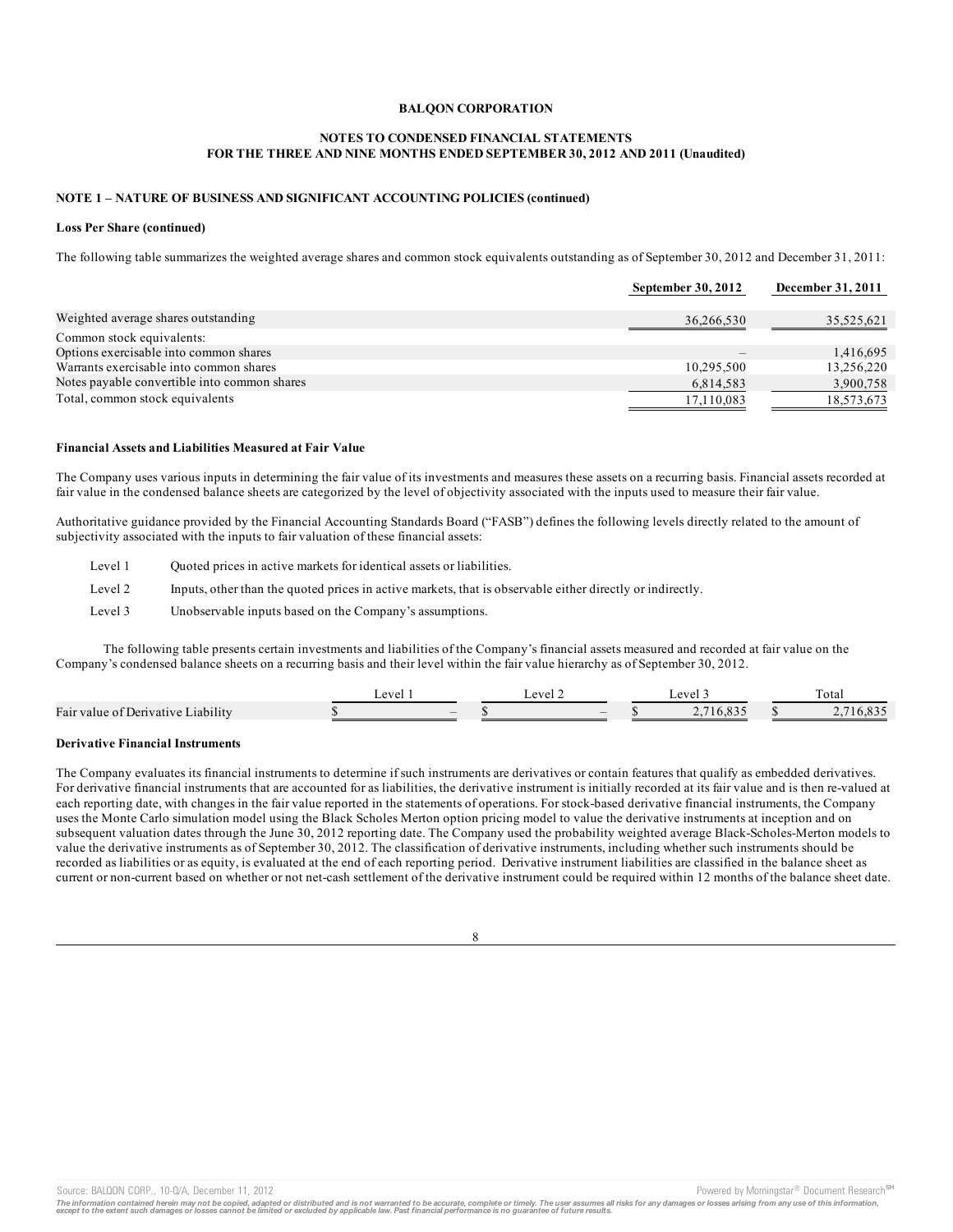#### **NOTES TO CONDENSED FINANCIAL STATEMENTS FOR THE THREE AND NINE MONTHS ENDED SEPTEMBER 30, 2012 AND 2011 (Unaudited)**

# **NOTE 1 – NATURE OF BUSINESS AND SIGNIFICANT ACCOUNTING POLICIES (continued)**

#### **Concentrations**

Financial instruments, which potentially subject the Company to concentrations of credit risk, consist principally of cash and unsecured accounts receivable.

The Company maintains cash balances at one bank. At times, the amount on deposit exceeds the federally insured limits. Management believes that the financial institution that holds the Company's cash is financially sound and, accordingly, minimal credit risk exists.

For the nine months ended September 30, 2012, 34% of total revenues were from one customer. For the three months ended September 30, 2012, 49 % of total revenues were from one customer. For the nine months ended September 30, 2011, 24% of total revenues were from one customer. For the three months ended September 30, 2011, 37% of total revenues were from one customer. At September 30, 2012, 40% of accounts receivable were from one customer while 11% of accounts receivable were from another customer. At December 31, 2011, 30% of accounts receivable were from one trade customer.

For the nine months ended September 30, 2012, 86% of costs of revenue were to one vendor. For the nine months ended September 30, 2011, 20% of costs of revenue were to one vendor. For the three months ended September 30, 2012, 97% of costs of revenue were to one vendor. For the three months ended September 30, 2011, 29% of costs of revenue were to one vendor.

At September 30, 2012, accounts payable to the largest vendor represented 52% of total accounts payable balances. Accounts payable to other two largest vendors represented 15% and 7% respectively, of total accounts payable at September 30, 2012. At December 31, 2011, accounts payable to the largest vendor represented 30% of total accounts payable balances. Accounts payable to other two largest vendors represented 26% and 9%, respectively, of total accounts payable at December 31, 2011.

### **Recent Accounting Pronouncements**

In May 2011, the FASB issued Accounting Standards Update (ASU) No. 2011-04, "Amendments to Achieve Common Fair Value Measurement and Disclosure Requirements in U.S. GAAP and IFRSs". ASU No. 2011-4 does not require additional fair value measurements and is not intended to establish valuation standards or affect valuation practices outside of financial reporting. The ASU is effective for interim and annual periods beginning after December 15, 2011. The Company adopted ASU No. 2011-04 effective January 1, 2012. The updated guidance affects the Company's fair value disclosures, but will not affect the Company's results of operations, financial condition or liquidity.

In June 2011, the FASB issued ASU No. 2011-05, "Presentation of Comprehensive Income". The ASU eliminates the option to present the components of other comprehensive income as part of the statement of changes in shareholders' equity, and instead requires consecutive presentation of the statement of net income and other comprehensive income either in a continuous statement of comprehensive income or in two separate but consecutive statements. ASU No. 2011-5 is effective for interim and annual periods beginning after December 15, 2011. The Company adopted ASU 2011-05 effective January 1, 2012 and it did not affect the Company's results of operations, financial condition or liquidity.

 $\alpha$ 

The information contained herein may not be copied, adapted or distributed and is not warranted to be accurate, complete or timely. The user assumes all risks for any damages or losses arising from any use of this informat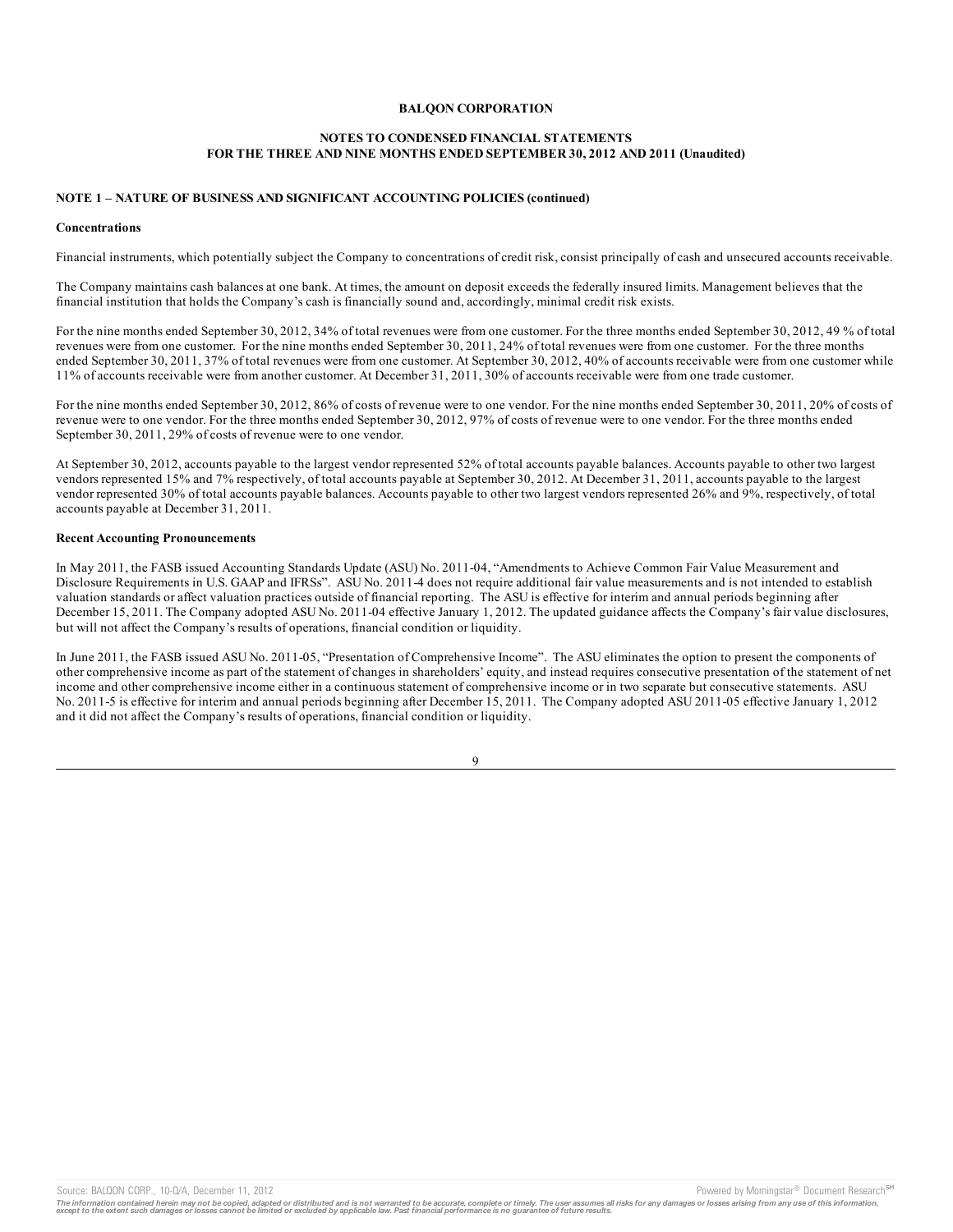### **NOTES TO CONDENSED FINANCIAL STATEMENTS FOR THE THREE AND NINE MONTHS ENDED SEPTEMBER 30, 2012 AND 2011 (Unaudited)**

### **NOTE 1 – NATURE OF BUSINESS AND SIGNIFICANT ACCOUNTING POLICIES (continued)**

#### **Recent Accounting Pronouncements (continued)**

In September 2011, the FASB issued ASU 2011-08, "Testing Goodwill for Impairment", an update to existing guidance on the assessment of goodwill impairment. This update simplifies the assessment of goodwill for impairment by allowing companies to consider qualitative factors to determine whether it is more likely than not that the fair value of a reporting unit is less than its carrying amount before performing the two step impairment review process. It also amends the examples of events or circumstances that would be considered in a goodwill impairment evaluation. The amendments are effective for annual and interim goodwill impairment tests performed for fiscal years beginning after December 15, 2011. The Company adopted ASU 2011-08 effective January 1, 2012. The adoption of this new accounting guidance will not have a significant effect on the Company's goodwill impairment assessments in the future.

In December 2011, the FASB issued ASU No. 2011-11, "Balance Sheet (Topic 210): Disclosures about Offsetting Assets and Liabilities." This ASU requires an entity to disclose information about offsetting and related arrangements to enable users of its financial statements to understand the effect of those arrangements on its financial position. ASU No. 2011-11 will be applied retrospectively and is effective for annual and interim reporting periods beginning on or after January 1, 2013. The Company does not expect adoption of this standard to have a material impact on its results of operations, financial condition, or liquidity.

Other recent accounting pronouncements issued by the FASB (including its Emerging Issues Task Force), the American Institute of Certified Public Accountants, and the SEC did not or are not believed by management to have a material impact on the Company's present or future financial statements.

### **NOTE 2 – PROPERTY AND EQUIPMENT**

Property and equipment consist of the following:

|                                                 | September 30, 2012 |                   |  |           |
|-------------------------------------------------|--------------------|-------------------|--|-----------|
|                                                 |                    | December 31, 2011 |  |           |
| Computer equipment and software                 |                    | 121.680           |  | 121,680   |
| Office furniture                                |                    | 35,300            |  | 35,300    |
| Equipment                                       |                    | 35.941            |  | 35,941    |
| Leasehold improvements                          |                    | 21,711            |  | 21,711    |
| Total property and equipment, cost              |                    | 214,632           |  | 214,632   |
| Less: accumulated depreciation and amortization |                    | (180, 174)        |  | (155,703) |
| Property and equipment, net                     |                    | 34,458            |  | 58,929    |

Depreciation and amortization expense on property and equipment for the nine months ended September 30, 2012 and 2011 was \$24,471 and \$460,534, respectively.

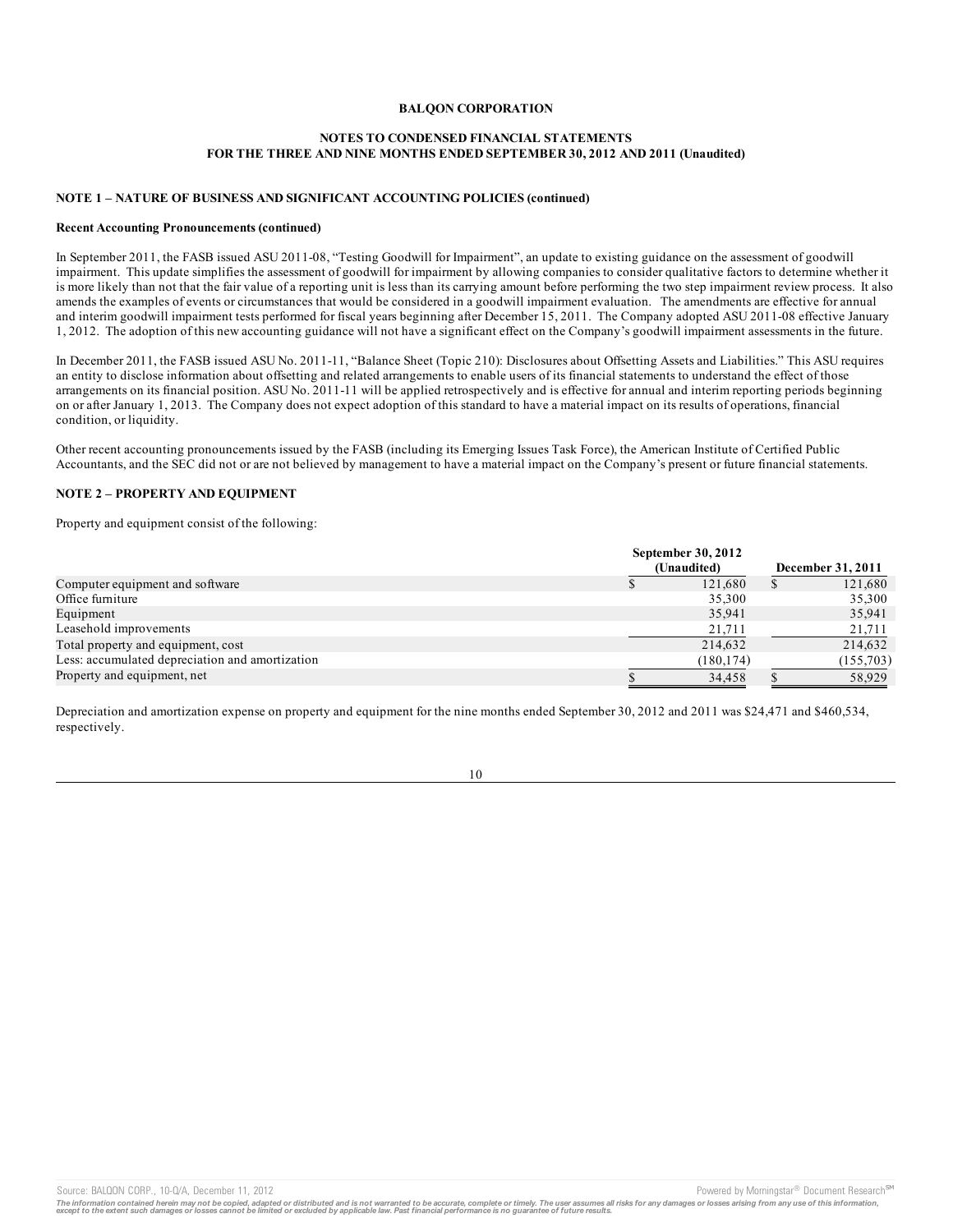### **NOTES TO CONDENSED FINANCIAL STATEMENTS FOR THE THREE AND NINE MONTHS ENDED SEPTEMBER 30, 2012 AND 2011 (Unaudited)**

#### **NOTE 3 – LOAN PAYABLE – BRIDGE BANK**

On February 25, 2009, the Company executed a Business Financing Agreement, dated February 18, 2009, with Bridge Bank, National Association (the "Lender") (the "Initial Agreement"). The Initial Agreement has been amended by Business Financing Modification Agreements dated effective February 26, 2009 and August 4, 2009, respectively (the "Modification Agreements," and together with the Initial Agreement the "Credit Agreement"). The Credit Agreement provides the Company with an accounts receivable based credit facility in the aggregate amount of up to \$2,000,000 (the "Credit Facility"). At September 30, 2012, there was no balance due under the terms of the Credit Agreement and \$38,385 was available. At December 31, 2011, \$233,231 was outstanding and \$66,601 was available under the terms of the Credit Agreement.

The Credit Agreement is formula-based and generally provides that the outstanding borrowings may not exceed an aggregate of 80% of eligible accounts receivable. The Company must immediately pay any advance made under the Credit Agreement within 90 days of the earlier of (i) the invoice date of the receivable that substantiated the advance or (ii) the date on which the advance was made. The Credit Agreement is secured by a continuing first priority security interest in all the Company's personal property (subject to customary exceptions). Interest on the Credit Agreement is payable monthly, at the per annum prime rate as published by the Lender plus two percentage points, subject to a minimum rate of 6.0% per annum (6% at September 30, 2012). The Credit Agreement may be terminated at any time by either party to the Credit Agreement.

### **NOTE 4 – ADVANCES FROM SHAREHOLDERS**

As of September 30, 2012 and December 31, 2011, \$5,018 of advances from shareholders was advanced to the Company by its President, Mr. Balwinder Samra, and is payable to Mr. Samra. This amount due to Mr. Samra, a related party, is unsecured, non-interest bearing, and does not have defined terms of repayment.

As of December 31, 2011, Mr. Winston Chung, the Company's Chairman of the Board, had advanced \$500,000 to the Company. The advance received were non-interest bearing, and with no other defined terms. As of December 31, 2011, Mr. Chung also held warrants to acquire 7,812,500 shares of the Company's common stock at an exercise price of \$0.64 per share. The Warrants were vested and have a 5-year term or an expiration date on December 30, 2015. Effective March 31, 2012, the Company, Mr. Chung and by Seven One Limited ("SOL"), a company related to the Chairman by common ownership, entered into an agreement whereby the exercise price of certain warrants held by SOL were reduced to \$0.40 per share. SOL then elected to exercise warrants to acquire 1,250,000 shares of common stock at a price of \$0.40 and the Company issued 1,250,000 shares of its common stock to SOL, in consideration of the exercise of warrants at an exercise price of \$0.40 upon the conversion of \$500,000 of the cancelation of the amount owed to Mr. Chung as an advance in 2011. Due to the modification of the exercise price, the Company recognized a cost to induce conversion of \$225,000 relating to the additional 468,750 shares that would have been issued under the original \$0.64 per share conversion feature.



The information contained herein may not be copied, adapted or distributed and is not warranted to be accurate, complete or timely. The user assumes all risks for any damages or losses arising from any use of this informat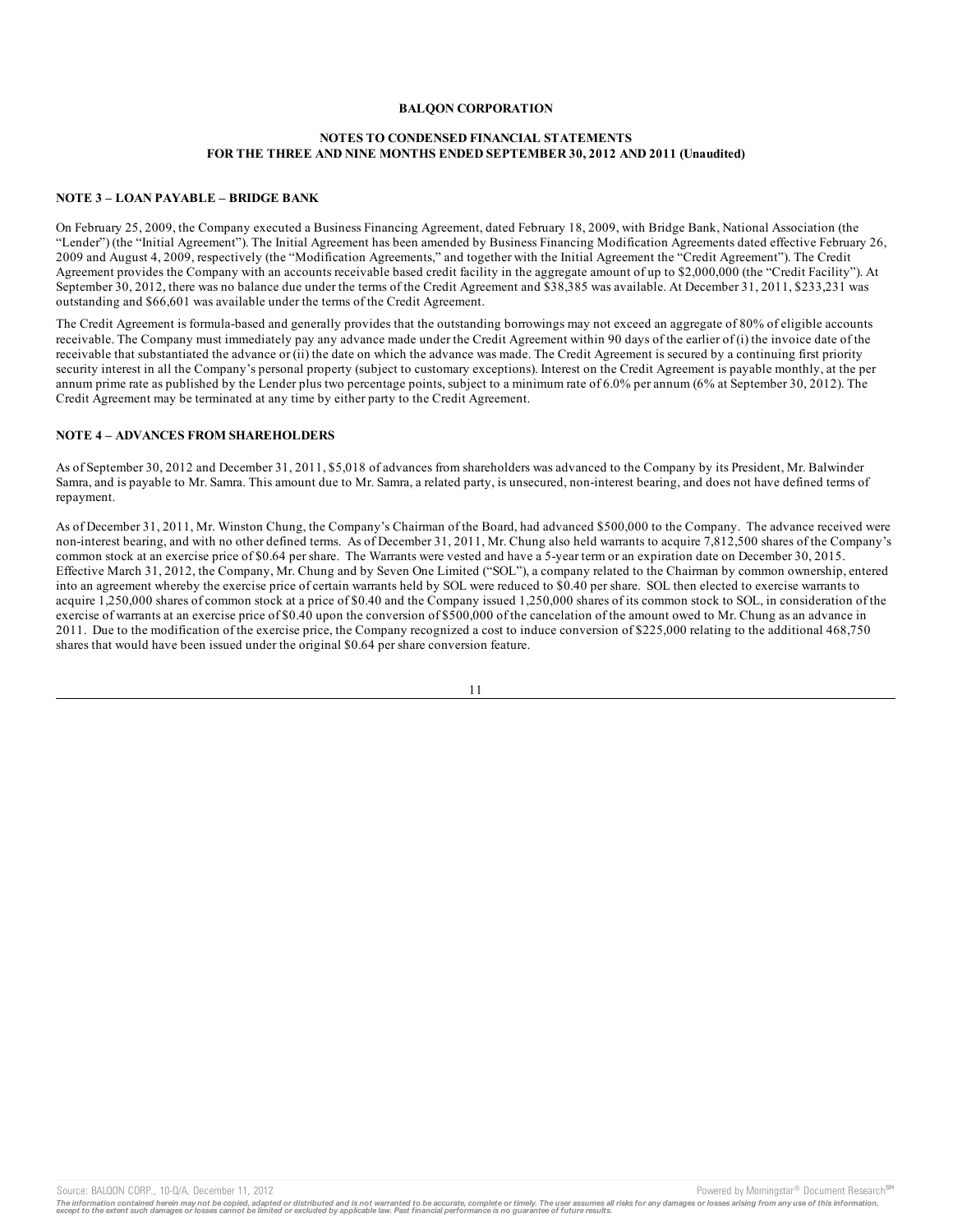### **NOTES TO CONDENSED FINANCIAL STATEMENTS FOR THE THREE AND NINE MONTHS ENDED SEPTEMBER 30, 2012 AND 2011 (Unaudited)**

### **NOTE 5 – CONVERTIBLE PROMISSORY NOTES**

Convertible notes payable consist of the following as of September 30, 2012 and December 31, 2011:

|                                                                                                                                                       |   | September 30, 2012<br>(Unaudited) | December 31, 2011 |
|-------------------------------------------------------------------------------------------------------------------------------------------------------|---|-----------------------------------|-------------------|
| Subordinated unsecured convertible notes payable, interest at 10% per annum payable quarterly, due<br>March 31, 2012, and currently in default (1)    | S | 25,000                            | 916,500           |
| Subordinated secured convertible notes payable, interest at 10% per annum payable quarterly, due<br>March 31, 2013 (2)                                |   | 891,500                           |                   |
| Subordinated secured convertible notes payable, interest at 10% per annum payable quarterly, due<br>March 31, 2013 (3)                                |   | 340,000                           |                   |
| Subordinated unsecured convertible notes payable, interest at 10% per annum payable quarterly, due<br>September 1, 2012, and currently in default (4) |   | 1,330,000                         | 1,330,000         |
| Senior secured convertible notes payable, interest at 10% per annum payable quarterly, due March 31,<br>2013(5)                                       |   | 775,000                           | 775,000           |
| Convertible notes payable                                                                                                                             |   | 3,361,500                         | 3,021,500         |
| Less: note discount                                                                                                                                   |   | (566, 119)                        | (724, 840)        |
| Convertible notes payable, net of note discount                                                                                                       |   | 2,795,381                         | 2,296,660         |
| Less: current portion of subordinated unsecured notes                                                                                                 |   | (2,795,381)                       | (1,483,168)       |
| Convertible notes payable, net of note discount and current portion                                                                                   |   |                                   | 813,492           |

(1) A holder of \$25,000 in principal of the Company's 10% Unsecured Convertible Promissory Notes issued between March 25, 2009 and June 19, 2009 did not accept the Company's offer under the Amendment and Exchange Agreements (see footnote 2 below) to exchange this note for an Amended Note that matures on March 31, 2013. As such, this 10% Unsecured Convertible Promissory Note matured on March 31, 2012 and is in default due to non-payment of the note by the Company.

(2) Between March 25, 2009 and June 19, 2009, the Company entered into agreements with 34 accredited investors for the sale by the Company of an aggregate of \$1,000,000 of 10% Unsecured Subordinated Convertible Promissory Notes which are convertible into an aggregate of 1,000,000 shares of the Company's common stock at a conversion price of \$1.00 per share of common stock, subject to adjustment. The notes were due on March 31, 2012 and are subordinated to the right to the prior payment of all Senior Indebtedness (as defined in the notes). Additionally, the Company issued three-year warrants to purchase an aggregate of 1,000,000 shares of the Company's common stock at an exercise price of \$1.50 per share. The conversion price of the notes and the exercise price of the warrants are only subject to adjustment based on stock splits, stock dividends, spin-offs, rights offerings, or recapitalization through a large, nonrecurring cash dividend. During the year ended December 31, 2011, \$68,500 in principal amount of these notes was converted to 68,500 shares of the Company's common stock. As of December 31, 2011, \$916,500 in principal was outstanding under these notes.

Source: BALQON CORP., 10-Q/A, December 11, 2012 **Powered by Morningstar<sup>®</sup> Document Research<sup>sM</sup>** 

The information contained herein may not be copied, adapted or distributed and is not warranted to be accurate, complete or timely. The user assumes all risks for any damages or losses arising from any use of this informat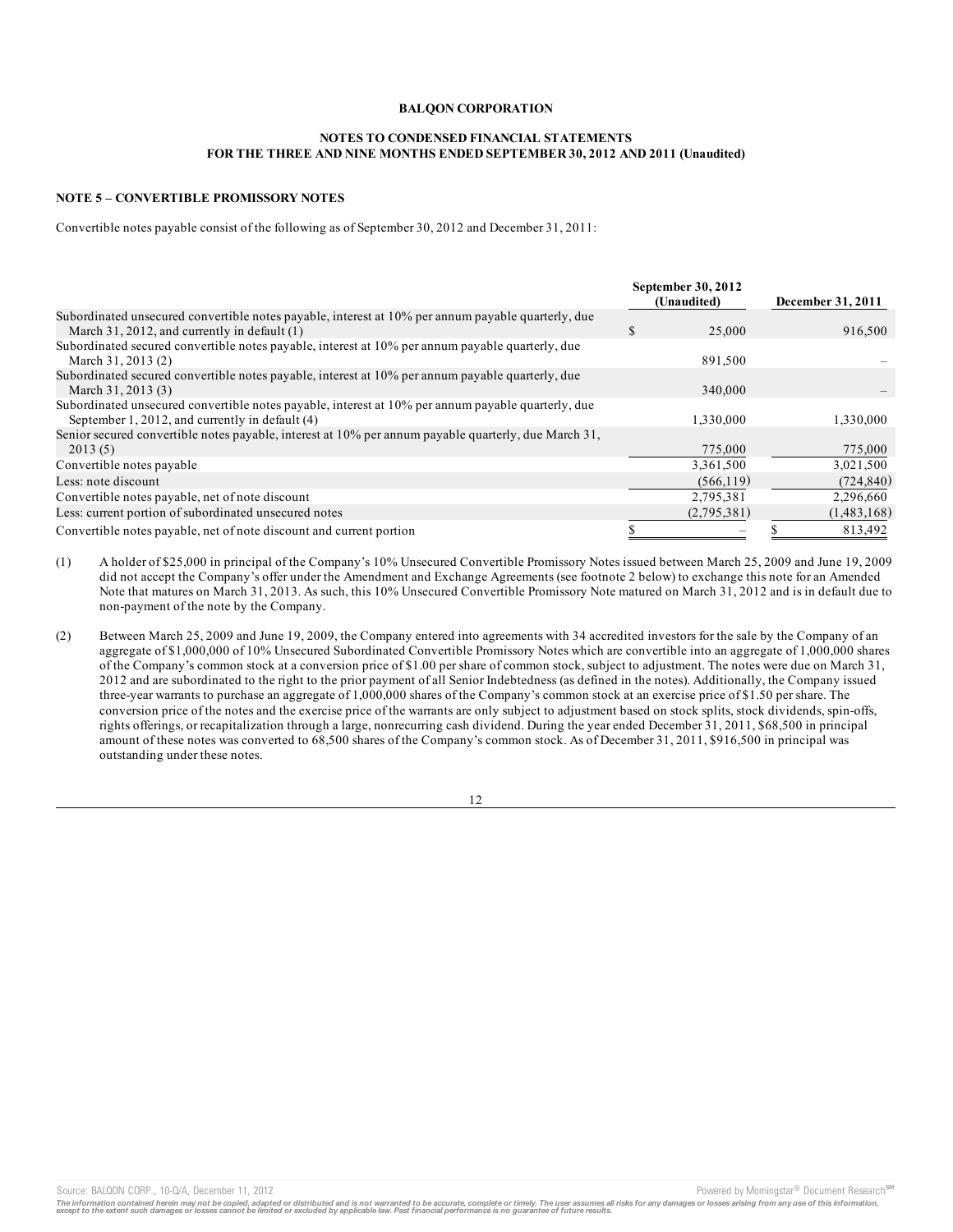# **NOTES TO CONDENSED FINANCIAL STATEMENTS FOR THE THREE AND NINE MONTHS ENDED SEPTEMBER 30, 2012 AND 2011 (Unaudited)**

### **NOTE 5 – CONVERTIBLE PROMISSORY NOTES (continued)**

During the three months ended March 31, 2012, the Company negotiated Amendment and Exchange Agreements with holders of \$891,500 of its \$916,500 of 10% unsecured notes payable that matured on March 31, 2012. The terms of the Amendment and Exchange Agreements provide that the maturity date of these notes (the "Amended Notes") is extended until March 31, 2013, the Amended Notes continue to pay quarterly interest at the rate of 10% and are subject to a security agreement. The Amendment and Exchange Agreements also provide that the Amended Notes are convertible into common stock of the Company at a price of \$0.40 per share, subject to adjustment for a weighted average anti-dilution provision. In connection with the issuance of the Amended Notes, the Company issued three-year warrants to purchase up to 975,000 shares of common stock at an exercise price per share of \$0.40.

The Amended Notes are due on March 31, 2013 (the "Maturity Date"). The Amended Notes are secured under the terms of a security agreement granting the holders of the Amended Notes a security interest in all of the Company's personal property subject to the interests of the holders of Senior Indebtedness (as defined in the Amended Notes). The security interest granted is subordinate to existing bank financing and the 10% Senior Secured Convertible Debentures that currently have a principal balance due of \$775,000.

Each of the agreements governing the Amended Notes and warrants includes an anti-dilution provision that allows for the automatic reset of the conversion or exercise price upon any future sale of the Company's common stock, warrants, options, convertible debt or any other equity-linked securities at an issuance, exercise or conversion price below the current conversion price of the Amended Notes or exercise price of the warrants issued with the Amended Notes. The Company considered the current FASB guidance of "Determining Whether an Instrument Indexed to an Entity's Own Stock" which indicates that any adjustment to the fixed amount (either conversion price or number of shares) of the instrument regardless of the probability or whether or not within the issuers' control, means the instrument is not indexed to the issuers own stock. Accordingly, the Company determined that the conversion price of the Amended Notes and the exercise price of the warrants are not a fixed amount because they are subject to fluctuation based on the occurrence of future offerings or events. As a result, the Company determined that the conversion features and the warrants are not considered indexed to the Company's own stock and characterized the initial fair value of these warrants as derivative liabilities upon issuance. The Company determined the aggregate initial fair value of the warrants issued to investors to be \$316,876 and the initial fair value of the embedded beneficial conversion feature of the Amended Notes to be \$512,613 (an aggregate amount of \$829,489). These amounts were determined by management with the use of an independent valuation specialist using a Monte Carlo simulation model using the Black-Scholes Merton option pricing model. As such, the Company recorded an \$829,489 valuation discount upon issuance of the notes and warrants. The Company is amortizing this valuation discount to interest expense over the life of the notes. As of September 30, 2012, the unamortized balance of the note discount was \$414,715.

(3) On May 18, 2012, the Company entered into Agreements with 3 accredited investors for a sale by the Company of an aggregate of \$340,000 10% Secured Subordinated Convertible Promissory Notes (the "May 2012 Notes") which are convertible into an aggregate of 850,000 shares of the Company's common stock at a conversion price of \$0.40 per share of common stock, subject to adjustment.



The information contained herein may not be copied, adapted or distributed and is not warranted to be accurate, complete or timely. The user assumes all risks for any damages or losses arising from any use of this informat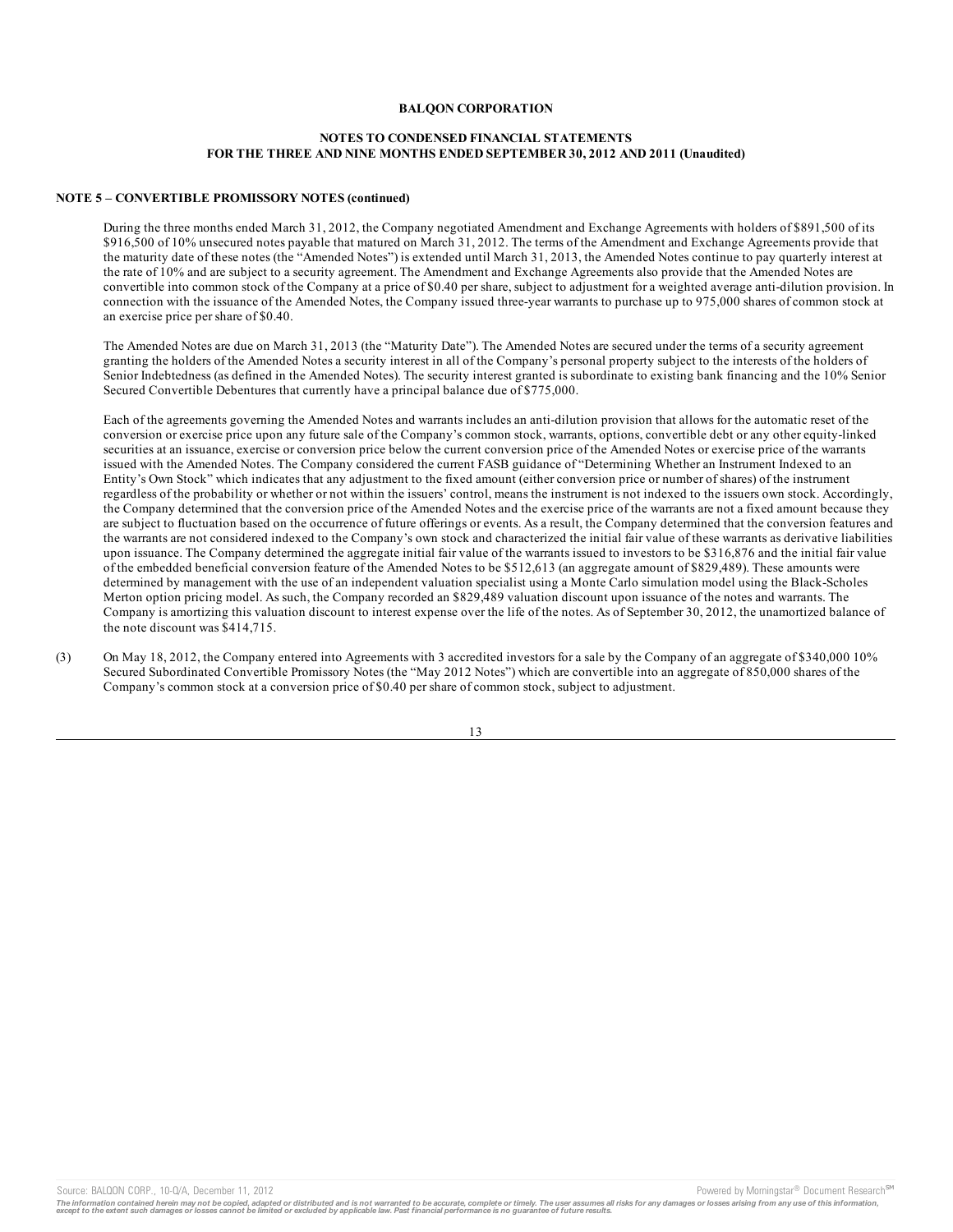### **NOTES TO CONDENSED FINANCIAL STATEMENTS FOR THE THREE AND NINE MONTHS ENDED SEPTEMBER 30, 2012 AND 2011 (Unaudited)**

### **NOTE 5 –CONVERTIBLE PROMISSORY NOTES (continued)**

The notes are due on March 31, 2013 and are subordinated to the right to the prior payment of all Senior Indebtedness (as defined in the notes). The notes pay quarterly interest at the rate of 10% and are subject to a security agreement that secures the Notes by the Company's assets. The security agreement is subordinate to existing bank financing and the Debentures (as defined below) that currently have a principle balance due of \$775,000 and the Amended Notes that currently have a balance due of \$891,500. Additionally, the Company issued three-year warrants to purchase an aggregate of 340,000 shares of the Company's common stock at an exercise price of \$0.40 per share, subject to adjustment.

The conversion price of the May 2012 Notes are subject to full ratchet anti-dilution provisions and also subject to adjustment based on stock splits, stock dividends, spin-offs, rights offerings, or recapitalization through a large, nonrecurring cash dividend. Each of the agreements governing the May 2012 Notes include an anti-dilution provision that allows for the automatic reset of the conversion price upon any future sale of the Company's common stock, warrants, options, convertible debt or any other equity-linked securities at an issuance, exercise or conversion price below the current conversion price of the May 2012 Notes. The Company considered the current FASB guidance of "Determining Whether an Instrument Indexed to an Entity's Own Stock" which indicates that any adjustment to the fixed amount (either conversion price or number of shares) of the instrument regardless of the probability or whether or not within the issuers' control, means the instrument is not indexed to the issuers own stock. Accordingly, the Company determined that the conversion price of the May 2012 Notes are not a fixed amount because they are subject to fluctuation based on the occurrence of future offerings or events. As a result, the Company determined that the conversion features are not considered indexed to the Company's own stock and characterized the fair value of the conversion feature of the notes as derivative liabilities upon issuance.

The Company determined the aggregate fair value of the warrants issued to investors to be \$109,140 and the initial fair value of the embedded beneficial conversion feature of the May 2012 Notes to be \$136,850 (an aggregate amount of \$245,990). These amounts were determined by management with the use of an independent valuation specialist using a Monte Carlo simulation model using the Black-Scholes Merton option pricing model. As such, the Company recorded a \$245,990 valuation discount upon issuance of the notes and warrants. The Company is amortizing this valuation discount to interest expense over the life of the notes. As of September 30, 2012, the unamortized balance of the note discount was \$113,398.

(4) Between February 5, 2010 and April 12, 2010, the Company entered into agreements with seven accredited investors for the sale by the Company of an aggregate of \$1,500,000 of 10% Unsecured Subordinated Convertible Promissory Notes which are convertible into an aggregate of 1,999,993 shares of the Company's common stock at a conversion price of \$0.75 per share of common stock, subject to adjustment. Additionally, the Company issued three-year warrants to purchase an aggregate of 1,999,993 shares of the Company's common stock at an exercise price of \$0.50 per share. In connection with the offering, the Company issued three year warrants to purchase 15,999 shares of its common stock at an exercise price of \$0.50 per share to two accredited investors in consideration of finder services rendered.



The information contained herein may not be copied, adapted or distributed and is not warranted to be accurate, complete or timely. The user assumes all risks for any damages or losses arising from any use of this informat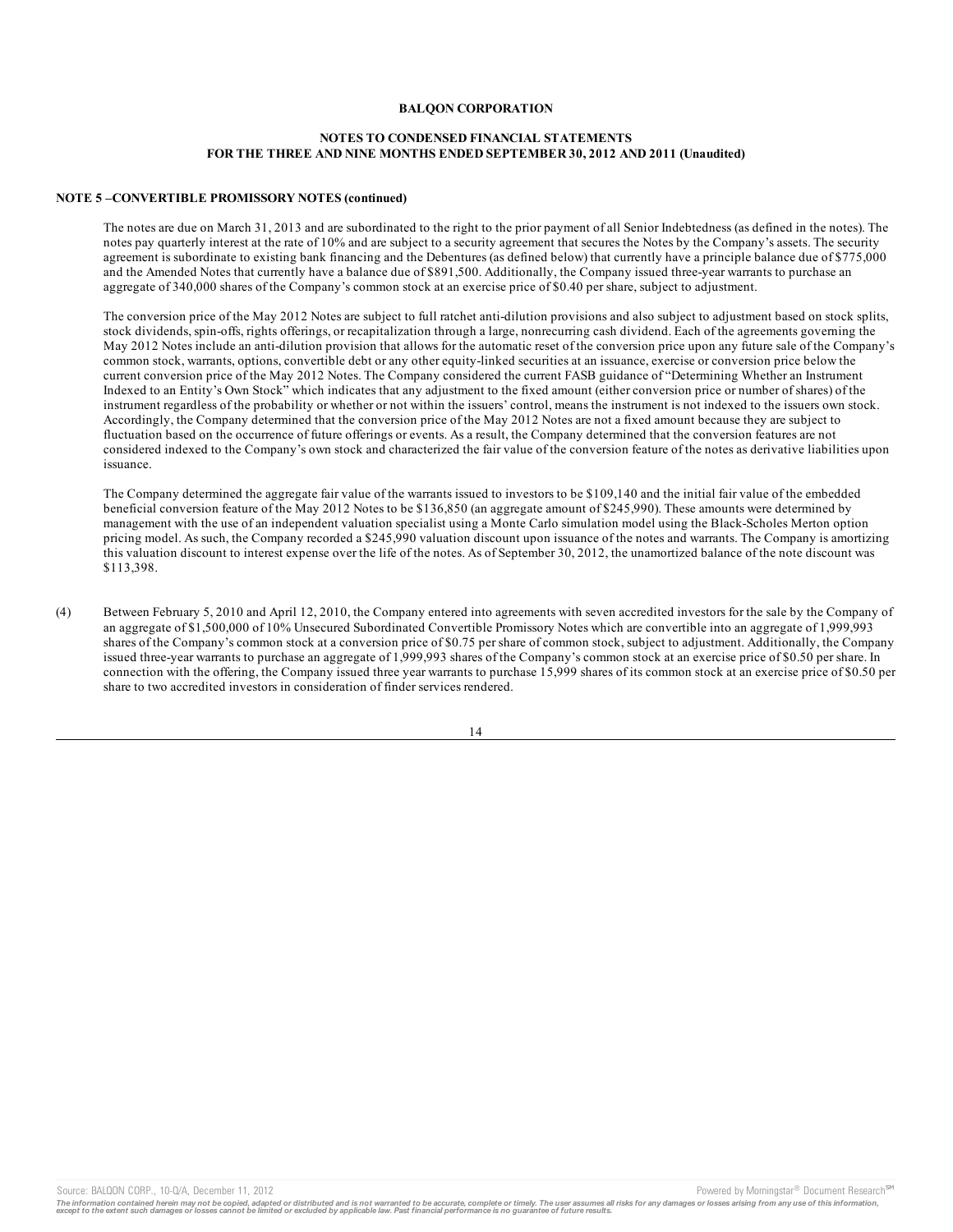### **NOTES TO CONDENSED FINANCIAL STATEMENTS FOR THE THREE AND NINE MONTHS ENDED SEPTEMBER 30, 2012 AND 2011 (Unaudited)**

### **NOTE 5 – CONVERTIBLE PROMISSORY NOTES (continued)**

The conversion price of the notes and the exercise price of the warrants are only subject to adjustment based on stock splits, stock dividends, spinoffs, rights offerings, or recapitalization through a large, nonrecurring cash dividend. During the year ended December 31, 2011, \$153,750 of the principal of the notes was converted into 204,998 shares of the Company's common stock. As of September 30, 2012 and December 31, 2011, \$1,330,000 in principal was outstanding under these notes. The notes matured on September 1, 2012 and are presently in default. The Company is negotiating with the note holders to convert these notes into secured status and extend the maturity date to March 31, 2013.

The Company determined that the relative fair value of the warrants upon issuance was \$731,710. The relative fair value was determined using the methodology prescribed by current accounting guidance. The Company determined the fair value of the beneficial conversion feature was approximately \$768,290. These amounts were calculated under a Black-Scholes option pricing model using as assumptions an expected life of 3 years, an industry volatility of between 95% and 116%, a risk free interest rate of 1.47%, and no expected dividend yield. The relative value of the warrants of \$731,710 and the beneficial conversion feature of \$768,290 was recorded by the Company as a loan discount of \$1,500,000, which the Company is amortizing to interest expense over the life of the notes. As of September 30, 2012 and December 31, 2011, the unamortized balance of the note discount was \$38,006 and \$362,645, respectively.

(5) Between July 2010 and December 2010, the Company entered into agreements with 26 accredited investors for the sale by the Company of an aggregate of \$850,000 of 10% Senior Secured Convertible Debentures (the "Debentures") which are convertible into an aggregate of 1,133,333 shares of the Company's common stock at a conversion price of \$0.75 per share, subject to adjustment. In connection with this offering, the Company also issued to the investors warrants to purchase an aggregate of 850,000 shares of the Company's common stock at an exercise price of \$0.75 per share, subject to adjustment. The Company also issued to its placement agent warrants to purchase 68,000 shares of the Company's common stock at exercise price of \$0.75 per share, subject to the same adjustments and terms as those warrants issued to investors.

During the year ended December 31, 2011, \$75,000 of the principal of the Debentures was converted into 117,186 shares of the Company's common stock. As of September 30, 2012 and December 31, 2011, \$775,000 in principal was outstanding under these Debentures. Under the adjustment provisions of the Debentures and warrants, the conversion price of the Debentures and the exercise price of the warrants has been reduced to \$0.56 in connection with various dilutive issuances made during 2010 and 2011.

The Debentures were due on September 30, 2012, or at the Company's sole discretion, on March 31, 2013 (the "Maturity Date") or such date as this Debenture is required or permitted to be repaid as provided in the agreement. The Company extended the maturity date of the Debentures to March 31, 2013. The Debentures are secured under the terms of a security agreement granting the holders of the Debentures a security interest in all of the Company's personal property. Each of the agreements governing the Debentures and warrants includes an anti-dilution provision that allows for the automatic reset of the conversion or exercise price upon any future sale of common stock instruments at or below the current conversion price or exercise price. The Company considered the current FASB guidance of "Determining Whether an Instrument Indexed to an Entity's Own Stock" which indicates that any adjustment to the fixed amount (either conversion price or number of shares) of the instrument regardless of the probability or whether or not within the issuers' control, means the instrument is not indexed to the issuers own stock. Accordingly, the Company determined that the conversion price of the Debentures and the exercise price of the warrants are not a fixed amount because they are subject to fluctuation based on the occurrence of future offerings or events.



The information contained herein may not be copied, adapted or distributed and is not warranted to be accurate, complete or timely. The user assumes all risks for any damages or losses arising from any use of this informat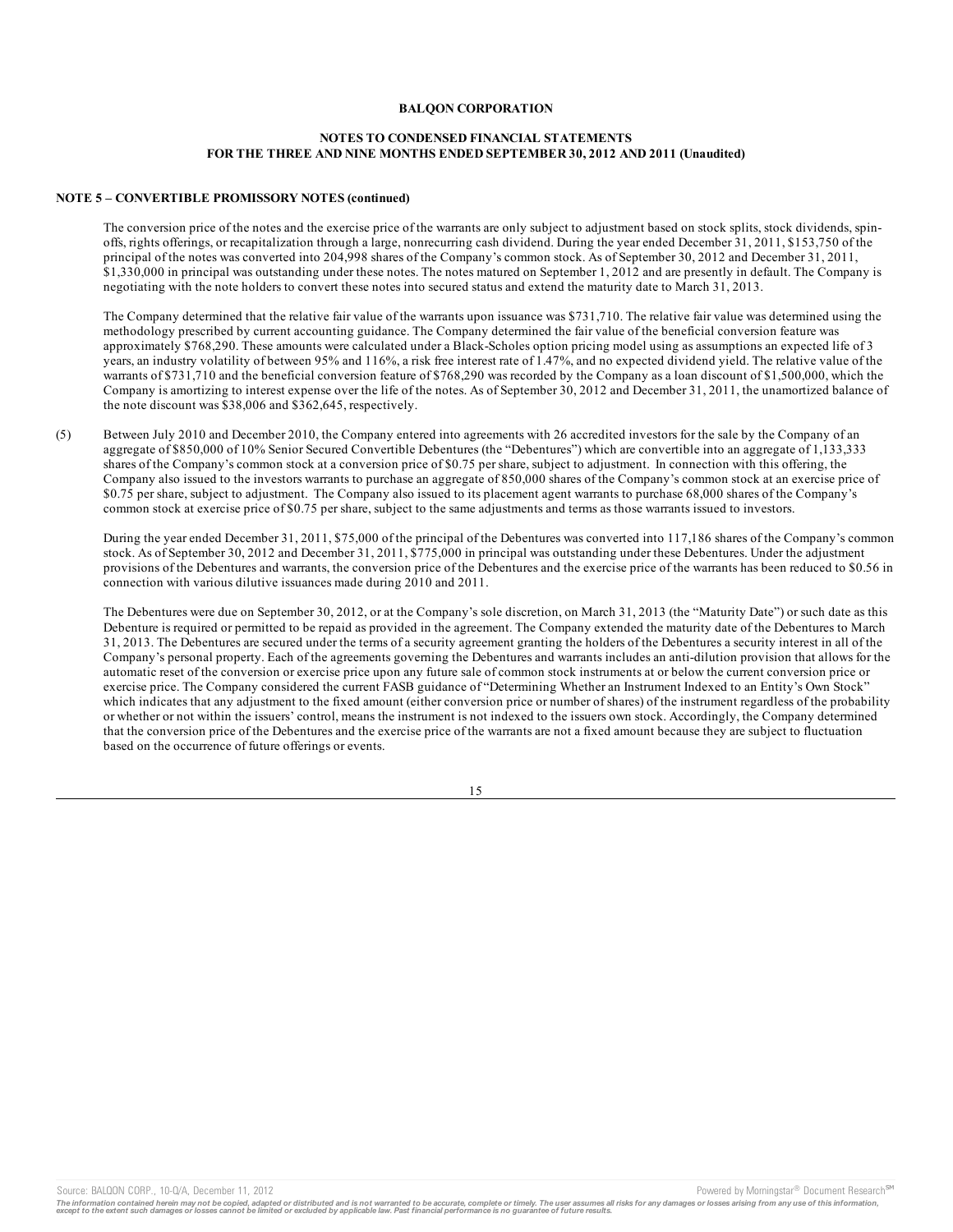### **NOTES TO CONDENSED FINANCIAL STATEMENTS FOR THE THREE AND NINE MONTHS ENDED SEPTEMBER 30, 2012 AND 2011 (Unaudited)**

#### **NOTE 5 –CONVERTIBLE PROMISSORY NOTES (continued)**

As a result, the Company determined that the conversion features and the warrants are not considered indexed to the Company's own stock and characterized the fair value of these warrants as derivative liabilities upon issuance.

The Company determined the aggregate fair value of the warrants issued to investors and its placement agent to be \$511,399 and the initial fair value of the embedded beneficial conversion feature of the Debentures to be \$504,440 (an aggregate amount of \$1,015,839). These amounts were determined by management with the use of an independent valuation specialist using a Monte Carlo simulation model using the Black-Scholes Merton option pricing model. In accordance with current accounting guidelines, the excess of \$165,839 of derivative liability created over the face amount of the Debentures was considered to be a cost of the private placement. In addition, the Company also incurred another \$193,500 of closing costs (consisting of \$93,500 of placement agent fees and \$100,000 of legal fees directly related to the offering). As such, the Company recorded an \$850,000 valuation discount upon issuance, and in 2010, recognized private placement costs of \$358,339 for financial reporting purposes. As of September 30, 2012, the Company has fully amortized \$850,000 of the valuation discount.

As of September 30, 2012, the total discount of \$566,119 is offset against the balance of the notes and Debentures for financial statement presentation. During the nine months ended September 30, 2012, amortization of loan discount was \$1,234,140.

The aggregate fair value of the derivative liabilities as of September 30, 2012 and December 31, 2011 was \$2,716,835 and \$676,284, respectively, (See Note 6).

As of September 30, 2012, the Company has not paid \$242,989 of the quarterly interest due on its convertible promissory notes in the following amounts:

| Interest payments due on January 1, 2012 |    | 19.375 |
|------------------------------------------|----|--------|
| Interest payments due on April 1, 2012   |    | 73.538 |
| Interest payments due on July 1, 2012    | -S | 75.038 |
| Interest payments due on October 1, 2012 |    | 75,038 |

Pursuant to the terms of the notes, the non-payment of interest by the Company constitutes an event of default and, as a result, the holders of the notes may accelerate payment of all amounts outstanding under the notes by giving written notice to the Company and thereby requiring that the Company immediately pay up to an aggregate of \$3,361,500 in principal plus all accrued and unpaid interest. If the holders of the notes were to declare the notes due and payable, the Company presently does not have the ability to pay these notes.

### **NOTE 6 – DERIVATIVE LIABILITY**

In June 2008, the FASB issued authoritative guidance on determining whether an instrument (or embedded feature) is indexed to an entity's own stock. Under the authoritative guidance, effective January 1, 2009, instruments which do not have fixed settlement provisions are deemed to be derivative instruments. As of September 30, 2012 the Company has two securities offerings that are subject to these provisions as follows:



Source: BALQON CORP., 10-Q/A, December 11, 2012 Powered by Morningstar® Document Research Morningstar® Document Research Morningstar® Document Research Morningstar® Document Research Morningstar 2012

The information contained herein may not be copied, adapted or distributed and is not warranted to be accurate, complete or timely. The user assumes all risks for any damages or losses arising from any use of this informat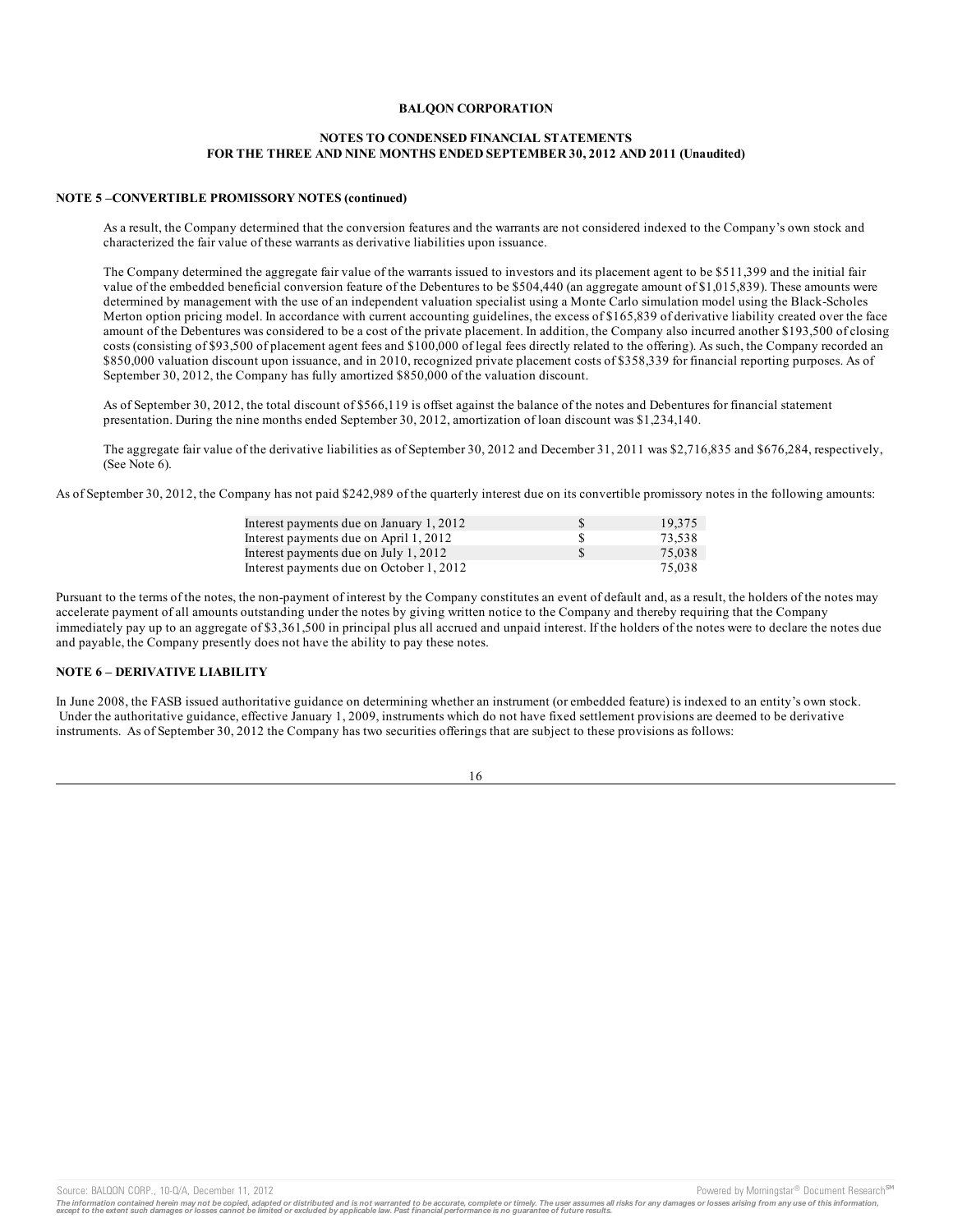### **NOTES TO CONDENSED FINANCIAL STATEMENTS FOR THE THREE AND NINE MONTHS ENDED SEPTEMBER 30, 2012 AND 2011 (Unaudited)**

#### **NOTE 6 – DERIVATIVE LIABILITY (continued)**

The conversion feature of the Company's Debentures, Amended Notes, related warrants, and May 2012 Notes (described in Note 5), do not have fixed settlement provisions because their conversion and exercise prices, respectively, will be lowered if the Company issues securities at lower prices in the future. The Company was required to include the reset provisions in order to protect the holders of the Debentures, Amended Notes, and May 2012 Notes from the potential dilution associated with future financings.

In accordance with the FASB authoritative guidance, the conversion feature of the Debentures, the Amended Notes and the May 2012 Notes was separated from the host contract (i.e., the Debentures, Amended Notes and May 2012 Notes) and recognized as a derivative instrument. Both the conversion feature of the Debentures, the Amended Notes, related warrants, and the May 2012 Notes have been characterized as derivative liabilities to be re-measured at the end of every reporting period with the change in value reported in the statement of operations.

At the date of issuance and as of December 31, 2011, the derivative liabilities were valued using Monte Carlo simulation model. As of September 30, 2012, the derivative liabilities were valued using a probability weighted average Black-Scholes pricing model with the following assumptions:

|                          | September 30, 2012 | <b>At Date of Issuance</b> | December 31, 2011 |
|--------------------------|--------------------|----------------------------|-------------------|
| Conversion feature:      |                    |                            |                   |
|                          |                    |                            |                   |
| Risk-free interest rate  | $0.13\%$           | 0.19%                      | $0.09\%$          |
| Expected volatility      | 223.51%            | 98.14%                     | 98.40%            |
| Expected life (in years) | $0.5$ years        | $1.0$ year                 | .75 years         |
| Expected dividend yield  | $\boldsymbol{0}$   | $\theta$                   | $\Omega$          |
|                          |                    |                            |                   |
| Warrants:                |                    |                            |                   |
| Risk-free interest rate  | 0.31%              | $0.51\%$                   | 0.54%             |
| Expected volatility      | 223.51%            | 98.14%                     | 105.30%           |
| Expected life (in years) | $2.5 - 3.0$ years  | 3.0 years                  | 3.75 years        |
| Expected dividend yield  | $\bf{0}$           | $\boldsymbol{0}$           |                   |
|                          |                    |                            |                   |
| Fair Value:              |                    |                            |                   |
| Conversion feature       | 1,885,926          | 649,463                    | 263,984           |
| Warrants                 | 830,809            | 316,816                    | 412,300           |
|                          | 2,716,835          | 966,279                    | 676,284           |

The risk-free interest rate was based on rates established by the Federal Reserve Bank. The Company uses the volatility of five comparable guideline companies to estimate volatility for its common stock. The expected life of the conversion feature of the Debentures was based on the term of the Debentures and the expected life of the warrants was determined by the expiration date of the warrants. The expected dividend yield was based on the fact that the Company has not paid dividends to its common stockholders in the past and does not expect to pay dividends to its common stockholders in the future.

17

Source: BALQON CORP., 10-Q/A, December 11, 2012 **Powered by Morningstar® Document Research** <sup>54</sup>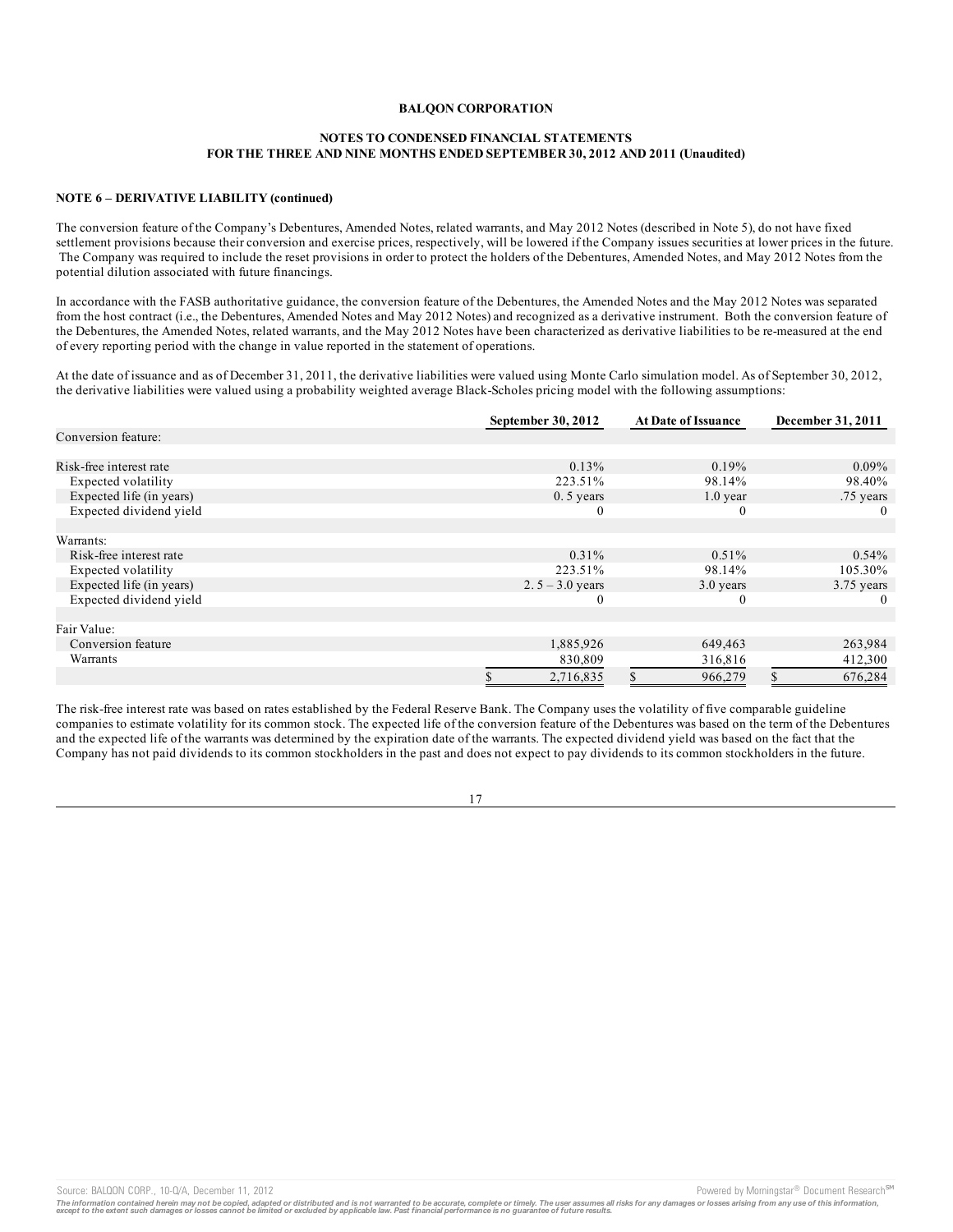### **NOTES TO CONDENSED FINANCIAL STATEMENTS FOR THE THREE AND NINE MONTHS ENDED SEPTEMBER 30, 2012 AND 2011 (Unaudited)**

### **NOTE 6 – DERIVATIVE LIABILITY (continued)**

As of September 30, 2012 and December 31, 2011, the aggregate derivative liability of the conversion feature and the warrants was \$2,716,835 and \$676,284, respectively. For the nine months ended September 30, 2012, the Company recorded a change in fair value of the derivative liabilities of \$1,074,272.

### **NOTE 7 – INCOME TAXES**

At September 30, 2012, the Company had available federal and state net operating loss carryforwards to reduce future taxable income. The amounts available were approximately \$23,000,000 for federal and for state purposes. The Federal carryforward expires in 2028 and the state carryforward expires in 2018. Given the Company's history of net operating losses, management has determined that it is more likely than not the Company will be able to realize the tax benefit of the carryforwards.

Accordingly, the Company has not recognized a deferred tax asset for this benefit. Upon the attainment of taxable income by the Company, management will assess the likelihood of realizing the tax benefit associated with the use of the carryforwards and will recognize a deferred tax asset at that time. Current standards require that a valuation allowance be established when it is more likely than not that all or a portion of deferred tax assets will not be realized.

Significant components of the Company's deferred income tax assets are as follows:

|                                  | September 30, 2012<br>(Unaudited) | December 31,<br>2011     |  |             |
|----------------------------------|-----------------------------------|--------------------------|--|-------------|
| Deferred income tax asset:       |                                   |                          |  |             |
| Net operating loss carry forward |                                   | 10.400.000               |  | 8,000,000   |
| Valuation allowance              |                                   | (10.400.000)             |  | (8,000,000) |
| Net deferred income tax asset    |                                   | $\overline{\phantom{0}}$ |  |             |

Reconciliation of the effective income tax rate to the U.S. statutory rate is as follows:

|                                              | <b>September 30, 2012</b><br>(Unaudited) | December 31,<br>2011 |
|----------------------------------------------|------------------------------------------|----------------------|
| Tax expense at the U.S. statutory income tax | $(34.0)\%$                               | $(34.0)\%$           |
| State tax net of federal tax benefit         | $(5.8)\%$                                | (5.8)                |
| Increase in the valuation allowance          | 39.8%                                    | 39.8%                |
| Effective tax rate                           | $\overline{\phantom{0}}$                 |                      |

The Company adopted authoritative guidance which addresses the determination of whether tax benefits claimed or expected to be claimed on a tax return should be recorded in the financial statements. Under the current accounting guidelines, the Company may recognize the tax benefit from an uncertain tax position only if it is more likely than not that the tax position will be sustained on examination by the taxing authorities, based on the technical merits of the position. The tax benefits recognized in the financial statements from such a position should be measured based on the largest benefit that has a greater than 50% likelihood of being realized upon ultimate settlement. Current accounting guidelines also provide guidance on derecognition, classification, interest and penalties on income taxes, accounting in interim periods and require increased disclosures. At the date of adoption, and as of September 30, 2012 and December 31, 2011, the Company does not have a liability for unrecognized tax benefits.

Source: BALQON CORP., 10-Q/A, December 11, 2012 **Powered by Morningstar<sup>®</sup> Document Research<sup>sM</sup>** 

The information contained herein may not be copied, adapted or distributed and is not warranted to be accurate, complete or timely. The user assumes all risks for any damages or losses arising from any use of this informat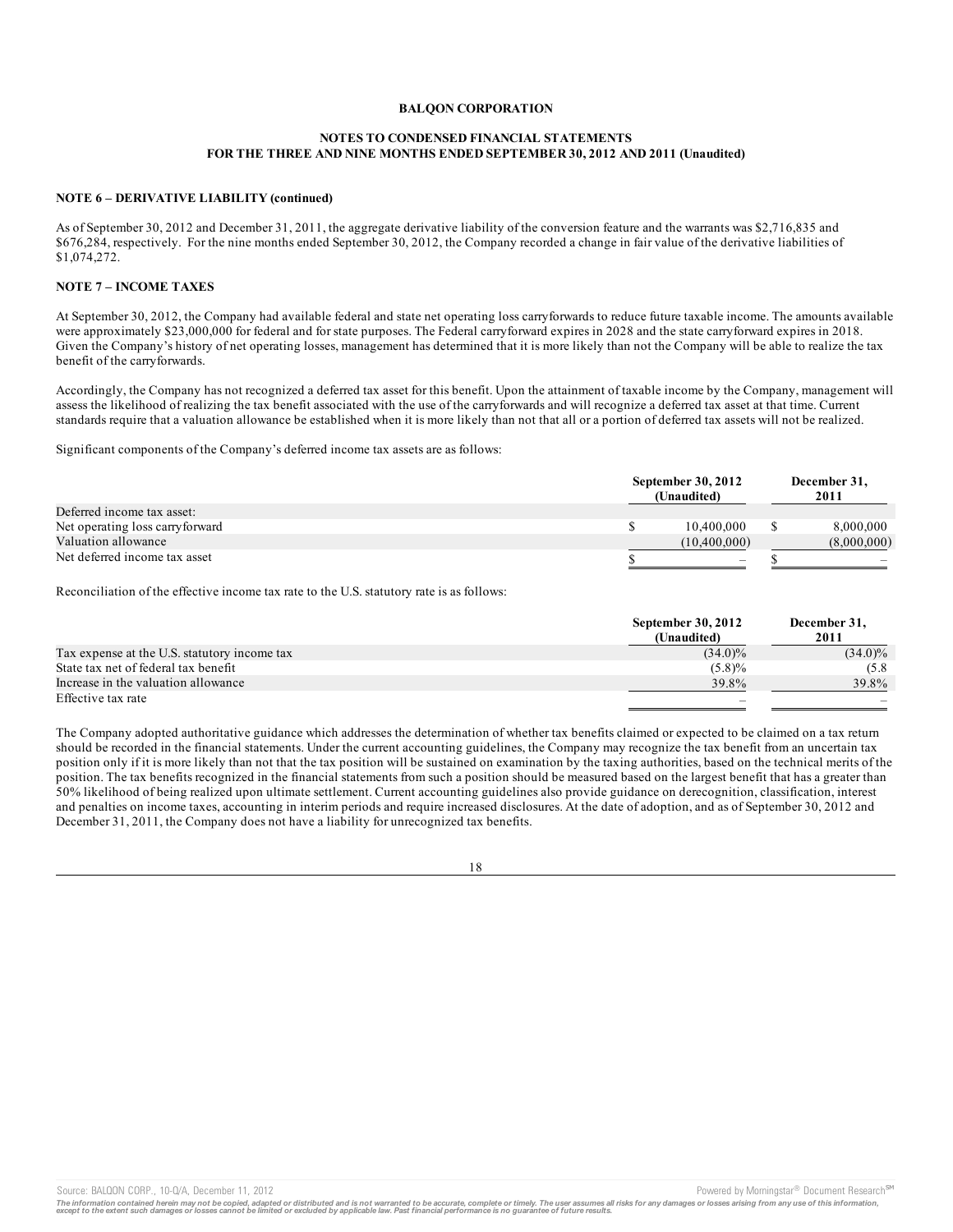#### **NOTES TO CONDENSED FINANCIAL STATEMENTS FOR THE THREE AND NINE MONTHS ENDED SEPTEMBER 30, 2012 AND 2011 (Unaudited)**

#### **NOTE 8 – SHAREHOLDERS' EQUITY**

# **Shares Issued Upon Exercise of Warrants**

On March 31, 2012, the Company issued 1,250,000 shares of its common stock to SOL, an affiliate of the Company's Chairman, in consideration of the exercise of warrants at an exercise price of \$0.40 upon the conversion of \$500,000 of an unsecured loan made by the Chairman to the Company during October 2011.

### **Stock Options**

| At September 30, 2012, options shares outstanding were as follows: | <b>Shares</b>            | Weighted<br>Average<br><b>Exercise</b><br>Price |
|--------------------------------------------------------------------|--------------------------|-------------------------------------------------|
| Balance at January 1, 2012                                         | 1,416,695                | 2.50                                            |
| Granted                                                            | $\overline{\phantom{0}}$ |                                                 |
| Exercised                                                          |                          |                                                 |
| Expired                                                            | (1,416,695)              | 2.50                                            |
| Balance at September 30, 2012                                      |                          |                                                 |

#### **Warrants**

|                                                                     |               | Weighted<br>Average   |
|---------------------------------------------------------------------|---------------|-----------------------|
| At September 30, 2012, warrants shares outstanding were as follows: | <b>Shares</b> | <b>Exercise Price</b> |
| Balance at January 1, 2012                                          | 13,256,220    | 0.82                  |
| Granted and Exchanged                                               | 9,127,500     | 0.40                  |
| Exercised                                                           | (1,250,000)   | 0.40                  |
| Exchanged                                                           | (7,812,500)   | .64                   |
| Expired                                                             | (3,025,720)   | 0.74                  |
| Balance at September 30, 2012                                       | 10,295,500    | 0.45                  |

During the three months ended March 31, 2012, the Company negotiated Amendment and Exchange Agreements with holders of \$891,500 of the Company's 10% Unsecured Convertible Notes that matured on March 31, 2012. In connection with these Amendment and Exchange Agreements, the Company is issuing new warrants that will enable the warrant holders to purchase up to 975,000 shares of the Company's common stock at an exercise price per share of \$0.40. These warrants will have a contractual life of three years and expire on March 31, 2015.

Effective March 31, 2012, the Company's Chairman exercised 1,250,000 underlying a warrant to purchase 7,812,500 shares held by Seven One Limited ("SOL"), a company related to the Chairman by common ownership. These warrants were previously exercisable at \$0.64 per share, however, in consideration of the Chairman converting \$500,000 of an outstanding unsecured loan into common stock, the Company agreed to re-price these warrants at an exercise price of \$0.40. The warrant representing the remaining shares will expire on the original expiration date of December 14, 2015. The total value of the adjustment of the exercise price of these warrants was \$446,809 and was reflected as a cost to induce conversion during the six month period ended June 30, 2012.

On May 18, 2012, the Company entered into agreements with 3 accredited investors for a sale by the Company of an aggregate of \$340,000 of the May 2012 Notes. In connection with these Notes, the Company is issuing new warrants that will enable the warrant holders to purchase up to 340,000 shares of the Company's common stock at an exercise price per share of \$0.40. These warrants will have a contractual life of three years and expire on March 31, 2015.

19

Source: BALQON CORP., 10-Q/A, December 11, 2012 **Powered by Morningstar<sup>®</sup> Document Research<sup>sM</sup>**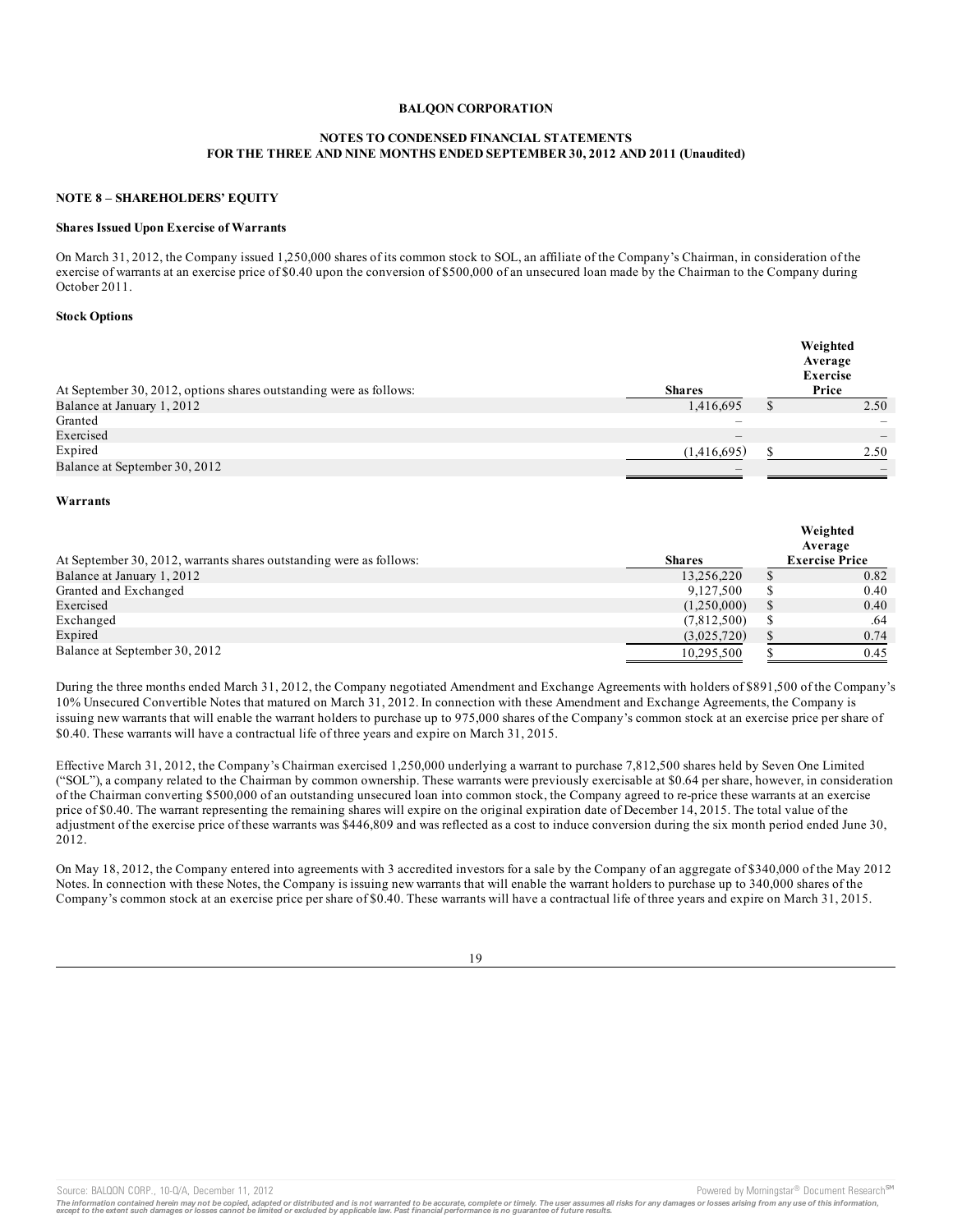## **NOTES TO CONDENSED FINANCIAL STATEMENTS FOR THE THREE AND NINE MONTHS ENDED SEPTEMBER 30, 2012 AND 2011 (Unaudited)**

### **NOTE 8 – SHAREHOLDERS' EQUITY (continued)**

The following table summarizes information about stock warrants outstanding and exercisable as of September 30, 2012:

|                                       | <b>Warrants Outstanding</b>                          | <b>Warrants Exercisable</b>              |                                                                    |                            |                                              |
|---------------------------------------|------------------------------------------------------|------------------------------------------|--------------------------------------------------------------------|----------------------------|----------------------------------------------|
| Range of<br>Exercise<br><b>Prices</b> | <b>Number</b><br>of Shares<br>Underlying<br>Warrants | Weighted<br>Average<br>Exercise<br>Price | Weighted<br>Average<br>Remaining<br>Contractual<br>Life (in years) | <b>Number</b><br>of Shares | Weighted<br>Average<br><b>Exercise Price</b> |
| \$0.40                                | 8,745,500                                            | \$0.40                                   | 2.3                                                                | 8,745,500                  | \$0.40                                       |
| \$0.64                                | 1.500.000                                            | \$0.64                                   | 3.2                                                                | 1,500,000                  | \$0.64                                       |
| \$1.00                                | 50,000                                               | \$1.00                                   | 1.3                                                                | 50,000                     | \$1.00                                       |
|                                       | 10,295,500                                           |                                          |                                                                    | 10,295,500                 |                                              |

As of September 30, 2012, the aggregate intrinsic value of the warrants outstanding and exercisable was \$699,640.

# **NOTE 9 – RELATED PARTY TRANSACTIONS**

During the nine months ended September 30, 2012, the Company had no sales to related parties. As of September 30, 2012, the Company had accounts receivable of \$198,067 from related parties which is fully reserved.

As of September 30, 2012 and December 31, 2011, the Company had trade accounts payable to related parties of \$1,417,150 and \$330,840, respectively. The related parties are suppliers of the Company related by common ownership to the Company's Chairman.

On December 14, 2010, the Company entered into a Distribution Agreement with SOL (the "Distribution Agreement"). Under the Distribution Agreement, SOL has granted the Company the right to distribute lithium iron phosphate batteries and high voltage charging systems manufactured by Seven One Battery Company on an exclusive basis in the United States. The Company's Chairman of the Board, Winston Chung, is the chief executive officer of SOL. In January 2011, based on the terms of the Distribution Agreement, the Company received battery units valued at \$2,629,800 on a consignment basis. As of September 30, 2012 and December 31, 2011, the Company held battery units valued at \$574,900 and \$1,915,200 respectively held on a consignment basis, which amounts are not included in recorded inventories.

During the nine month periods ended September 30, 2012 and December 31, 2011, battery costs were \$1,340,300 and \$714,600, respectively.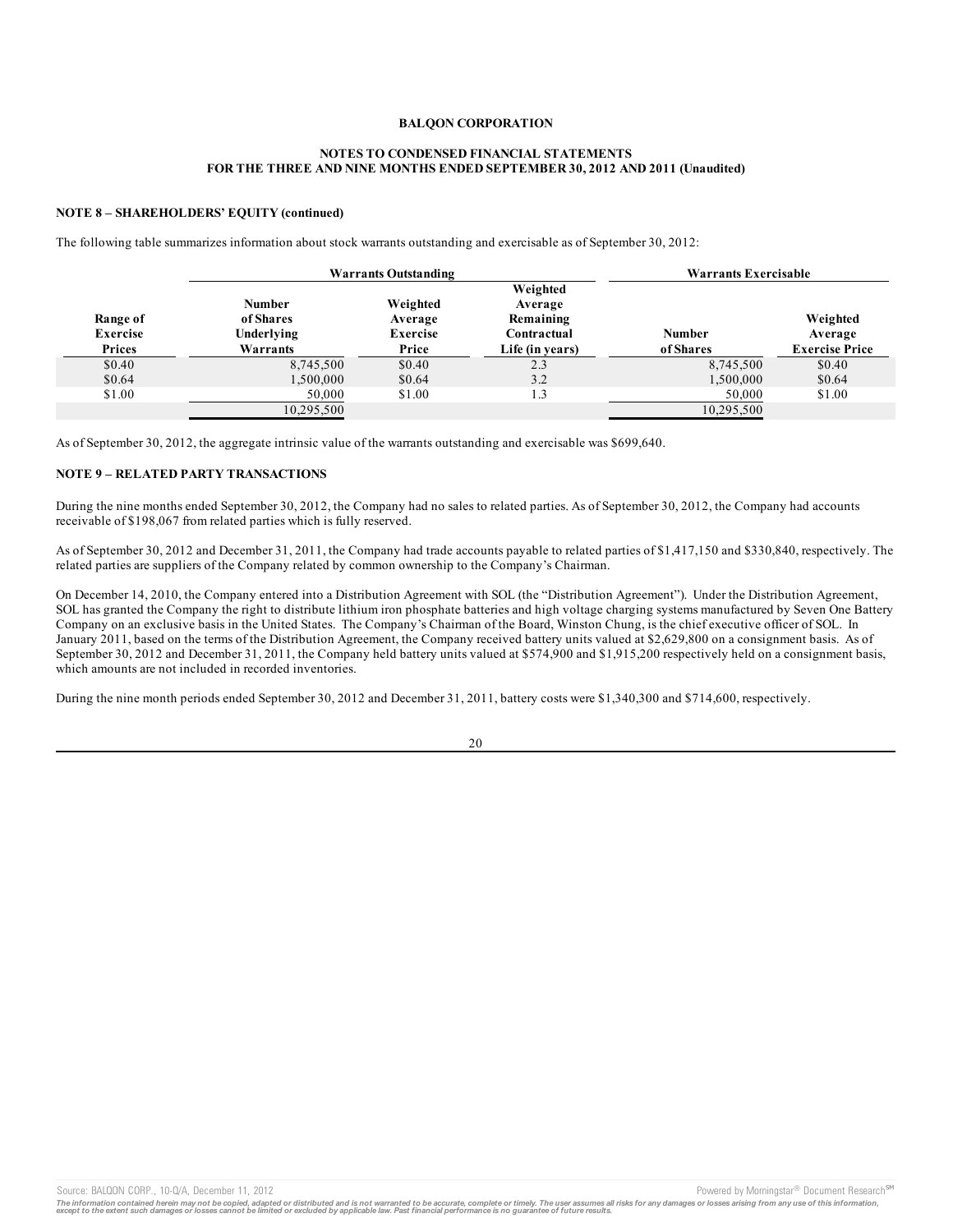### **NOTES TO CONDENSED FINANCIAL STATEMENTS FOR THE THREE AND NINE MONTHS ENDED SEPTEMBER 30, 2012 AND 2011 (Unaudited)**

### **NOTE 10 – INVENTORY HELD BY CUSTOMER**

In November 2010, T&K Logistics, the provider of logistics services to Ford Motor Company and the manager of on-site transportation of trailers and containers at Ford Motor Company's assembly plant in Wayne, Michigan, agreed to lease 10 of the Company's Nautilus yard tractors for use at the assembly plant for a period of 36 months. Although the Company shipped five of its Nautilus XR E20s to T&K Logistics during the first six months of 2011, T&K Logistics has failed to accept delivery of these units and, as a result, has failed to make any payments owed to the Company under the lease. The Nautilus XR E20s that the Company shipped to T&K Logistics featured battery systems with double the battery energy and, therefore, double the range of the Company's Nautilus XE20s. Although the Company experienced certain delays during the installation of charging systems into the tractors at T&K Logistics' facility, the Company believes that five units under current conditions operate satisfactorily and have incurred significant hours of use. The Company has delayed shipment of the remaining units to T&K Logistics until the previously delivered five units are accepted by T&K Logistics.

On September 21, 2012, T&K Logistics, Inc. filed a complaint (the "Complaint") in the Superior Court of California, County of Los Angeles (Case No.: BC492619) against the Company. The Complaint relates to the lease agreement between the Company and T&K Logistics regarding the Company's yard tractors. The Complaint purports to state the following three counts against the Company: (i) breach of contract, (ii) specific performance, and (iii) negligent misrepresentation and seeks compensatory damages of not less than \$453,897. The Company intends to vigorously defend against T&K Logistics' claims. On November 19, 2012, the Company filed an answer to the Complaint denying all allegations in the Complaint. On that same date, the Company filed a cross-complaint against T&K Logistics for breach of contract and common count—goods and services rendered and seeking damages in the amount of \$300,000.

At September 30, 2012, the Company conducted an assessment and determined that approximately \$739,000 of the value of the electric vehicles inventory held for lease by customer were non-recoverable inventory and this is included in the write-down of \$1,345,111 of non-recoverable inventories on the accompanying condensed statement of operations (see Note 1).

### **NOTE 11 – PURCHASE AND REPRESENTATION AGREEMENT**

On July 9, 2012, the Company entered into a Purchase and Representation Agreement (the "Lego Agreement") with Lego Battery Sales, LLC ("Lego"). The terms of the Lego Agreement call for the sale by the Company to Lego of 1,000 batteries for an aggregate sales price of \$350,000.

The Lego Agreement further requires that the Company serve as Lego's exclusive sales agent and representative to market and resell the batteries on behalf of Lego. The sales prices of the batteries must be at a minimum sales price of \$490 per battery. In consideration for its services as sales agent and representative, the Company shall earn a sales commission equal to the excess of the sales price of each battery above the minimum sale price The Lego Agreement is secured by a pledge of 2,450,000 shares of common stock owned individually by the Company's president; Mr. Balwinder Samra. If Lego does not sell the minimum consideration of \$490,000 for the sale of the 1,000 batteries by January 9, 2013, Lego may foreclose on these pledged shares. The term of the Lego Agreement is for six months and may be extended by mutual consent of the parties.

21

The information contained herein may not be copied, adapted or distributed and is not warranted to be accurate, complete or timely. The user assumes all risks for any damages or losses arising from any use of this informat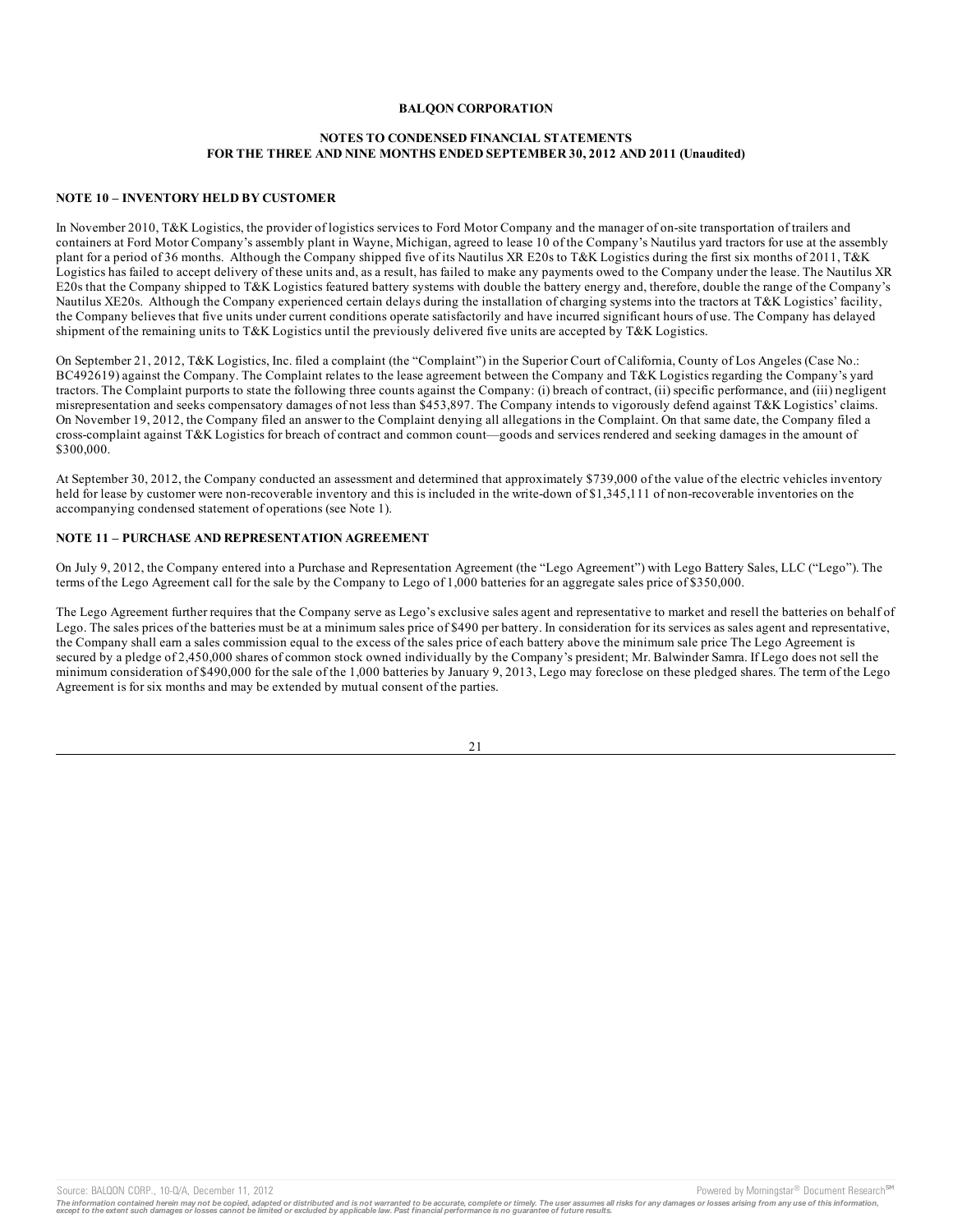### **ITEM 2. MANAGEMENT'S DISCUSSION AND ANALYSIS OF FINANCIAL CONDITION AND RESULTS OF OPERATIONS**

The following discussion and analysis should be read in conjunction with our financial statements and the related notes to financial statements included elsewhere in this report. This report and our financial statements and notes to financial statements contain forward-looking statements, which generally include the plans and objectives of management for future operations, including plans and objectives relating to our future economic performance and our current beliefs regarding revenues we might generate and profits we might earn if we are successful in implementing our business strategies. Our actual results could differ materially from those expressed in these forward-looking statements as a result of any number of factors, including those set forth under the "Risk Factors" section and elsewhere in this report. The forward-looking statements and associated risks may include, relate to or be qualified by other important factors, including, without limitation:

- the projected growth or contraction in the industries within which we operate;
- our business strategy for expanding, maintaining or contracting our presence in these markets;
- anticipated trends in our financial condition and results of operations; and
- our ability to distinguish ourselves from our current and future competitors.

We do not undertake to update, revise or correct any forward-looking statements.

Any of the factors described above or elsewhere in this report, including in the "Risk Factors" section of this report, or referenced from time to time in our filings with the Securities Exchange Commission, or SEC, could cause our financial results, including our net income or loss or growth in net income or loss to differ materially from prior results, which in turn could, among other things, cause the price of our common stock to fluctuate substantially.

### **Business Overview**

We are a developer and manufacturer of electric drive systems, charging systems and lithium battery systems for trucks, tractors, buses, industrial equipment and renewable energy storage devices. We also design and assemble electric powered yard tractors, short haul drayage tractors and inner city trucks utilizing our proprietary drive systems, battery systems and charging systems.

Each of our electric drive systems is comprised of an electric motor, transmission, our proprietary flux vector motor controller (which controls the speed of an electric motor by varying the input frequency and voltage from a vehicle's batteries), power electronic components and proprietary software configured to specific application needs. Our lithium battery systems feature our proprietary battery management system, or BMS, an electronic device connected to each lithium battery cell to monitor and balance the state of charge of the battery, including its temperature, voltage and current during charge and discharge cycles. Our proprietary software allows our BMS to be used on any battery cell chemistry. Our charging systems, introduced in the third quarter of 2011, vary in capacity ranging from 8 kilo Watt, or kW, to 120 kW in power and 200 Volts to 700 Volts in charge voltage.

The information contained herein may not be copied, adapted or distributed and is not warranted to be accurate, complete or timely. The user assumes all risks for any damages or losses arising from any use of this informat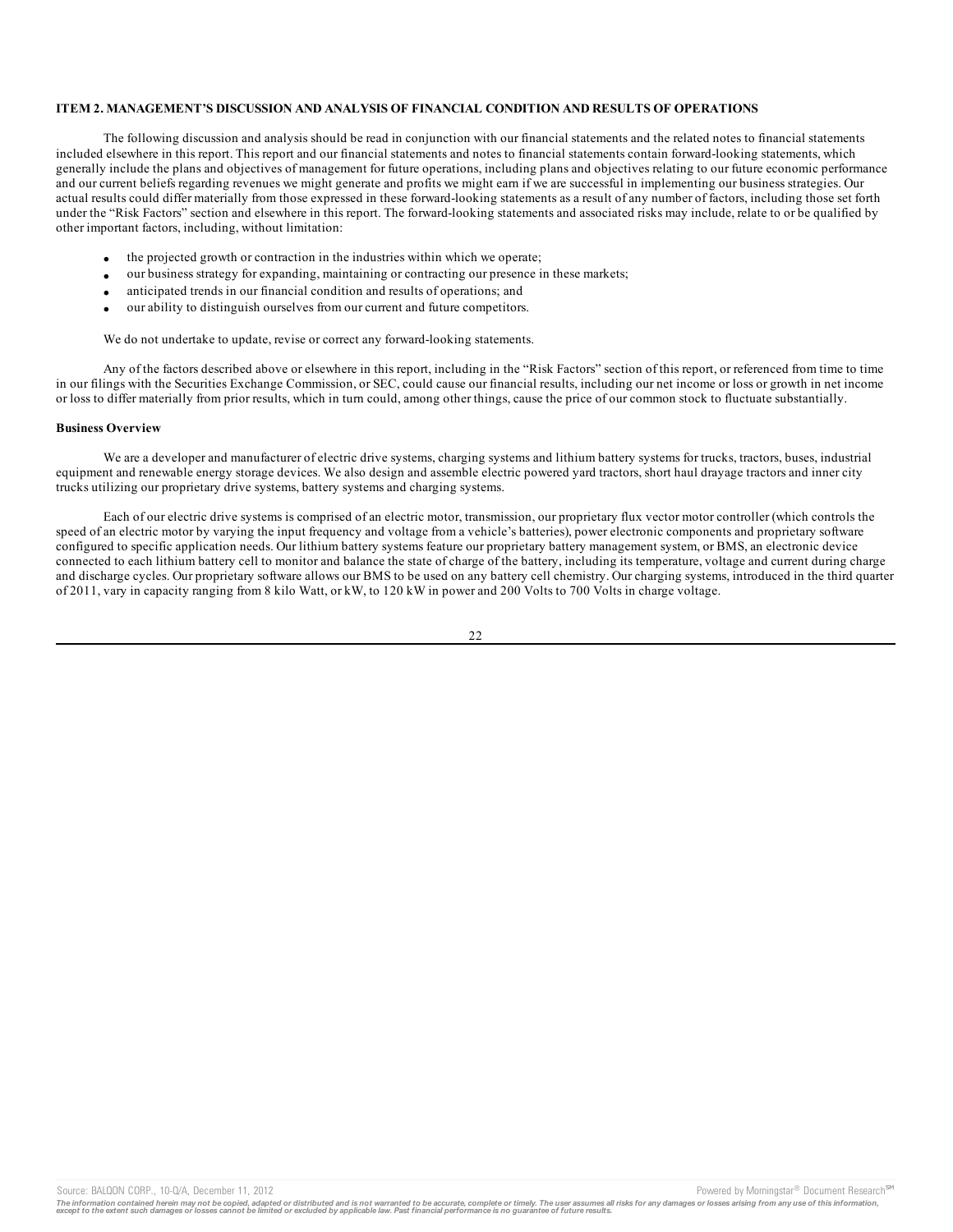A key element of our marketing strategy is to provide fully integrated propulsion and energy storage systems to vehicle manufacturer's worldwide, allowing original equipment manufacturers, or OEMs, of commercial vehicles, such as trucks, tractors, and buses, to rapidly integrate our proprietary technologies into diversified vehicle platforms to address a growing global demand for commercial electric vehicles. We also market energy storage systems comprised of lithium batteries, battery management and chargers to renewable energy storage system manufacturers that market completed systems to solar and industries. We are also engaged in the research and development of battery systems, charging systems and power inverters (which converts direct current voltage into a alternating current voltage) for use in energy storage devices to reduce peak loads in commercial applications such as in the telecommunications industry and in large commercial and industrial buildings.

We sell our electric drive systems, charging systems and battery systems to global OEMs of commercial vehicles and industrial equipment. A key element of our sales strategy is to develop strategic partnerships with global OEM's to jointly develop commercial electric vehicles incorporating our drive systems, charging systems and battery systems into localized chassis platforms that meet regional customer needs. We believe that this strategy allows us to market our proprietary technologies to global customers while reducing product development and integration time for our OEM partners.

We also develop, design, assemble, market and sell zero-emissions heavy-duty electric yard tractors, heavy-duty short haul drayage tractors, and inner city Class 7 and Class 8 trucks and medium-duty trucks that feature our proprietary electric drive systems, charging systems and lithium battery systems. Our heavy-duty electric tractors are suitable for use in the transportation of containers and heavy loads in off-highway applications at facilities such as marine terminals, rail yards, industrial warehouses, intermodal facilities (facilities where freight is transferred from one mode of transportation to another without actual handling of the freight itself when changing modes), military bases and industrial plants. Our medium-duty electric trucks can be configured by our customers for various uses in inner city on-highway applications. For example our customers can configure our medium-duty electric trucks as box trucks or shuttle busses for use in inner city applications.

As of the date of this report, our electric tractor product portfolio features three products in our Nautilus product line, the Nautilus XE20, a heavyduty on-road electric tractor, the MX30, a heavy-duty electric short-haul tractor, and the Nautilus XR E20, a longer-range version of the Nautilus XE20. We also offer a heavy-duty Class 7 and Class 8 electric truck, the Mule M100, a medium-duty electric truck. The Mule M100 is designed as zero emissions solutions to transport loads of 4 tons, and, depending on battery selection, can be configured to have a range of up to 150 miles on a single charge under unloaded conditions.

#### **Recent Developments**

### **Overview**

The Company's obligations on convertible debt and delinquent payroll taxes raises substantial doubt about the Company's ability to continue as a going concern The Company has been, and currently is, working towards identifying and obtaining new sources of financing. No assurances can be given that the Company will be successful in obtaining additional financing in the future. Any future financing that the Company may obtain may cause significant dilution to the existing stockholders and may require the Company to relinquish rights and/or control of the ownership of Company's proprietary technology and other important assets. The Company may be required to further delay, scale back or eliminate portions of its operations and product and service development efforts.

During the year ended December 31, 2011 and through November 15, 2012, a significant portion of our research and development efforts, have been focused on the development of electric drive systems, charging systems, lithium battery storage systems and the next generation of our flux vector motor controllers to address the light and medium-duty vehicle markets. During 2011, we developed our proprietary charging systems, high frequency fast chargers that have a capacity of up to 160 kW that will provide our customers with the capability to charge our vehicles in less than two hours. During 2011, we also completed the development of our next generation flux vector motor controllers, which incorporate the latest transistor technology that is commercially available and provide higher efficiency and more power than our existing flux vector motor controllers. Our next generation flux vector motor controllers are designed to work seamlessly with induction motor or permanent magnet motor designs, allowing us the ability to develop drive systems for light-duty vehicles such as automobiles, pickup trucks and light-duty delivery vehicles. Our efforts during 2011 also led to the development of power inverters, charging systems and battery systems capable of providing up to one Mega Watt, or MW, of power in peak load sharing applications in energy storage devices. During 2011, we also developed and sold battery systems to address applications such as forklifts and pallet jacks in the telecommunication energy storage and material handling markets.

Source: BALQON CORP., 10-Q/A, December 11, 2012 **Powered by Morningstar<sup>®</sup> Document Research<sup>sM</sup>**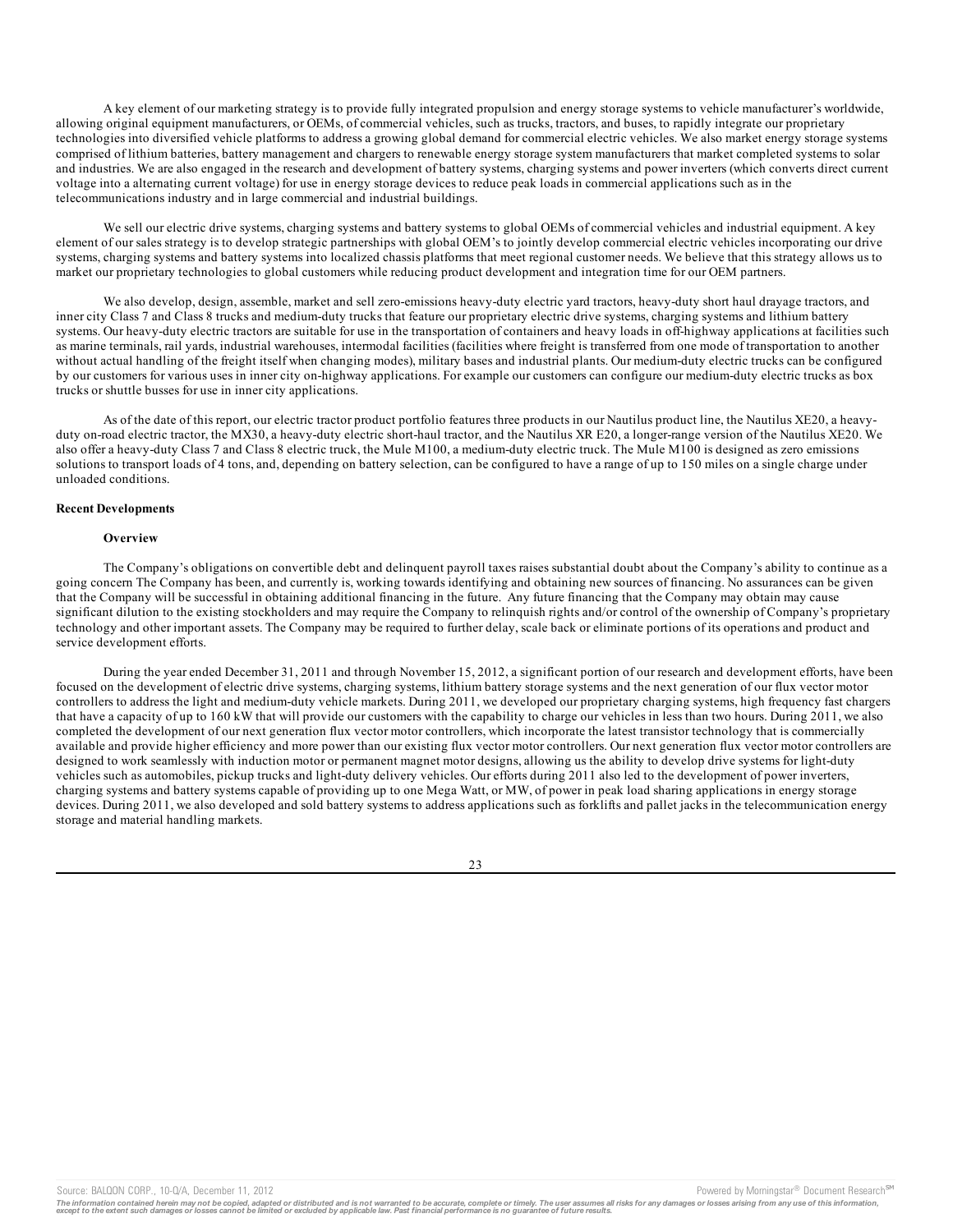A significant portion of our production efforts in 2011 and through November 15, 2012, have been focused on developing the MX30, a heavy duty on-road short-haul electric tractor. MX30 is currently being tested by Port of Los Angeles for use in short-haul applications. Testing of MX30 during the past three months under fully loaded conditions indicate 80 mile range under full load conditions transporting 20 ton containers between a marine terminal and a local rail yard. In addition the Company has received approval from Department of Energy for a grant to build three more MX30 vehicles for use in Port applications.

During 2012, we have developed lithium battery storage systems for the solar, wind and telecommunications industries. In 2012, we also developed 12-48 volt high energy storage capacity battery packs to address telecommunications energy storage needs. Our battery systems replace current lead acid batteries with no maintenance required and double the cycle life of current equivalent lead acid batteries. In 2012, we developed lithium battery solutions for ground support equipment industry, which includes lithium batteries for airport baggage tractors and aircraft tractors.

In 2012, we received a purchase order from Terberg Benschop, a leading manufacturer of Yard tractors located in Europe to jointly develop an electric yard tractor configuration for their current line of yard tractors. As of the date of this report, we have delivered three drive systems, battery systems and chargers to our customer and currently three units are undergoing testing and demonstration in Europe. We currently have two manufacturers, Terberg and MOL Industries demonstrating electric yard in Europe, we anticipate successful demonstrations will lead to additional orders for our drive systems.

#### **Significant Highlights**

During 2012, we developed an on-road Class 8 short-haul electric tractor, our MX30, for port applications. In June 2012 we successfully completed dynamometer testing on the MX30 with a maximum load of 30 tons on a 10% grade. In August 2012, we began on-road testing the MX30 for short-haul applications at the Port of Los Angeles. We anticipate that testing on the MX30 will continue for six months to demonstrate the viability of our MX30 as a full electric zero emissions heavy-duty on-road tractor in short haul marine applications.

In June 2012, we launched our website to market our complete line of lithium batteries and energy storage systems. Over 10% of our revenue during second quarter of 2012 was a result of online sales of batteries through our website. We anticipate increased revenues from online sales during rest of the year.

During 2011, we introduced our charging systems, which vary in capacity, ranging from 8 kW to 120 kW in power and 200 Volts to 700 Volts in charge voltage. Our charging systems feature 8 kW modules that are connected in series to achieve a maximum charge rate of 120 kW, and they are equipped with our proprietary software that conforms to Society of Automotive Engineers J1772 communication and protocol requirements.

In October 2011, we sold five units of our next generation flux vector motor controllers to a customer engaged in the manufacturing of monorail systems. Our new generation of motor controllers are equipped with current transistor technology and are able to work seamlessly with induction or permanent magnet motor designs. We expect to market these flux vector motor controllers to automobile manufacturers worldwide for use in light-duty passenger vehicle and cargo vehicle applications.

In November 2011, we completed the assembly of and delivered a one MW battery storage system, featuring our battery system, charging systems and battery management systems, to a local university for use as a peak load sharing device. In May 2012, the system was placed in operation and delivers power around the clock to a building at a local university. In December 2011, we completed and delivered two additional drive and battery systems to Ashok Leyland, for use in the development of inner city electric buses. We also received additional orders for the development and shipment of four drive and battery systems for medium duty electric trucks for use in inner city applications.

24

The information contained herein may not be copied, adapted or distributed and is not warranted to be accurate, complete or timely. The user assumes all risks for any damages or losses arising from any use of this informat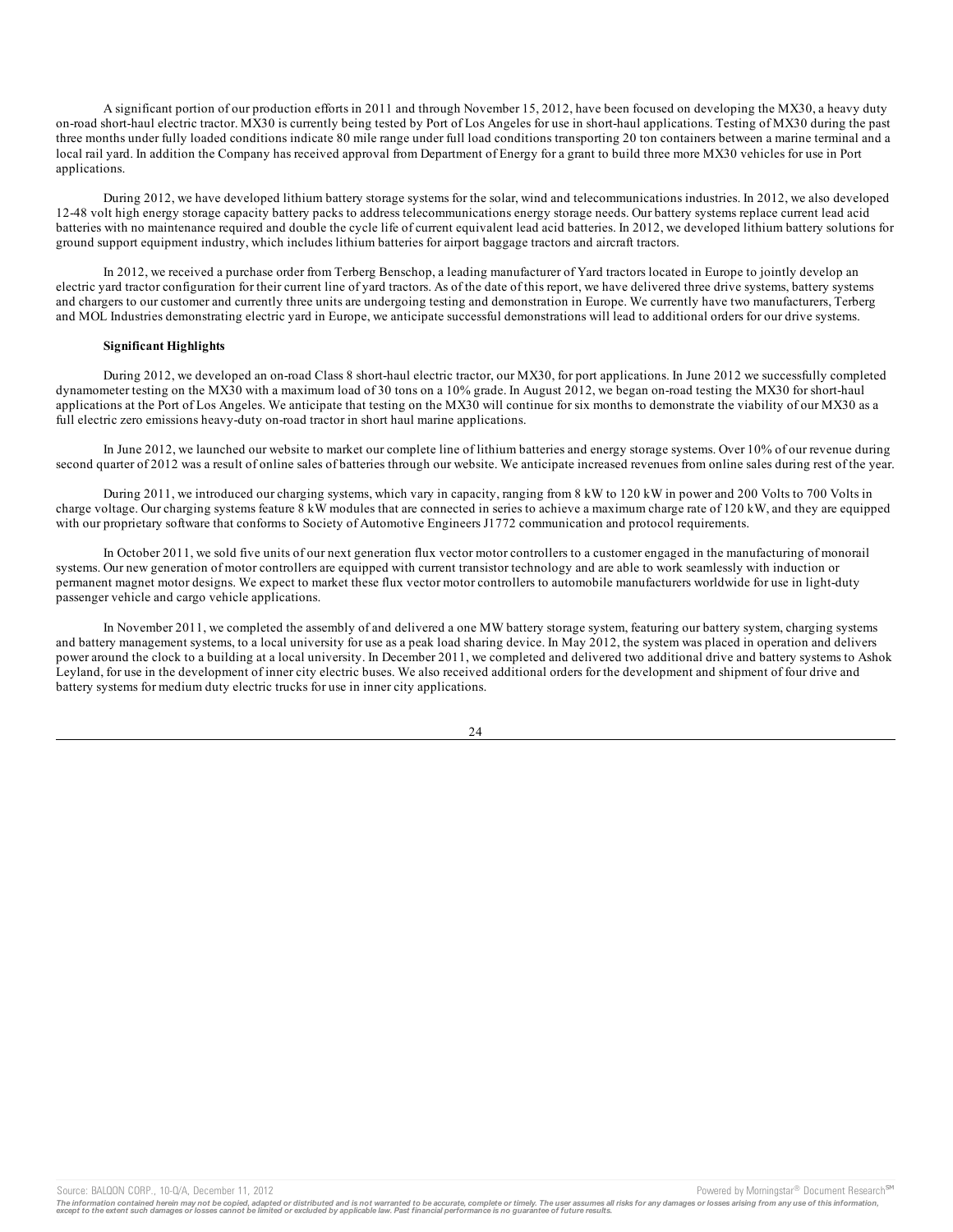During 2011, one of our electric drive systems was integrated into a heavy-duty tow tractor jointly developed by us and Mol Industries, an OEM located in Europe. As of the date of this report, the completed vehicle has successfully completed testing at a customer site. During the second quarter of 2012, the heavy-duty tow tractors that feature our electric drive systems have been demonstrated to commercial and marine port terminals. We expect the demonstrations of the Mol Industries tractor featuring our electric drive system to result in additional orders for our electric drive systems from OEMs in Europe during the remainder of 2012 and 2013.

During 2011, we sold two Nautilus XR E20 yard tractors, one to a steel manufacturer and one to a military base. We expect these Nautilus XR E20s to be used to transport trailers and containers at these facilities. In addition to our Nautilus XR E20s, we also shipped our new charging systems to these customers, enabling our customers to use the Nautilus XR E20s during three shift operations.

During 2011, we developed, tested and sold a Mule M100, a heavy-duty truck, configured for use as an electric 32 passenger inner city shuttle bus. During this period, we also delivered and sold one 40 foot passenger electric drive chassis and a charging system to a customer engaged in the development of next generation electric buses and passenger vehicles. The chassis incorporates our drive system and battery system and will be configured by our customer for use as a 40 foot passenger bus. During the second quarter of 2012, our customer completed the 40 passenger bus and has demonstrated the bus to customers in transit and federal government agencies. We expect demonstrations of the electric bus by our customer will result in additional orders during 2012 and 2013.

During 2011, we also sold six battery storage systems to a customer in the telecommunications industry to demonstrate the fuel savings that result from the use of battery power on remote wireless towers. As of the date of this report, the battery storage systems are operational and have demonstrated a significant reduction in fuel costs resulting from use of battery power during off-peak hours of operation of the wireless towers. During 2012 we have provided over 10 additional battery systems to telecommunication customers. Over 80% of the new sales were to customers that had previously purchased and tested our battery systems in telecommunications applications. Our telecommunications battery systems were delivered to global customers in Australia, South Africa, Nigeria, India and Bangladesh. We anticipate successful demonstration of our lithium battery storage systems will result in additional sales during the remainder of 2012 and in 2013.

#### **Significant Customers and Strategic Partnerships**

In January 2011, we entered into an agreement with WGE, an affiliate of our Chairman of the Board headquartered in Shenzhen China, under which WGE agreed to purchase 300 of our electric drive systems at an aggregate purchase price of approximately \$15.9 million. In 2011, we delivered one drive system to be integrate our electric drive system into a localized 16 passenger bus chassis. As of the date of this report, our customer has been unable to successfully integrate and test our drive system, thereby delaying our ability to ship additional drive systems. In order to remedy the delay in product development, we have signed a Memorandum of Understanding with a large Bus manufacturer in China to expedite development of small to mid-size transit buses for the China market.

Under an agreement with the City of Los Angeles, or City of Los Angeles Agreement, we agreed to sell 20 Nautilus E20 heavy-duty electric yard tractors (the predecessor to our Nautilus XE20) and five Nautilus E30 short-haul tractors (the predecessor to our Nautilus XE30) to the City of Los Angeles for use at the Port of Los Angeles. As of the date of this report, we have delivered 14 Nautilus E20s (including four Nautilus XE20s two of which have been retrofitted with extended range lithium batteries and are referred to as our Nautilus XR E20s) and one Nautilus XE30 to the Port of Los Angeles under the terms of the City of Los Angeles Agreement. Initial use of the electric vehicles at the Port of Los Angeles evidenced that the vehicles had a range of between five and six hours. Upon the request of the City of Los Angeles to increase the range of the vehicles to meet two shift operations, we retrofitted two of the vehicles already delivered under the City of Los Angeles Agreement with extended range lithium battery systems, hydraulic systems and idle stop software in order to extend the range of the resultant vehicle, the Nautilus XR E20. The two retrofitted Nautilus XR E20s have completed seven months of testing at a local marine facility. Further, as of the date of this report, two additional E20s are being tested at a local recycling facility under heavy loads exceeding 40 tons. We believe that the performance of the Nautilus XR E20s are meeting expectations, and the City of Los Angeles has requested that we retrofit two additional vehicles with extended range lithium battery systems for testing at an alternate facility. The City of Los Angeles Agreement terminated on June 26, 2011, and, consequently, we do not have an obligation to sell, and the City of Los Angeles does not have an obligation to buy, the remaining 10 vehicles. We expect to negotiate a new agreement with the City of Los Angeles to upgrade six existing units with extended range batteries to increase the range of the vehicles delivered under the previous agreement. We are also in negotiations with the City of Los Angeles to deliver an on-road Class 8 truck for use in drayage applications that will allow us to deliver the remaining 6 electric yard tractors, 4 short-haul electric tractors. While we are confident that such an agreement with the City of Los Angeles will be reached, no assurance can be given that we will in fact enter into such an agreement.



The information contained herein may not be copied, adapted or distributed and is not warranted to be accurate, complete or timely. The user assumes all risks for any damages or losses arising from any use of this informat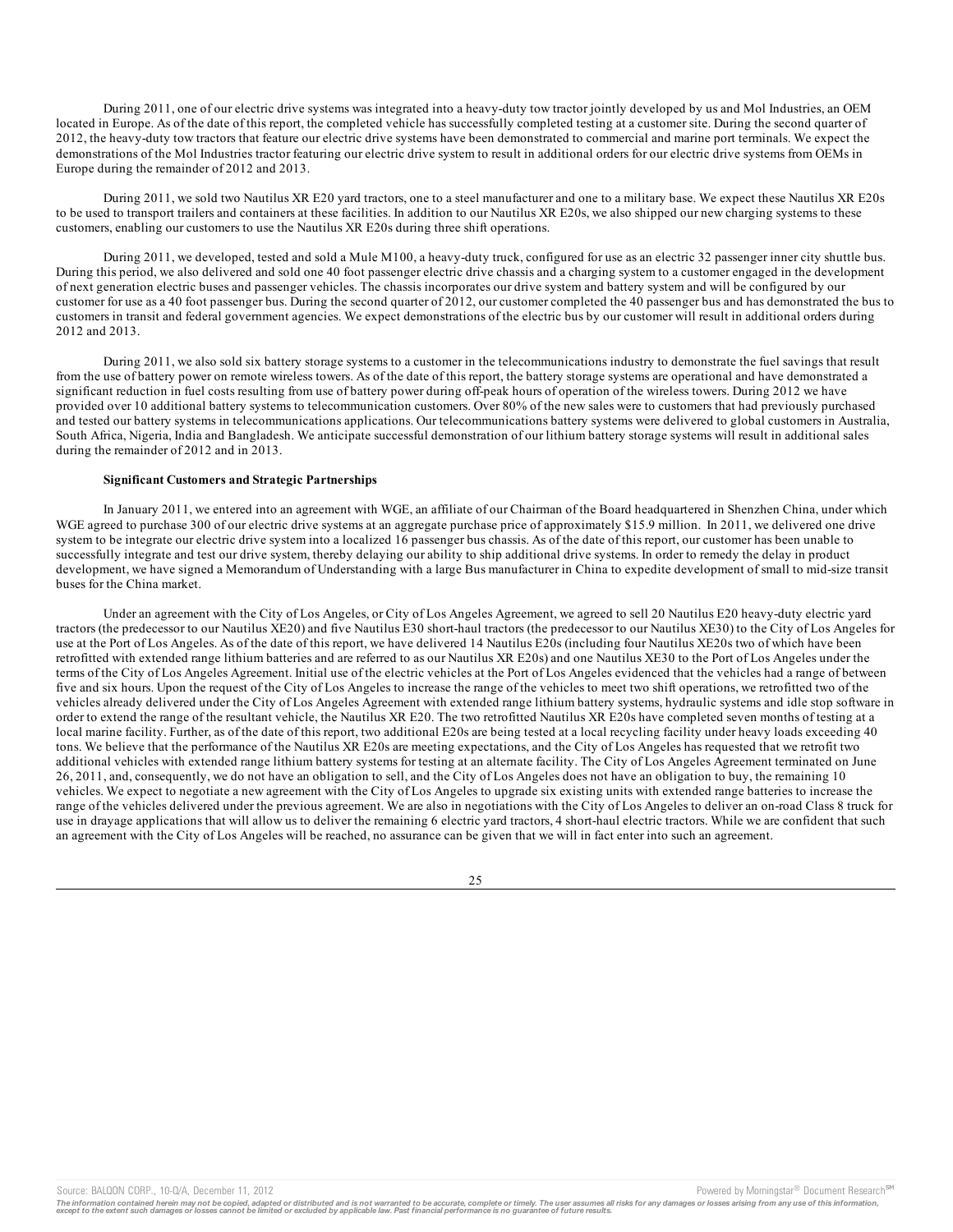During the year ended December 31, 2010, we delivered electric drive systems and lithium battery systems to Ashok Leyland, a large manufacturer of trucks and buses based in India, to be installed into intercity hybrid buses to be used for demonstration purposes. The intercity hybrid buses incorporating our electric drive systems and lithium battery systems underwent field tests for one year. As a result of the successful demonstration and testing of these intercity hybrid buses, in April 2011 we entered into a Joint Development Agreement with Ashok Leyland under which we will work with Ashok Leyland to jointly develop and test six electric vehicles (comprised of buses and trucks) using Ashok Leyland's glider chassis and our electric drive systems and lithium battery systems. As of the date of this report, we have sold two electric drive systems to Ashok Leyland for integration into prototype inner city buses. In addition we have also delivered two electric drive systems and battery systems for integration into an inner city delivery truck. Subject to the six prototypes being delivered and meeting established performance and cost targets and/or Ashok Leyland obtaining firm requirements from its customers, Ashok Leyland has agreed to purchase a minimum of 14 additional drive systems from us for sale to its customers. As of the date of this report, we have delivered four of the six prototypes.

In January 2012, we received a purchase order from Terberg Benschop, a leading manufacturer of yard tractors and heavy duty trucks with facilities in Netherlands and Malaysia. Under the terms of the purchase order, we jointly developed an electric drive system for the current line of yard tractors manufactured by Terberg. In the third quarter of 2012, we delivered three sets of drive systems and jointly completed the integration of our proprietary drive system and battery system. As of the date of this report, Terberg is demonstrating the electric yard tractor to local customers and showcasing the completed product at local trade shows.

In May 2011, we received a purchase order for an electric drive system and battery system from MOL Industries, a leading manufacturer of yard tractors and heavy duty refuse trucks with facilities in Belgium. In September 2011, MOL began demonstration of the completed electric yard tractors to local warehouse and marine terminals.

### **Distribution Agreement**

In December 2010, we entered into a three year distribution agreement, or Distribution Agreement, with Seven One Limited, or SOL, under which we were appointed as the exclusive authorized distributor in the United States for the promotion, marketing and sale of lithium iron phosphate batteries and high voltage charging systems manufactured by Seven One Battery Company. On December 31, 2011, batteries with a value of \$1,915,200 were held on consignment. As of September 30, 2012, batteries with a value of \$574,900 were held on consignment.

#### 26

Source: BALQON CORP., 10-Q/A, December 11, 2012 **Powered by Morningstar® Document Research** in the second of the second by Morningstar® Document Research in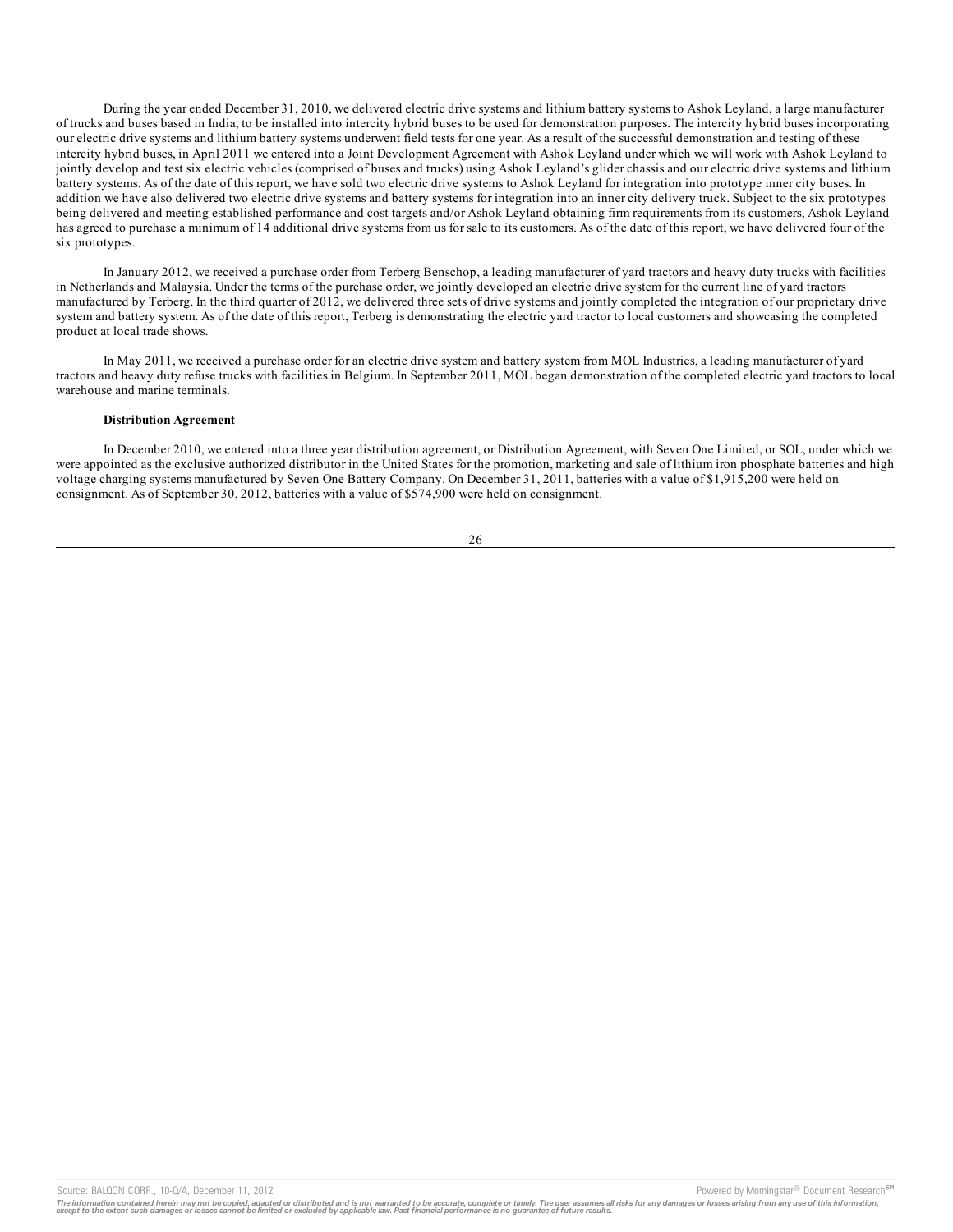### **Critical Accounting Policies**

Our financial statements have been prepared in accordance with accounting principles generally accepted in the United States. The preparation of these financial statements requires us to make estimates and judgments that affect the reported amounts of assets, liabilities, revenues and expenses, and related disclosure of contingent assets and liabilities. We base our estimates on historical experience and on various other assumptions that are believed to be reasonable under the circumstances, the results of which form the basis of making judgments about the carrying values of assets and liabilities that are not readily apparent from other sources. Actual results may differ from these estimates under different assumptions or conditions.

We believe that the following critical accounting policies, among others, affect our more significant judgments and estimates used in the preparation of our financial statements:

### *Estimates*

The preparation of financial statements in conformity with accounting principles generally accepted in the United States of America requires management to make estimates and assumptions that affect the reported amounts of assets and liabilities and disclosure of contingent assets and liabilities at the date of the financial statements and the reported amounts of revenue and expenses during the reporting period. Material estimates relate to the recognition of contract revenues and estimated costs to complete contracts in process, recoverability of inventories, and recoverability of reported amounts of long-lived assets. Actual results may differ from those estimates.

#### *Revenues*

Sales of Production Units and Parts. We recognize revenue from the sale of completed production units and parts when there is persuasive evidence that an arrangement exists, delivery of the product has occurred and title has passed, the selling price is both fixed and determinable, and collectability is reasonably assured, all of which generally occurs upon shipment of our product or delivery of the product to the destination specified by the customer.

We determine whether delivery has occurred based on when title transfers and the risks and rewards of ownership have transferred to the buyer, which usually occurs when we place the products with the buyer's carrier. We regularly review our customers' financial positions to ensure that collectability is reasonably assured. Except for warranties, we have no post-sales obligations.

Contract Revenue and Cost Recognition on Prototype Vehicles. In accounting for contracts, we recognize revenues using the percentage-ofcompletion method of accounting by relating contract costs incurred to date to the total estimated costs at completion. This method is used because management considers costs to be the best available measure of progress on its contracts. Contract losses are provided for in their entirety in the period that they become known, without regard to the percentage-of-completion. We also recognize as revenues costs associated with claims and unapproved change orders to the extent it is probable that such claims and change orders will result in additional contract revenue, and the amount of such additional revenue can be reliably estimated.

 $27$ 

Source: BALQON CORP., 10-Q/A, December 11, 2012 **Powered by Morningstar® Document Research** in the second of the second by Morningstar® Document Research in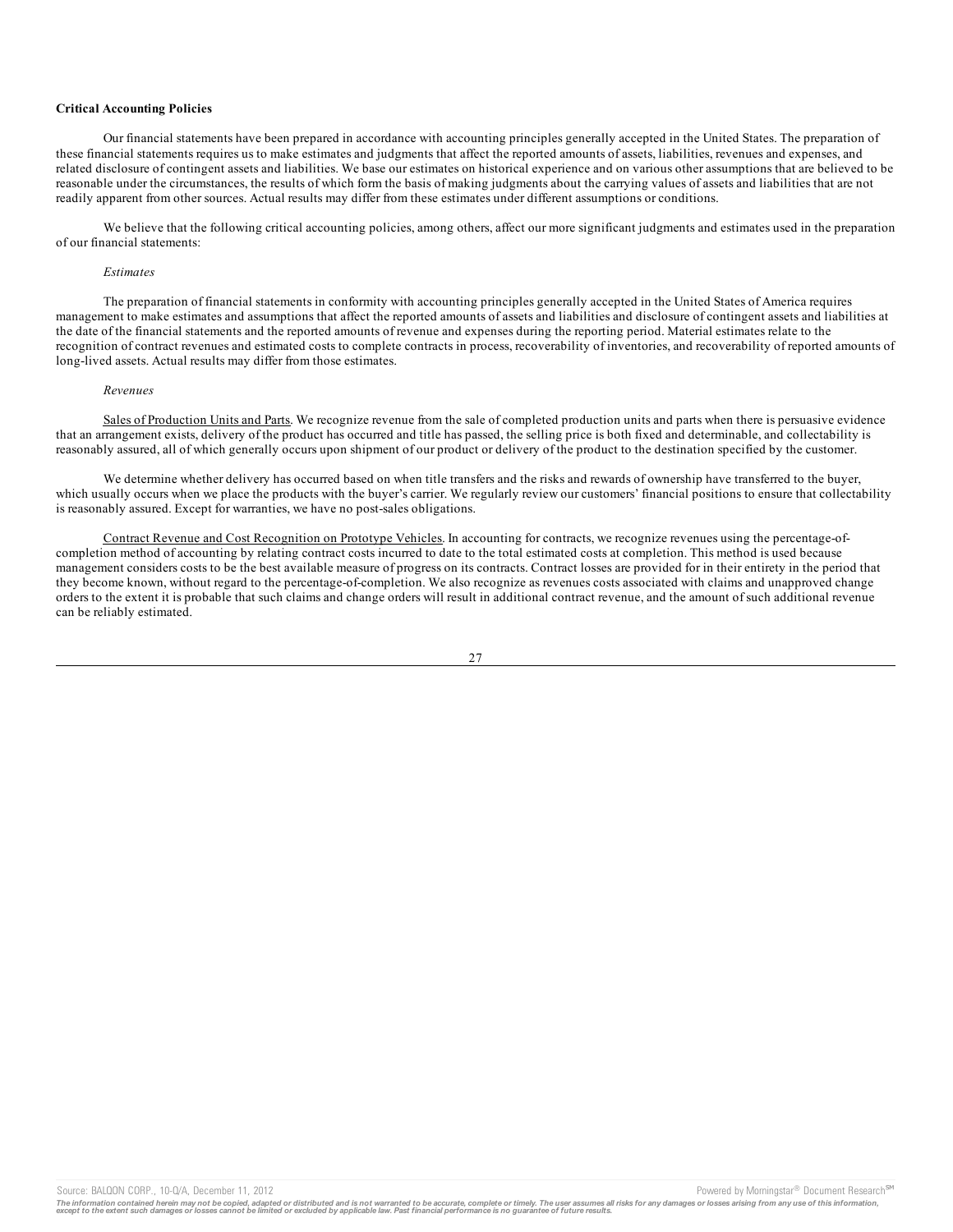Contract costs include all direct material and labor costs. The liability "Billings in excess of costs and estimated earnings on uncompleted contracts" represents billings in excess of revenues earned.

### *Stock-Based Compensation*

We periodically issue stock instruments, including shares of our common stock, stock options, and warrants to purchase shares of our common stock to employees and non-employees in non-capital raising transactions for services and for financing costs. We account for stock option awards issued and vesting to employees in accordance with authorization guidance of the Financial Accounting Standards Board, or FASB, where the value of stock-based compensation is measured at the grant date, based on the fair value of the award, and is recognized as expense over the requisite service period. Options to purchase shares of our common stock vest and expire according to the terms established at the grant date.

We account for stock options and warrant grants issued and vesting to non-employees in accordance with the authoritative guidance of the FASB whereas the value of the stock compensation is based upon the measurement date as determined at either (a) the date at which a performance commitment is reached, or (b) at the date at which the necessary performance to earn the equity instruments is complete.

We estimate the fair value of stock options and warrants using the Black-Scholes Merton option-pricing model, which was developed for use in estimating the fair value of options that have no vesting restrictions and are fully transferable. This model requires the input of subjective assumptions, including the expected price volatility of the underlying stock and the expected life of stock options. Projected data related to the expected volatility of stock options is based on the average volatility of the trading prices of comparable companies and the expected life of stock options is based upon the average term and vesting schedules of the options. Changes in these subjective assumptions can materially affect the fair value of the estimate, and therefore the existing valuation models do not provide a precise measure of the fair value of our employee stock options.

We estimate the fair value of shares of common stock issued for services based on the closing price of our common stock on the date shares are granted.

### *Derivative Financial Instruments*

We evaluate all of our financial instruments to determine if such instruments are derivatives or contain features that qualify as embedded derivatives. For derivative financial instruments that are accounted for as liabilities, the derivative instrument is initially recorded at its fair value and is then re-valued at each reporting date, with changes in the fair value reported in the statements of operations. For stock-based derivative financial instruments, through June 30, 2012 we used the Monte Carlo simulation model to value the derivative instruments at inception and on subsequent valuation dates as of September 30, 2012, the derivative liabilities were valued using a probability weighted average Black Scholes pricing model. The classification of derivative instruments, including whether such instruments should be recorded as liabilities or as equity, is evaluated at the end of each reporting period. Derivative instrument liabilities are classified in the balance sheet as current or non-current based on whether or not net-cash settlement of the derivative instrument could be required within 12 months of the balance sheet date.

#### *Impairment of Long-Lived Assets*

The FASB, has established guidelines regarding when impairment losses on long-lived assets, which include property and equipment, should be recognized and how impairment losses should be measured. Guidance of the FASB also provides a single accounting model for long-lived assets to be disposed of and significantly changes the criteria that would have to be met to classify an asset as held-for-sale. We periodically review, at least annually, such assets for possible impairment and expected losses. If any losses are determined to exist they are recorded in the period when such impairment is determined. Based upon management's assessment, there were no indicators of impairment of our long lived assets at September 30, 2012 or December 31, 2011.

Source: BALQON CORP., 10-Q/A, December 11, 2012 **Powered by Morningstar® Document Research** in the second of the second by Morningstar® Document Research in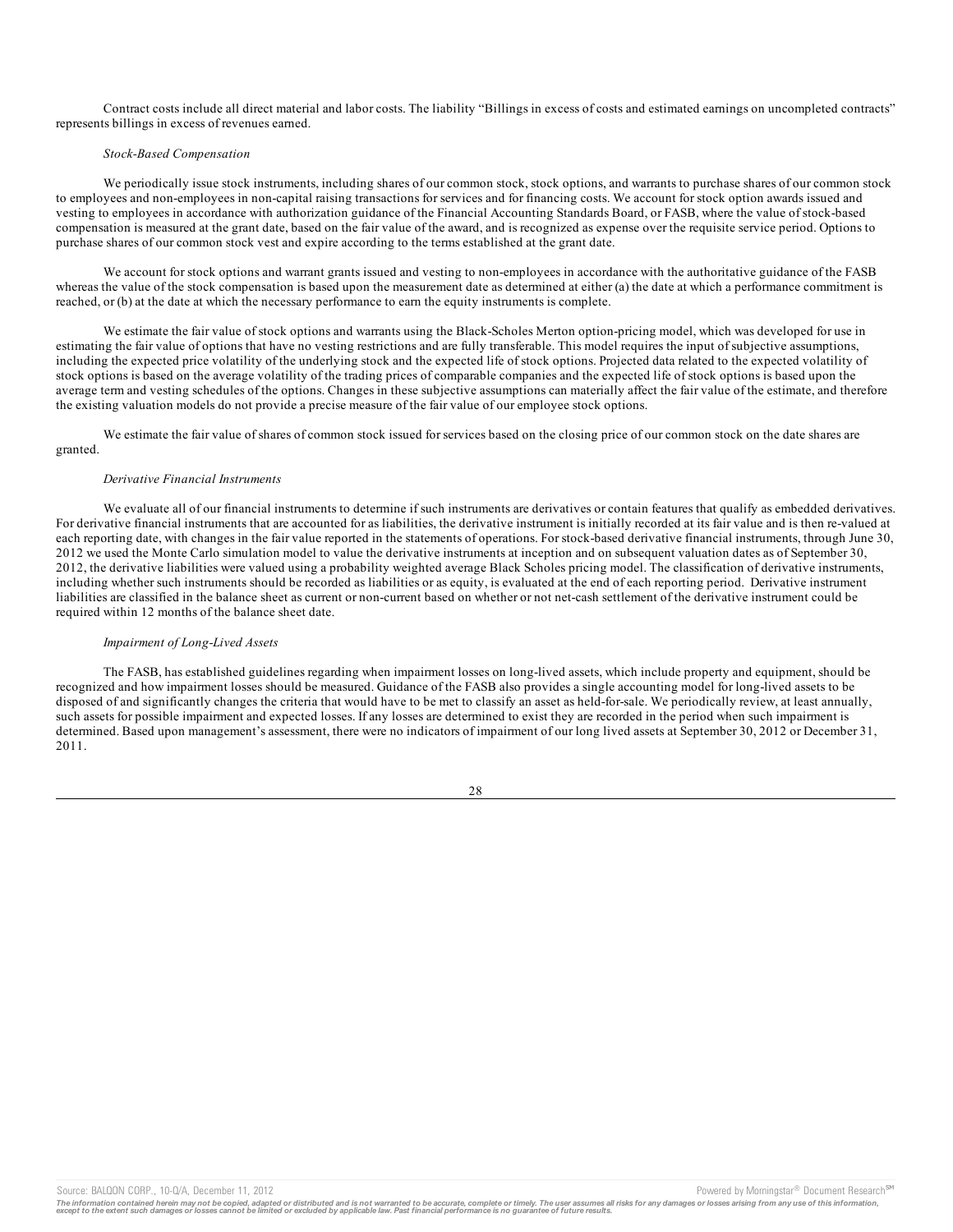#### *Income Taxes*

We recognize income taxes for the amount of taxes payable or refundable for the current year and deferred tax liabilities and assets are recognized for the future tax consequences of transactions that have been recognized in our financial statements or tax returns. A valuation allowance is provided when it is more likely than not that some portion or the entire deferred tax asset will not be realized.

### **Financial Condition and Results of Operations**

Our total revenues decreased by \$122,619, or 15%, to \$712,324 for the three months ended September 30, 2012 as compared to \$834,943 for the three months ended September 30, 2011. The decrease in revenues was as a result of lower sales of electric yard tractors when compared to previous period. Gross profit (loss) during the nine months ended September 30, 2012 was a loss of \$1,280,358 as compared to a gross profit of \$312,179 during the same period in 2011, representing a decrease of \$1,592,537, or 510%. The gross loss is primarily due to a \$350,000 sale of batteries to a wholesale customer at a loss and the markdown of \$1,345,111 of non-recoverable inventories. Our decision to sell a particular configuration of batteries to a wholesale customer was prompted by our desire to reduce inventory and generate cash for operations.

We reported a net loss of \$4,191,157 for the three months ended September 30, 2012 as compared to a net loss of \$1,012,383 for the three months ended September 30, 2011. Net loss as a percentage of sales during the nine months ended September 30, 2012 was 588%, as compared to net loss as a percentage of sales of 121% during the three months ended September 30, 2011. The increase in losses during the three months ended September 30, 2012, is primarily attributable to the decrease in revenues, a negative gross margin resulting from sales of \$350,000 in batteries to wholesale customer, the markdown of \$1,345,111 of non-recoverable inventories ,offset by decreases in general and administrative expenses, research and development costs, and depreciation. These are further offset by an increase in interest expense of \$96,271. During the three months ended September 30, 2012, a \$1,458,609 loss in the fair value of the derivative liability was realized while a \$263,199 gain in the fair value of the derivative liability was realized during the three months ended September 30, 2011.

Our product mix during the first nine months of 2012 varied from our product mix during the first nine months of 2011. During the first nine months of 2012, vehicle sales accounted for 34% of our revenues, sales of batteries and battery systems were 42% of revenues, and sales of our electric drive systems accounted for 21% of revenues. During the first nine months of 2011, sales of drive systems represented 55% of total sales, sales battery systems accounted for 7% of our sales, sales of vehicles accounted for 29% of our sales and consulting revenues represented 3% of total sales and revenues.

In December 2010, we raised \$5,000,000 in connection with a private placement of common stock and warrants. On May 18, 2012, we raised \$340,000 in connection with a private placement of 10% secured subordinated convertible notes and warrants.

Our lack of significant revenues during the first nine months of 2012 is a direct result of a lack of capital, lack of new sales, and the length and complexity of our product development process. Typically, we experience a significant time lag between receiving an order for our electric drive systems or battery systems and recognizing revenue in connection with the order due to the development time required to integrate our technologies into new vehicle platforms specified by our customers. For example, while our electric drive systems and battery systems can be integrated into a multitude of product platforms, often times a substantial amount of time is needed to make design modifications to our product to ensure its integration into each new vehicle platform. In most cases new designs require sourcing of raw materials contributing further to the already lengthy production time. In the case of a new customer or a new product platform, it is customary in our business to complete and deliver a single unit prior to producing the entire order. Once the initial product is delivered, installed and accepted by our customer, we begin production on the remaining order based on production delivery dates agreed upon with our customer.

The information contained herein may not be copied, adapted or distributed and is not warranted to be accurate, complete or timely. The user assumes all risks for any damages or losses arising from any use of this informat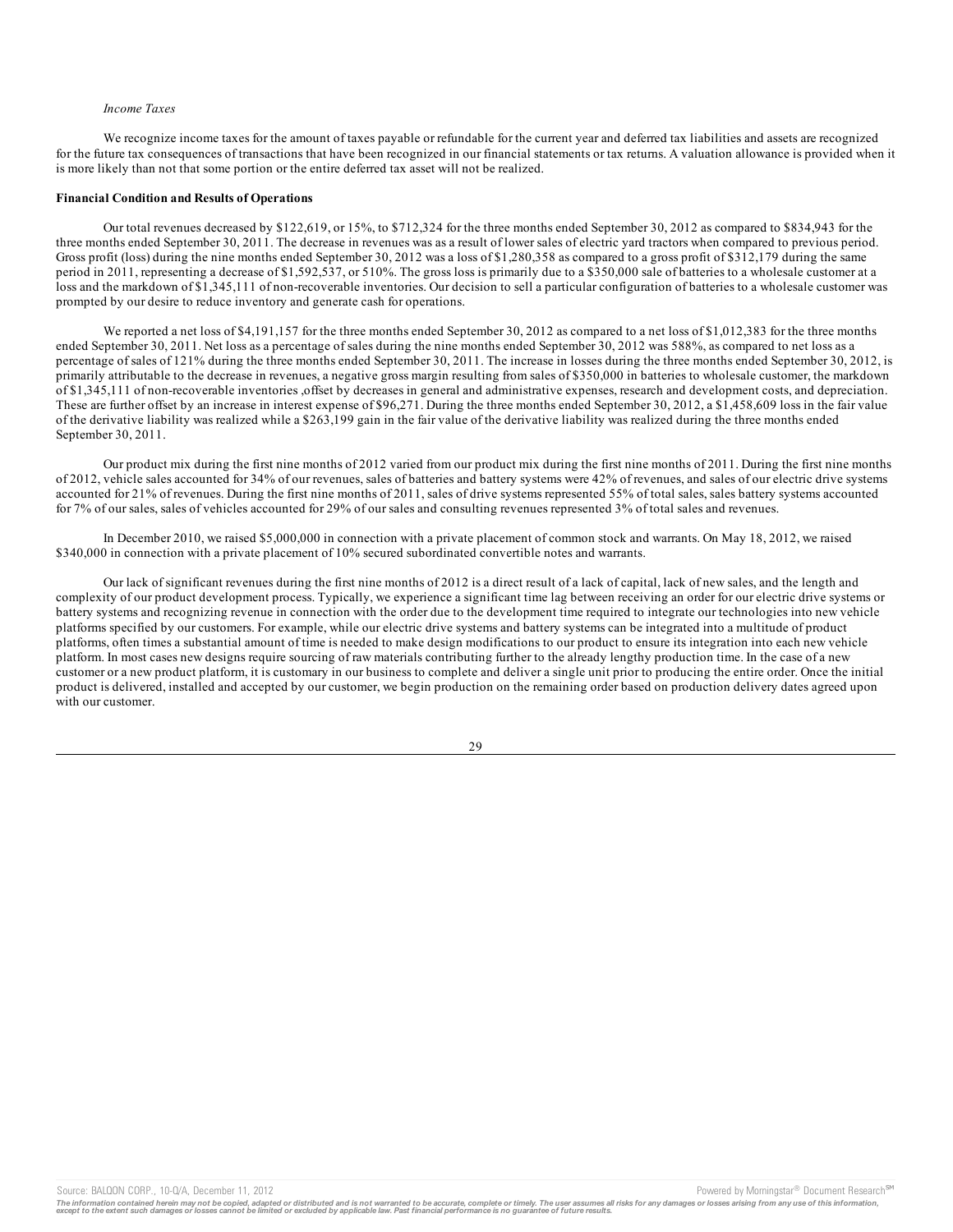While 34% of our revenues during the first nine months of 2012 were derived as a result of our production efforts that were focused on the upgrade of six trucks previously delivered to the City of Los Angeles for use at the Port of Los Angeles from lead acid batteries to lithium ion batteries, 34% of our revenues during the period were derived from the delivery of battery systems and electric drive systems to our OEM customers in the United States, Asia and Europe. The drive systems were customized for vehicle configurations to be used in both on-road and off-road applications. We anticipate that the delivery of these drive systems will result in additional orders from our OEM partners in the future. In the short term, the Company is focused on continuing to sell battery systems to decrease the consigned inventory of batteries it holds and generate immediate cash.

As of September 30, 2012, we had a working capital deficiency of \$9,667,419; an accumulated deficit of \$9,452,061 and reported a net loss for the nine months ended September 30, 2012 of \$6,690,270. Our plans for correcting these deficiencies include the future sales of our products and the raising of capital, which we expect would help provide us with the liquidity necessary to meet operating expenses. Over the longer-term, we plan to achieve profitability through the sale of our drive systems, electric vehicles, battery systems and other products.

As of November 15, 2012, we had a backlog of \$1,005,538. The amount of backlog orders represents revenue that we anticipate recognizing in the future, as evidenced by purchase orders and other purchase commitments received from customers, but on which work has not yet been initiated or with respect to which work is currently in progress. As of the date of this report, 28% of our backlog consists of a battery system, 26% consists of a drive system and remainder consists of vehicles and accessories. Our backlog does not reflect a \$975,000 Department of Energy grant awarded to us, which we are awaiting contract documents. Due to the delay in testing and approval of our drive system, we have removed \$15.9 million in drive systems from our backlog until such time we have assurances on production timelines from our customer, WGE, an affiliate of our Chairman of the Board. We believe that the majority of our current backlog will be shipped within the next 12 months. However, there can be no assurance that we will be successful in fulfilling such orders and commitments in a timely manner or that we will ultimately recognize as revenue the amounts reflected as backlog.

We anticipate that a majority of future sales of our electric vehicles will be made directly to domestic and international OEMs. We are optimistic that the demonstration of our extended range Nautilus XR E20 and MX30 to existing and potential customers will result in additional sales of our electric vehicles.

The tables presented below, which compare our results of operations from one period to another, present the results for each period, the change in those results from one period to another in both dollars and percentage change, and the results for each period as a percentage of net revenues. The columns present the following:

- The first two data columns in each table show the absolute results for each period presented.
- · The columns entitled "Dollar Variance" and "Percentage Variance" shows the change in results, both in dollars and percentages. These two columns show favorable changes as a positive and unfavorable changes as negative. For example, when our net revenues increase from one period to the next, that change is shown as a positive number in both columns. Conversely, when expenses increase from one period to the next, that change is shown as a negative in both columns.
- The last two columns in each table show the results for each period as a percentage of net revenues.

The information contained herein may not be copied, adapted or distributed and is not warranted to be accurate, complete or timely. The user assumes all risks for any damages or losses arising from any use of this informat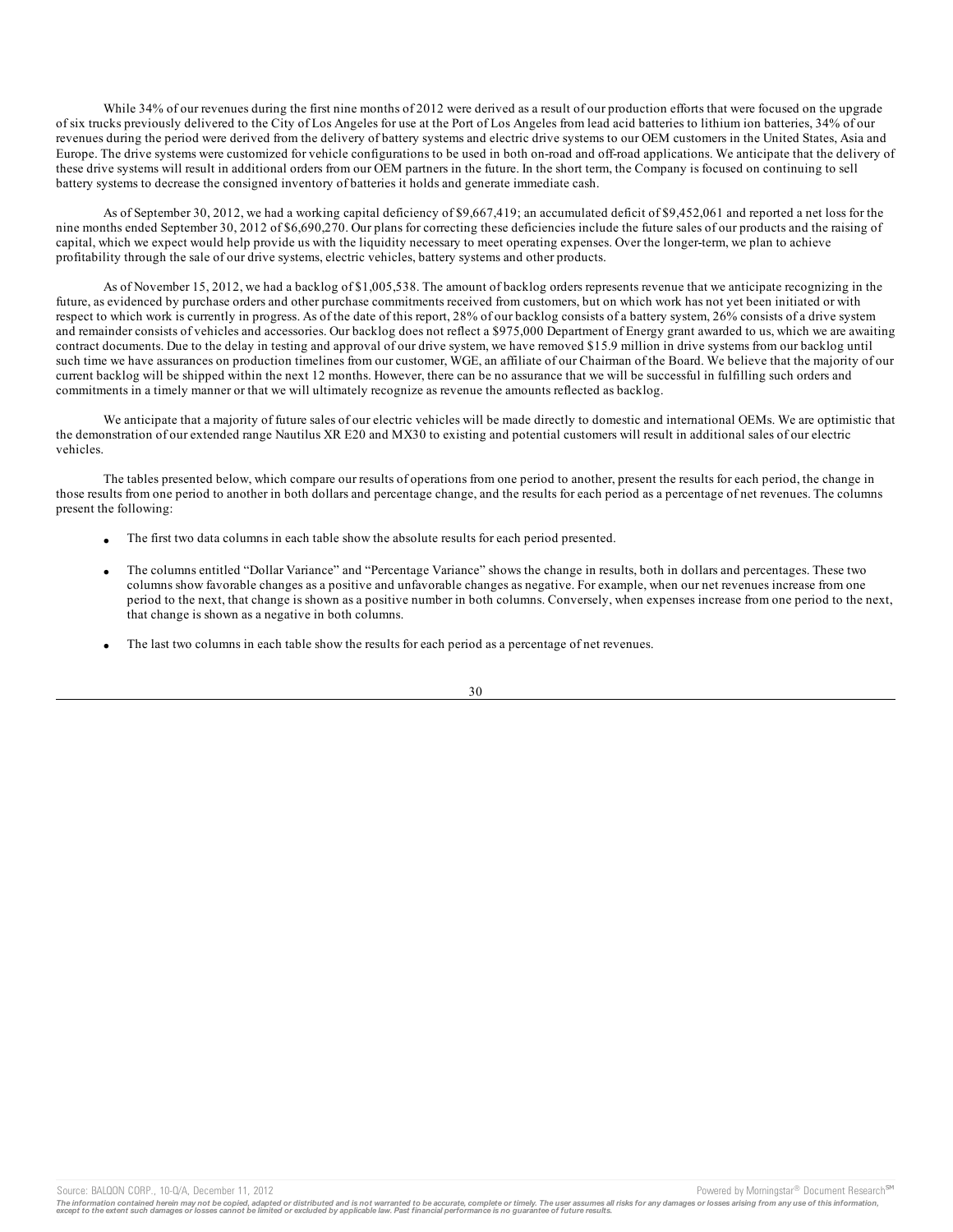#### *Third Quarter of 2012 Compared to the Third Quarter of 2011*

|                                     | <b>Three Months Ended</b><br>September 30, |    |                        | Dollar<br>Variance         | Percentage<br>Variance          | Results as a | Percentage<br>of Net Revenues<br>for the<br><b>Three Months Ended</b><br>September 30, |
|-------------------------------------|--------------------------------------------|----|------------------------|----------------------------|---------------------------------|--------------|----------------------------------------------------------------------------------------|
|                                     | 2012                                       |    | 2011                   | Favorable                  | Favorable                       | 2012         | 2011                                                                                   |
| Net revenues                        | (Unaudited)<br>712,324                     | S. | (Unaudited)<br>834,943 | (Unfavorable)<br>(122,619) | (Unfavorable)<br>$(15)\%$<br>\$ | 100%         | $100\%$                                                                                |
| Cost of revenues                    | 939,026                                    |    | 729,430                | (209, 596)                 | (29)%                           | 132%         | 87%                                                                                    |
| Write-down of                       |                                            |    |                        |                            |                                 |              |                                                                                        |
| non-recoverable inventories         | 1,345,111                                  |    |                        | (1,345,111)                | $(100)\%$                       | 189%         |                                                                                        |
| Gross profit (loss)                 | (1,571,813)                                |    | 105,513                | (1,677,326)                | $(1,590)\%$                     | $(221)\%$    | 13%                                                                                    |
| General and administrative expenses | 615,460                                    |    | 709,827                | 94.367                     | 13%                             | 86%          | 85%                                                                                    |
| Research and development            | 46,890                                     |    | 130,820                | 83,930                     | 64%                             | 7%           | 16%                                                                                    |
| Depreciation and amortization       | 8,157                                      |    | 146,490                | 138.333                    | 94%                             | $1\%$        | 18%                                                                                    |
| Change in derivative liability      | (1,458,609)                                |    | 263,199                | (1,721,808)                | (654)%                          | $(205)\%$    | 32%                                                                                    |
| Interest expense                    | (490, 229)                                 |    | (393,958)              | (96,271)                   | $(24)\%$                        | (69)%        | 47%                                                                                    |
| Net loss                            | (4,191,157)                                |    | (1,012,383)            | (3,178,774)                | $(973)\%$                       | $(588)\%$    | $(121)\%$                                                                              |

*Net Revenues*. The decrease in our revenues during the third quarter of 2012 is due to reduced sales of electric yard tractors when compared to same period in 2011. The percentage of our revenues generated from the shipment of battery systems was 74% during the third quarter of 2012 as compared to a 8% during the third quarter of 2011. Our current backlog consists of drive systems and battery systems for energy storage markets. We expect our battery sales to continue to increase at a modest growth levels during the next six months. Due to grant funding from Department of Energy for on-road electric trucks, we anticipate an increase in vehicle sales in the short term.

*Write-down of non-recoverable inventories.* The write-down of non-recoverable inventories of \$1,345,111 during the third quarter of 2012 is attributable to the write-down charges of \$606,111 attributable to inventory and \$739,000 attributable to the equipment inventory held for lease by customer under an agreement with T&K Logistics. During the third quarter of 2012, the Company determined these assets were non-recoverable and recorded the corresponding write-down of non-recoverable inventories.

*Gross Profit (Loss)* . During the third quarter of 2012, we generated a gross loss as a percentage of net revenues of 1,590% as compared to a gross profit as a percentage of net revenues of 13% for the third quarter of 2011. This decrease in gross profit margin is due to the sale of \$350,000 in batteries at wholesale, at a loss, during the third quarter of 2012 and the write-down of \$1,345,111 of non-recoverable inventories during the same period.

*General and Administrative Expenses*. The 13% decrease in general and administrative expenses is comprised of an increase in unapplied overhead of \$79,435, a decrease in marketing expenses of \$89,030, a decrease in legal, consulting and professional fees of \$123,869, a decrease in salaries and wages of \$16,209, and a net increase of \$55,306 of other general and administrative expenses.

*Research and Development Expenses.* The 64% decrease in research and development expenses is comprised largely of decreases in salaries and wages of personnel employed in the research and development group. We expect our research and development expenses to remain constant for the remainder of the year as we strive to manage expenses to achieve profitability.

*Depreciation and Amortization.* The decrease in depreciation and amortization is due largely to the amortization of the battery distribution agreement that occurred during the second quarter of 2011. Since the battery distribution agreement was impaired during the year ended December 31, 2011, no comparable amortization expense was incurred in 2012.



Source: BALQON CORP., 10-Q/A, December 11, 2012 **Powered by Morningstar® Document Research** in the second of the second by Morningstar® Document Research in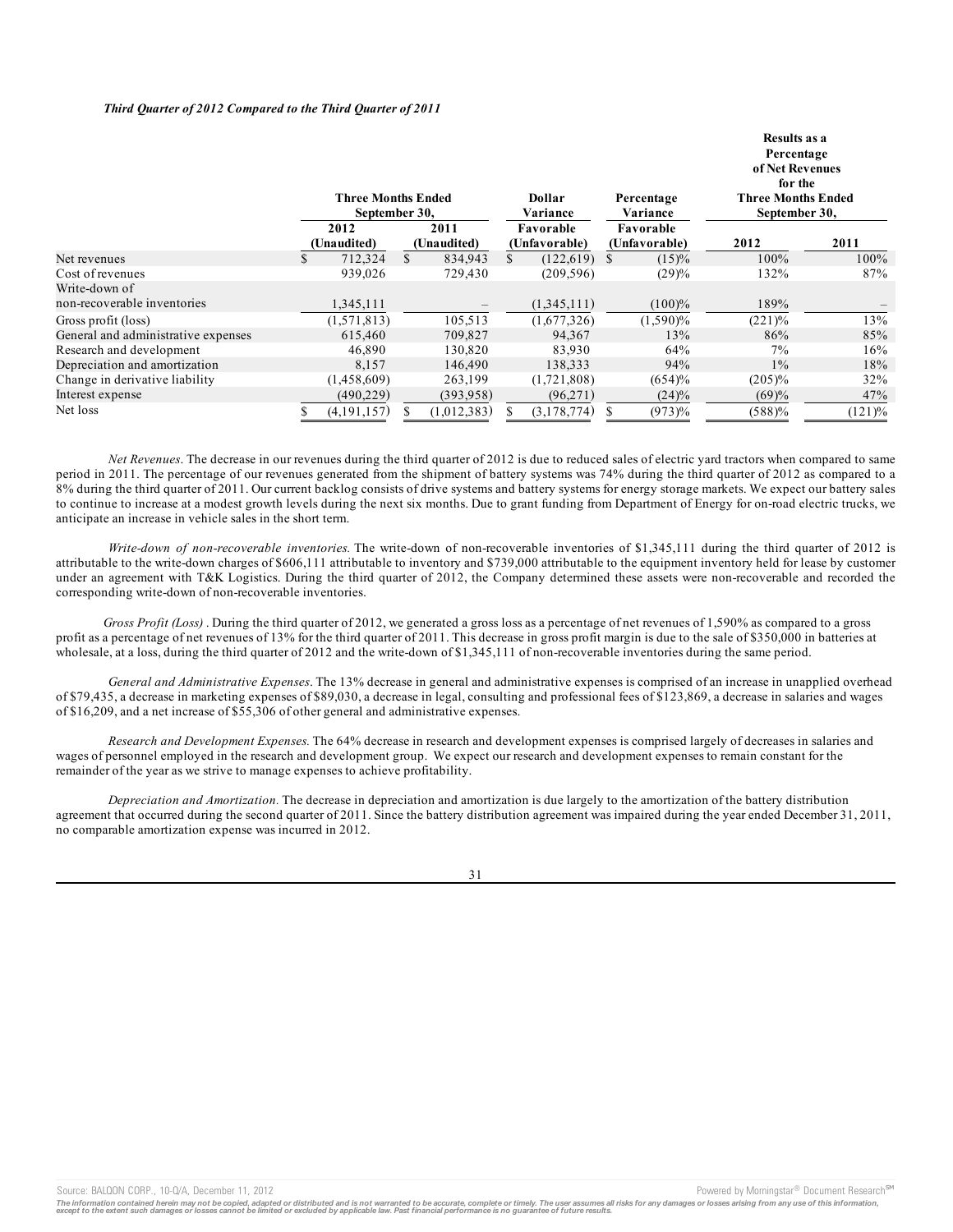*Change in Fair Value of Derivative Liability.* At September 30, 2012, the fair value of our derivatives increased by \$1,074,272 resulting in a loss on the change in fair value of the derivative liability. During the quarter ended September 30, 2011, the fair value of our derivatives increased to \$2,716,835. These amounts were determined by management with the use of a probability weighted average Black-Scholes simulation model.

*Interest Expense.* The \$96,271 increase in interest expense is attributable to interest on convertible notes and the amortization of the related beneficial conversion feature of the convertible notes.

#### *Nine Months Ended September 30, 2012 Compared to the Nine Months Ended September 30, 2011*

|                                           | <b>Nine Months Ended</b><br>September 30, |             |  | Dollar<br>Variance |  | Percentage<br>Variance | Results as a Percentage<br>of Net Revenues for the<br><b>Nine Months Ended</b><br>September 30, |           |           |
|-------------------------------------------|-------------------------------------------|-------------|--|--------------------|--|------------------------|-------------------------------------------------------------------------------------------------|-----------|-----------|
|                                           |                                           | 2012        |  | 2011               |  | Favorable              | Favorable                                                                                       |           |           |
|                                           |                                           | (Unaudited) |  | (Unaudited)        |  | (Unfavorable)          | (Unfavorable)                                                                                   | 2012      | 2011      |
| Net revenues                              |                                           | 1.860.522   |  | 1.450.549          |  | 409.973                | 28%                                                                                             | 100%      | $100\%$   |
| Cost of revenues                          |                                           | 1.795.769   |  | 1,138,370          |  | 657,399                | 58%                                                                                             | 97%       | 78%       |
| Write-down of non-recoverable inventories | \$.                                       | 1,345,111   |  |                    |  | 1,345,111              | 100%                                                                                            | 189%      |           |
| Gross profit (loss)                       |                                           | (1,280,358) |  | 312,179            |  | (1,592,537)            | $(510)\%$                                                                                       | 69%       | 22%       |
| General and administrative expenses       |                                           | 1,966,206   |  | 2,886,272          |  | (920,066)              | $(32)\%$                                                                                        | 106%      | 199%      |
| Research and development                  |                                           | 191.159     |  | 424,544            |  | (233, 385)             | (55)%                                                                                           | 10%       | 29%       |
| Depreciation and amortization             |                                           | 24.471      |  | 460.534            |  | (436.063)              | (95)%                                                                                           | $1\%$     | 32%       |
| Change in derivative liability            |                                           | (1,074,272) |  | (164, 941)         |  | (1,239,213)            | (751)%                                                                                          | (58)%     | 11%       |
| Cost to induce exercise of warrants       |                                           | (671, 809)  |  |                    |  | (671, 809)             | $(100)\%$                                                                                       | $(36)\%$  | $0\%$     |
| Interest expense                          |                                           | (1,481,996) |  | (1,390,265)        |  | (91, 731)              | (7)%                                                                                            | (80)%     | 96%       |
| Net loss                                  |                                           | (6,690,270) |  | (4,684,495)        |  | (2,005,775)            | $(973)\%$                                                                                       | $(360)\%$ | $(323)\%$ |

*Net Revenues*. During the first nine months of 2012, approximately 34% of our revenues were generated as a result of the upgrade of six electric trucks previously delivered to the City of Los Angeles from lead acid batteries to lithium ion batteries while sales of battery systems accounted for approximately 28% of our revenues. During the nine months ended September 30, 2011, 55% of our revenues were generated from the shipment of drive systems for integration into medium sized buses and a heavy-duty tractor, 29% of our sales were comprised of sales of our electric vehicles and related battery charging equipment, 13% of our sales were from batteries and battery systems, and 3% of our revenues were from consulting services.

*Write-down of non-recoverable inventories.* The write-down of non-recoverable inventories of \$1,345,111 during the first nine months of 2012 is attributable to the write-down charges of \$606,111 attributable to inventory and \$739,000 attributable to the equipment inventory held for lease by a customer under an agreement with T&K Logistics. During the third quarter of 2012, the Company determined these assets were non-recoverable and recorded the corresponding write-down of non-recoverable inventories.

*Gross Profit (Loss)* . During the first nine months of 2012, our gross loss as a percentage of net revenues of 69% was mainly attributable to the sale of \$350,000 of batteries to a wholesale customer at a loss and the write-down of \$1,345,111 of non-recoverable inventories. During the first nine months of 2011, our gross profit as a percentage of net sales of 22% was attributable to the higher margins on the sales of drive systems attributed to improved manufacturing utilization and the lower material costs.

32

The information contained herein may not be copied, adapted or distributed and is not warranted to be accurate, complete or timely. The user assumes all risks for any damages or losses arising from any use of this informat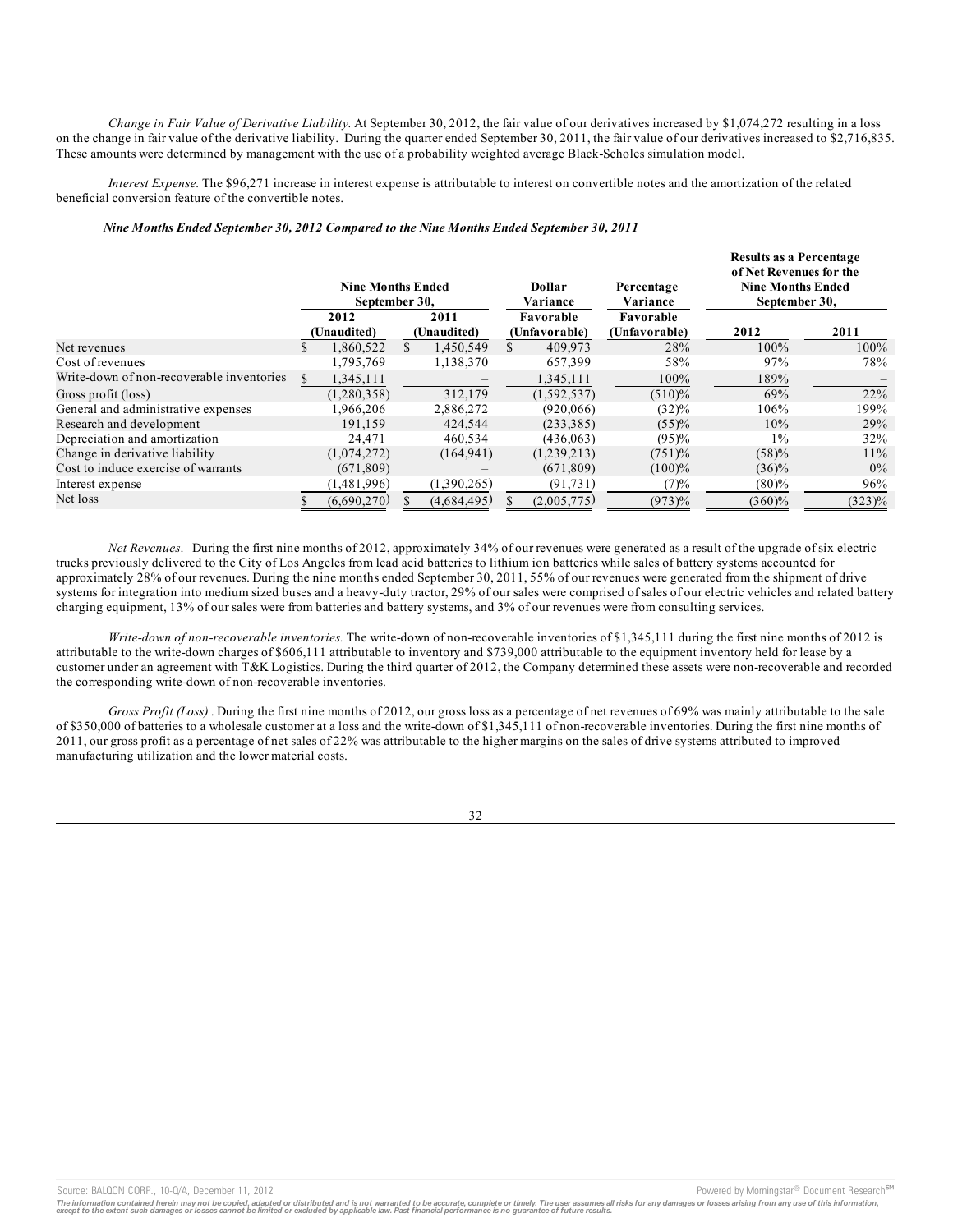*General and Administrative Expenses*. The decrease in general and administrative expenses is comprised of an decrease in unapplied overhead of \$180,449, a decrease in marketing expenses of \$434,531 an decrease in legal, consulting and professional fees of \$375,589, an increase in salaries and wages of \$84,132, and a net decrease of \$26,221 of other general and administrative expenses.

*Research and Development Expenses.* The decrease of 55% in research and development expenses is comprised largely of decreases in salaries and wages of personnel employed in the research and development group.

*Depreciation and Amortization.* The decrease in depreciation and amortization is due largely to the amortization of the battery distribution agreement that occurred during the quarter ended September 30, 2011. Since the battery distribution agreement was impaired during the year ended December 31, 2011, there is no comparable amortization expense in 2012.

*Change in Fair Value of Derivative Liability.* At September 30, 2012, the fair value of our derivatives increased by \$1,074,272 resulting in a loss on the change in fair value of the derivative liability. During the quarter ended September 30, 2011, the fair value of our derivatives increased to \$2,716,835. These amounts were determined by management with the use of a probability weighted average Black-Scholes simulation model.

*Cost to Induce Exercise of Warrants.* Effective March 31, 2012, the Company's Chairman applied \$500,000 of an unsecured loan as the exercise price to exercise a warrant to purchase 1,250,000 shares of our common stock held by Seven One Limited. In consideration of the Chairman's agreement to use the amount loaned to exercise the warrant held by Seven One Limited, we agreed to adjust the exercise price of certain of the warrants held by Seven One Limited from \$0.64 per share to \$0.40 per share. The total value of the adjustment of the exercise price of these warrants was \$671,809.

*Interest Expense.* The \$91,731 increase in interest expense is attributable to interest on convertible notes and the amortization of the related beneficial conversion feature of the convertible notes. During the first nine months of 2012, amortization of the beneficial conversion feature on the convertible notes payable was \$1,234,140 while during the nine months ended September 30, 2011, amortization of the beneficial conversion feature on the convertible notes payable was \$822,739.

#### **Liquidity and Capital Resources**

The accompanying condensed financial statements have been prepared under the assumption that we will continue as a going concern. This assumption contemplates the realization of assets and satisfaction of liabilities in the normal course of business. For the nine months ended September 30, 2012, we recorded a net loss of \$6,690,270. As of September 30, 2012, we had a working capital deficit of \$9,667,419 and a shareholders' deficiency of \$9,452,061. In addition, we are delinquent in payroll taxes of \$253,738 and interest payments on our notes of \$242,989. Further, \$1,330,000 of our convertible notes came due on September 1, 2012 and unless we can renegotiate these debt obligations, we are unable to pay the obligations and these notes are now in default. Pursuant to the terms of the notes, the non-payment of interest by us constitutes an event of default and, as a result, the holders of the notes may accelerate payment of all amounts outstanding under the notes by giving written notice to us and thereby requiring that we immediately pay up to an aggregate of \$3,361,500 in principal plus all accrued and unpaid interest. If the holders of the notes were to declare the notes due and payable, we presently do not have the ability to pay these notes.

33

The information contained herein may not be copied, adapted or distributed and is not warranted to be accurate, complete or timely. The user assumes all risks for any damages or losses arising from any use of this informat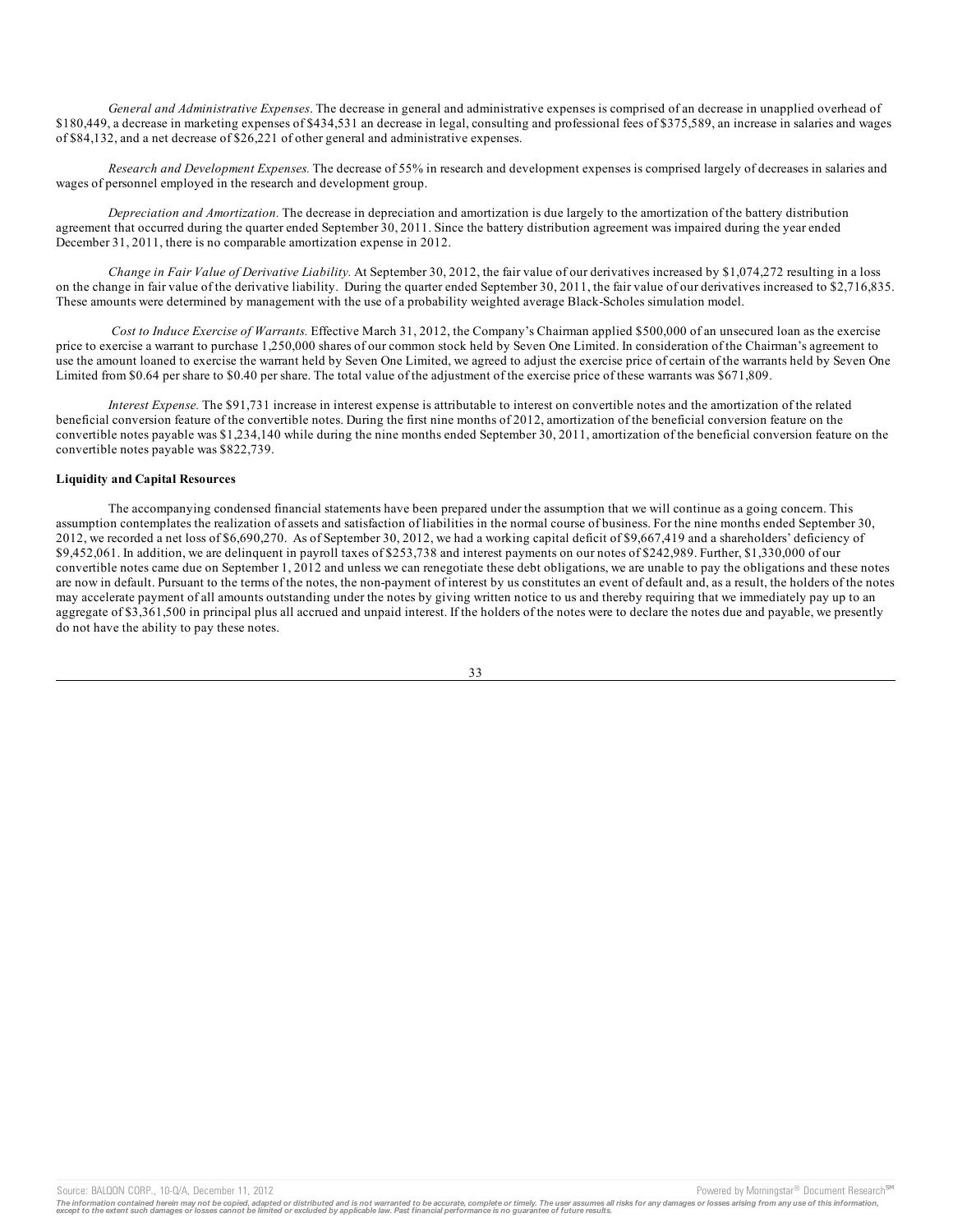These factors, among others, raise substantial doubt about our ability to continue as a going concern. As a result, our independent registered public accounting firm, in its report on our 2011 financial statements, has raised substantial doubt about our ability to continue as a going concern. The financial statements do not include any adjustments that might be necessary should we be unable to continue as a going concern. We have been, and currently are, working towards identifying and obtaining new sources of financing. No assurances can be given that we will be successful in obtaining additional financing in the future. Any future financing that we may obtain may cause significant dilution to existing stockholders. Any debt financing or other financing of securities senior to common stock that we are able to obtain will likely include financial and other covenants that will restrict the our flexibility. At a minimum, we expect these covenants to include restrictions on its ability to pay dividends on its common stock. Any failure to comply with these covenants would have a material adverse effect on our business, prospects, financial condition, results of operations and cash flows. In addition, our senior secured convertible debentures issued between July and December 2010 contain covenants that include restrictions on our ability to pay dividends on our common stock.

If adequate funds are not available, we may be required to further delay, scale back or eliminate portions of our operations and product and service development efforts or to obtain funds through arrangements with strategic partners or others that may require us to relinquish rights to certain of its technologies or potential products or other assets. Accordingly, the inability to obtain such financing could result in a significant loss of ownership and/or control of our proprietary technology and other important assets and could also adversely affect its ability to fund our continued operations and its product and service development efforts.

During the nine months ended September 30, 2012, we funded our operations from the proceeds from the exercise of a warrant by our Chairman, issuance of convertible debt and proceeds from sales of consigned batteries. In order to fund our operations, we also deferred payment of our accounts payable, payroll taxes, and interest on secured and unsecured convertible notes payable.

As of September 30, 2012, we had a working capital deficiency of \$9,667,419 as compared to working capital deficiency of \$4,241,177 at December 31, 2011. At September 30, 2012 and December 31, 2011 we had an accumulated deficiency of \$29,085,376 and \$22,395,105, respectively, and cash and cash equivalents of \$5,581 and \$32,663, respectively. The decrease in our cash position is a result of a net decrease of \$122,066 in cash flow from operations and \$245,016 of cash used to pay down the Bridge Bank loan and bank overdraft, offset by \$340,000 of proceeds from the issuance of our secured subordinated convertible notes in May of 2012.

During 2009, under the terms of the agreement with the City of Los Angeles, we requested and were issued an advance payment in the amount of \$1,159,601 from the City of Los Angeles. Our agreement with the City of Los Angeles terminated prior to delivery of all of the vehicles we were required to deliver under the agreement. To the extent we cannot successfully negotiate an agreement with the City of Los Angeles that gives us additional time to deliver the remaining 10 vehicles and associated equipment to the City of Los Angeles under the same terms as the original agreement, we may have to return up to the entire \$1,159,601 to the City of Los Angeles. During June 2012, we billed \$630,000 to the City of Los Angeles to upgrade six of the electric trucks previously delivered to from lead acid batteries to lithium ion batteries. This billed amount was applied as a reduction of the advance payment leaving an unpaid balance of \$529,601 on this advance. The Company anticipates to sell additional products and services during the next 12 months to reduce the unpaid balance, however the Company presently does not have the funds to pay this advance if payment is requested by the City of Los Angeles.

34

The information contained herein may not be copied, adapted or distributed and is not warranted to be accurate, complete or timely. The user assumes all risks for any damages or losses arising from any use of this informat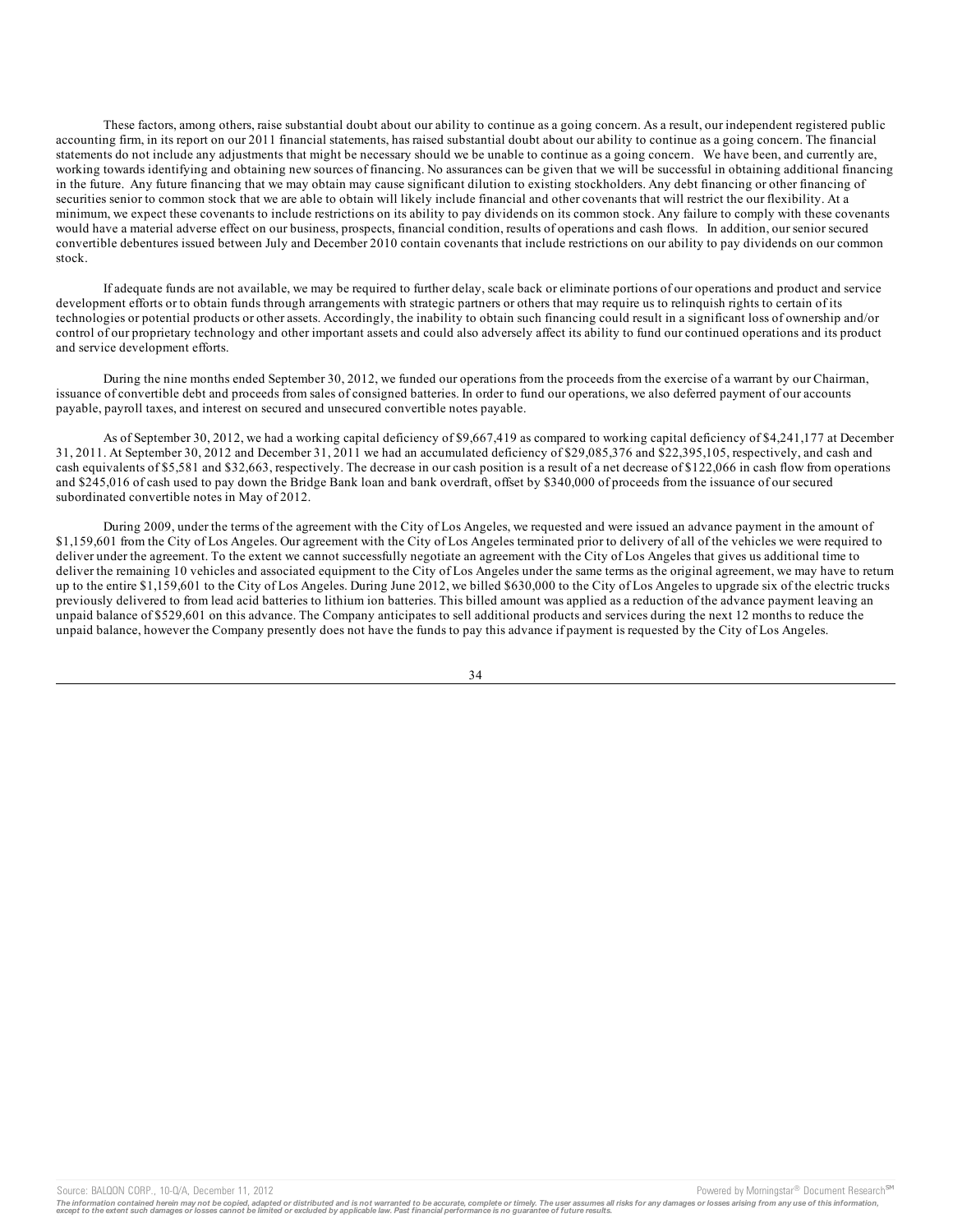Our available capital resources at September 30, 2012 consisted primarily of approximately \$5,581 in cash and cash equivalents. We expect that our future available capital resources will consist primarily of cash on hand, cash generated from our business, if any, and future debt and/or equity financings, if any.

Cash used by operating activities for the first nine months of 2012 was \$122,066 as compared to \$4,611,384 of cash used in operating activities for first nine months of 2011. During the first nine months of 2012, cash used by operating activities included a net loss of \$6,690,270, depreciation and amortization of \$24,471, amortization of note discount of \$1,234,140, cost to induce conversion of warrants of \$671,809, fair value of common shares transferred by a shareholder to settle debt of \$33,100, write-down of \$1,345,111 of non-recoverable inventories, change in fair value of derivative liability of \$1,074,272, and net cash flows from operating assets and liabilities of \$2,185,301. Material changes in asset and liabilities at September 30, 2012 as compared to December 31, 2011 that affected these results include:

- a decrease in accounts receivable of \$675,901;
- a decrease in inventory of \$112,982;
- an increase in prepaid expenses of \$437;
- an increase in payroll taxes payable of \$253,738;
- an increase in accounts payable of \$1,805,407; and
- a decrease in customer advances of \$662,290.

Cash used in investing activities totaled none for the first nine months of 2012 as compared to \$30,410 of cash used in investing activities for the first nine months of 2011.

Cash provided by financing activities totaled \$94,984 for the first nine months of 2012 as compared to \$448,606 of cash provided by financing activities for the first nine months of 2011.

Between February 2010 and April 2010, we raised an aggregate of \$1,500,000 through the issuance of convertible notes to 11 accredited investors. The convertible notes are convertible into an aggregate of 1,999,993 shares of our common stock. In connection with this offering, we also issued three-year warrants to purchase an aggregate of 1,999,993 shares of common stock at an exercise price of \$0.50 per share.

Between July 2010 and December 2010, we raised an aggregate of \$850,000 through the issuance of senior secured convertible debentures to 26 accredited investors. The senior secured convertible debentures are secured by a security interest in all of our personal property (subject to customary exceptions) and were initially convertible into shares of our common stock at an initial conversion price of \$0.75 per share (subject to adjustment). In connection with this offering, we also issued five-year warrants to purchase an aggregate of 850,000 shares of our common stock at an initial exercise price of \$0.75 per share (subject to adjustment). Under the adjustment provisions of the senior secured convertible debentures and warrants, the conversion price of the senior secured convertible debentures and the exercise price of the warrants were reduced to \$0.56 in connection with us issuing securities to raise capital during 2010 and 2011. The terms of the senior secured convertible debentures include a restriction on our ability to pay dividends on our common stock.

In December 2010, we raised \$5,000,000 through the issuance of 7,812,500 shares of our common stock and a five-year warrant to purchase up to 7,812,500 shares of our common stock at an exercise price of \$0.64 per share.

During the year ended December 31, 2011, we raised \$148,666 in connection with the issuance of 283,332 shares of our common stock upon the exercise of warrants.

The information contained herein may not be copied, adapted or distributed and is not warranted to be accurate, complete or timely. The user assumes all risks for any damages or losses arising from any use of this informat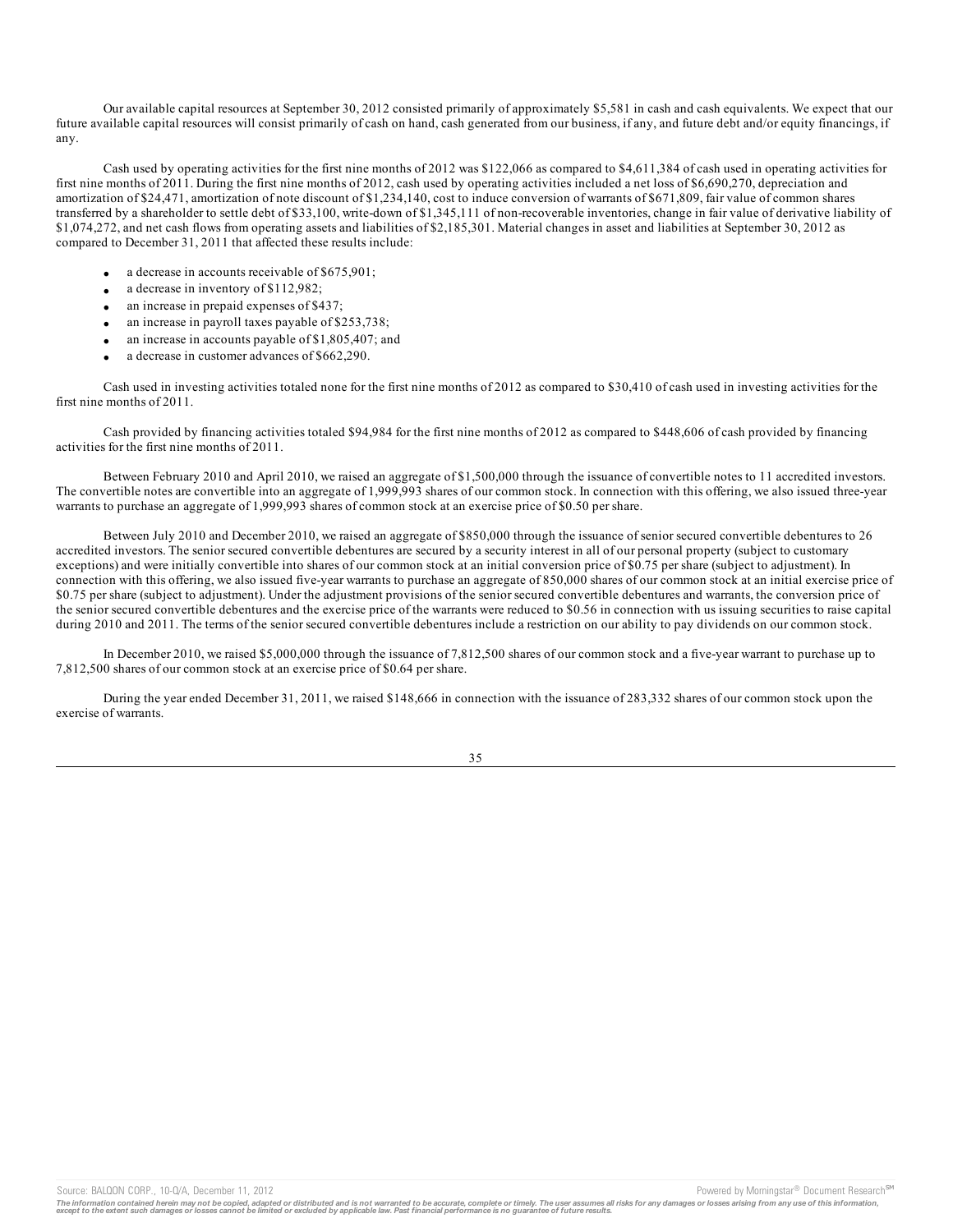Effective March 31, 2012, we converted \$500,000 of an unsecured loan from our Chairman into the exercise price for the exercise of 1,250,000 warrants held by Seven One Limited at an exercise price of \$0.40 per share.

Effective March 31, 2012, we entered into Amendment and Exchange Agreements with holders of \$891,500 of our \$916,500 of 10% unsecured notes payable that matured on March 31, 2012. The terms of the Amendment and Exchange Agreements provide that the maturity date of these notes, or the Amended Notes, be extended until March 31, 2013, that the Amended Notes be secured under the terms of a security agreement and that the Amended Notes be convertible into shares of our common stock at an exercise price of \$0.40 per share, subject to adjustment for a full ratchet anti-dilution. In connection with the issuance of the Amended Notes, we also issued three-year warrants to purchase up to 975,000 shares of common stock at an exercise price of \$0.40. per share, subject to full-ratchet anti-dilution protection.

On May 18, 2012, we raised an aggregate of \$340,000 through the issuance of 10% secured subordinated convertible notes and warrants to 3 accredited investors. The secured subordinated convertible notes are secured by a security interest in all of our personal property (subject to customary exceptions and subordinated to certain senior indebtedness) and are convertible into shares of our common stock at an initial conversion price of \$0.40 per share (subject to full ratchet anti dilution adjustment). In connection with this offering, we also issued five-year warrants to purchase an aggregate of 340,000 shares of our common stock at an initial exercise price of \$0.40 per share (subject to full ratchet anti dilution adjustment).

Effective February 18, 2009, we entered into a Business Financing Agreement with Bridge Bank, National Association, or Bridge Bank Agreement. The Bridge Bank Agreement, as amended to date, provides us with an accounts receivable based credit facility in the aggregate amount of up to \$2,000,000.The credit facility is formula-based and generally provides that the outstanding borrowings under the credit facility may not exceed an aggregate of 80% of eligible accounts receivable. We must immediately pay any advance made under the credit facility within 90 days of the earlier of (i) the invoice date of the receivable that substantiated the advance and (ii) the date on which the advance was made. Interest on the credit facility is payable monthly. As of September 30, 2012, there was no outstanding balance under the credit facility and \$38,385 was available. The interest rate is variable and is adjusted monthly based on the per annum prime rate as published by Bridge Bank plus two percentage points, subject to a minimum rate of 6.0% per annum. In the event of a default and continuation of a default, Bridge Bank may accelerate the payment of the principal balance requiring us to pay the entire indebtedness outstanding on that date. Upon the occurrence and during the continuation of an event of default, the interest rate applicable to the outstanding balance borrowed under the credit facility will be increased by five percentage points above the per annum interest rate that would otherwise be applicable. The credit facility is secured by a continuing first priority security interest in all of our personal property (subject to customary exceptions). The credit facility may be terminated at any time by either party.

During 2012, we expect to incur approximately \$200,000 in research and development expenses. We believe that we presently have sufficient plant and production equipment to meet our current operational plan and we do not intend to dispose of any plant and equipment

We presently have 18 employees and expect to hire additional personnel to meet production demands of increased product sales. Our present staff is sufficient to meet our current operational plan for the remainder of 2012.

We believe that we will need additional liquidity and capital resources through debt and/or equity financing to complete our entire existing and anticipated future product backlog. As discussed in this report and in notes to our financial statements included in this report, we have suffered recurring losses from operations and at September 30, 2012, we had an accumulated deficit of \$9,452,061, and a working capital deficiency of \$9,667,419.

36

The information contained herein may not be copied, adapted or distributed and is not warranted to be accurate, complete or timely. The user assumes all risks for any damages or losses arising from any use of this informat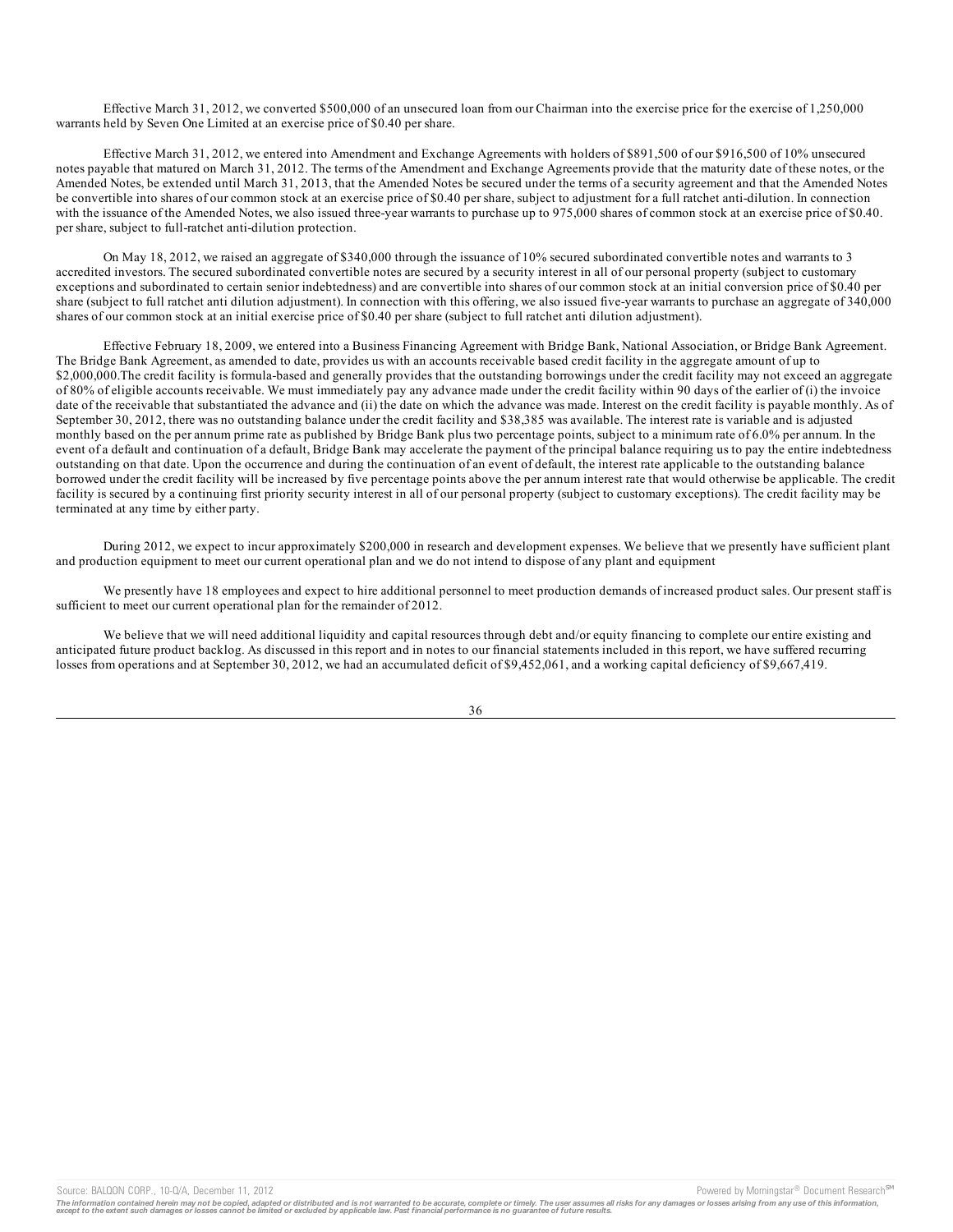During the three months ended March 31, 2012, we negotiated Amendment and Exchange Agreements with holders of \$891,500 of our 10% unsecured convertible notes that matured on March 31, 2012. In connection with these Amendment and Exchange Agreements, we issued new warrants that enable the warrant holders to purchase up to 975,000 shares of our common stock at an exercise price per share of \$0.40. These warrants will have a contractual life of three years and expire on March 31, 2015.

As of September 30, 2012, we are delinquent on \$253,738 of payroll taxes which may cause the Internal Revenue Service and California State employment tax agencies to assess penalties or institute collection actions against us. We are also in default on secured and unsecured convertible notes which have an aggregate outstanding principal amount of \$3,361,500 as a result of our inability to pay \$242,988 of accrued interest on these notes. As a result, the holders of the convertible notes have the right to accelerate up to \$3,529,350 of the outstanding principal and accrued and unpaid interest on these notes. We are also in default on a unsecured convertible note in the principal amount of \$25,000 that matured on March 31, 2012. In addition, we have an aggregate of \$1,330,000 of 10% unsecured convertible notes payable that matured on September 1, 2012 and are in default. While we are attempting to renegotiate these debt obligations we cannot assure you that we will be successful at renegotiating some or all of these obligations. We are presently unable to pay our outstanding obligations due to our limited cash resources and cannot assure you that will have sufficient cash resources to pay our past due obligations.

### **Backlog**

As of November 15, 2012, we had a backlog of \$1,005,538. The amount of backlog orders represents revenue that we anticipate recognizing in the future, as evidenced by purchase orders and other purchase commitments received from customers, but on which work has not yet been initiated or with respect to which work is currently in progress. As of the date of this report 28% of our backlog consists of a battery system, 26% consists of a drive system and the remainder consists of vehicles and accessories. Our backlog does not reflect a \$975,000 Department of Energy grant awarded to us, which we are awaiting contract documents. Due to the delay in testing and approval of our drive system, we have removed \$15.9 million in drive systems from our backlog, until such time we have assurances on production timelines from our customer, WGE, an affiliate of our Chairman of the Board. We believe that the majority of our current backlog will be shipped within the next 12 months. However, there can be no assurance that we will be successful in fulfilling such orders and commitments in a timely manner or that we will ultimately recognize as revenue the amounts reflected as backlog.



The information contained herein may not be copied, adapted or distributed and is not warranted to be accurate, complete or timely. The user assumes all risks for any damages or losses arising from any use of this informat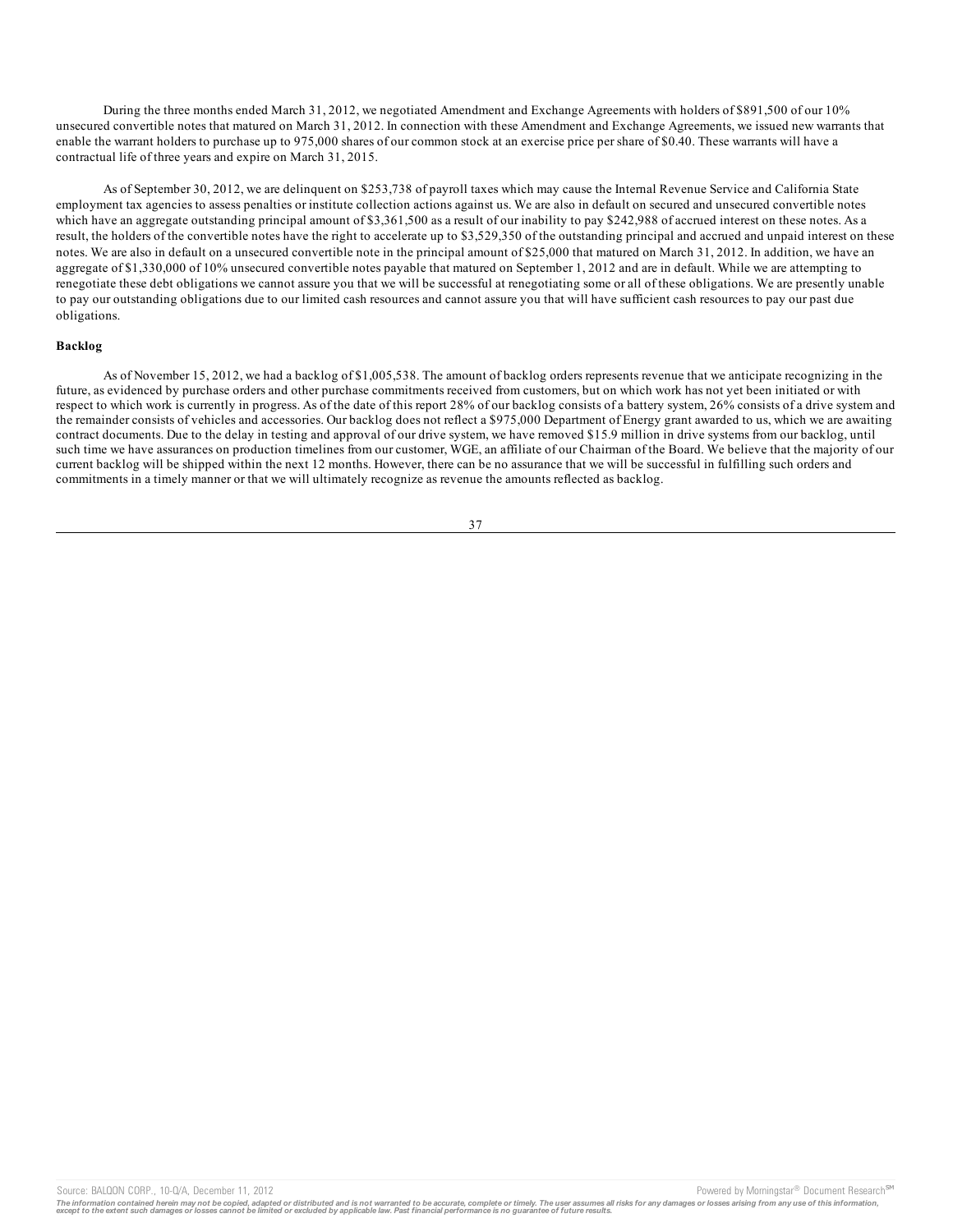### **Effects of Inflation**

The impact of inflation and changing prices has not been significant on the financial condition or results of operations of our company.

#### **Impacts of New Accounting Pronouncements**

In May 2011, the FASB issued Accounting Standards Update, or ASU, No. 2011-04, "Amendments to Achieve Common Fair Value Measurement and Disclosure Requirements in U.S. GAAP and IFRSs". ASU No. 2011-4 does not require additional fair value measurements and is not intended to establish valuation standards or affect valuation practices outside of financial reporting. The ASU is effective for interim and annual periods beginning after December 15, 2011. We adopted ASU No. 2011-04 effective January 1, 2012. The updated guidance affects our fair value disclosures, but will not affect our results of operations, financial condition or liquidity.

In June 2011, the FASB issued ASU No. 2011-05, "Presentation of Comprehensive Income". The ASU eliminates the option to present the components of other comprehensive income as part of the statement of changes in shareholders' equity, and instead requires consecutive presentation of the statement of net income and other comprehensive income either in a continuous statement of comprehensive income or in two separate but consecutive statements. ASU No. 2011-5 is effective for interim and annual periods beginning after December 15, 2011. We adopted ASU 2011-05 effective January 1, 2012 and it did not affect our results of operations, financial condition or liquidity.

In September 2011, the FASB issued ASU 2011-08, "Testing Goodwill for Impairment", an update to existing guidance on the assessment of goodwill impairment. This update simplifies the assessment of goodwill for impairment by allowing companies to consider qualitative factors to determine whether it is more likely than not that the fair value of a reporting unit is less than its carrying amount before performing the two step impairment review process. It also amends the examples of events or circumstances that would be considered in a goodwill impairment evaluation. The amendments are effective for annual and interim goodwill impairment tests performed for fiscal years beginning after December 15, 2011. We adopted ASU 2011-08 effective January 1, 2012. The adoption of this new accounting guidance will not have a significant effect on our goodwill impairment assessments in the future.

In December 2011, the FASB issued ASU No. 2011-11, "Balance Sheet (Topic 210): Disclosures about Offsetting Assets and Liabilities." This ASU requires an entity to disclose information about offsetting and related arrangements to enable users of its financial statements to understand the effect of those arrangements on its financial position. ASU No. 2011-11 will be applied retrospectively and is effective for annual and interim reporting periods beginning on or after January 1, 2013. We do not expect adoption of this standard to have a material impact on our results of operations, financial condition, or liquidity.

We do not believe that the adoption of the above recent pronouncements will have a material effect on our results of operations, financial position or cash flow. Other recent accounting pronouncements issued by the FASB (including its Emerging Issues Task Force), the American Institute of Certified Public Accountants, and the SEC did not or are not believed by management to have a material impact on our present or future financial statements.



The information contained herein may not be copied, adapted or distributed and is not warranted to be accurate, complete or timely. The user assumes all risks for any damages or losses arising from any use of this informat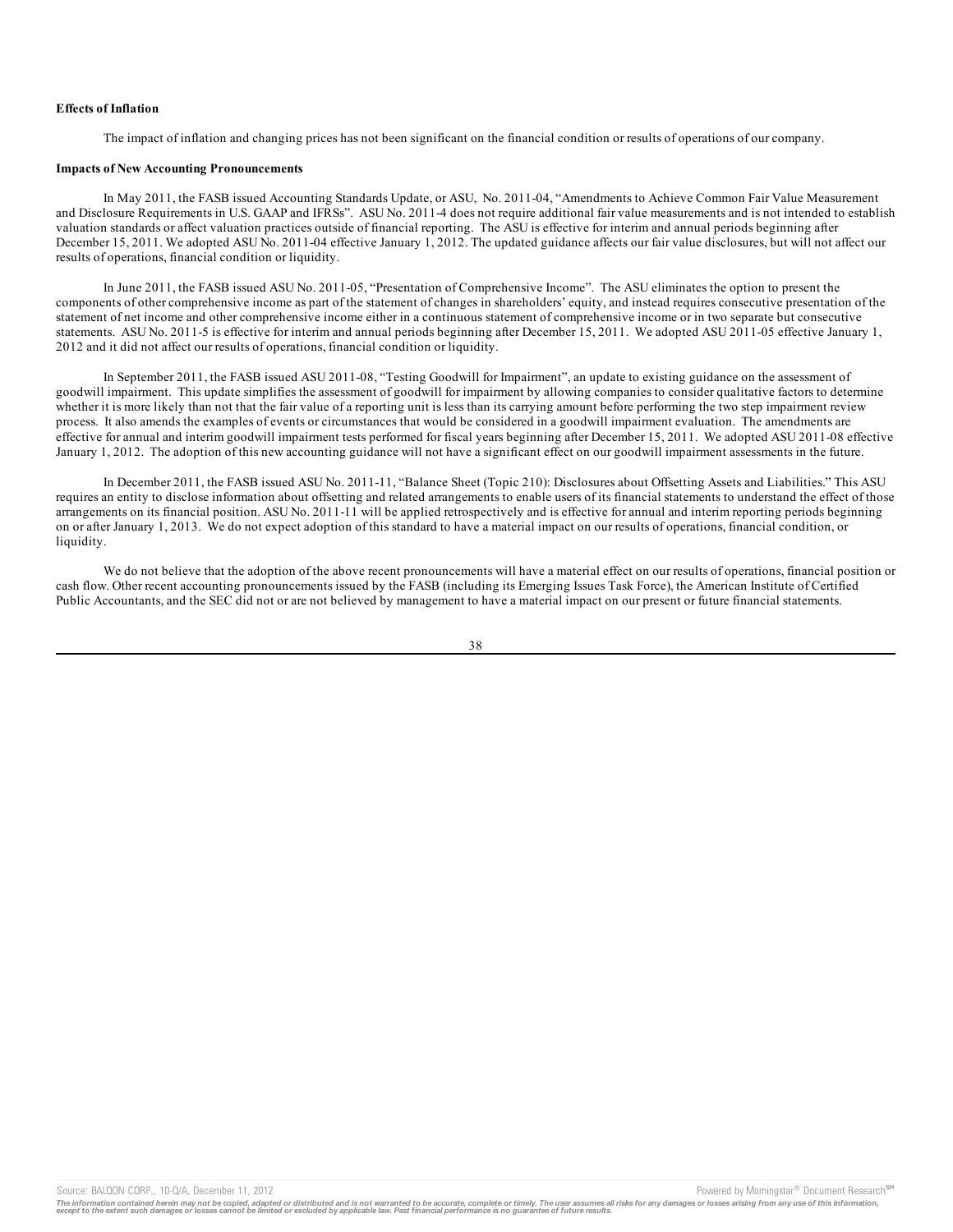## **ITEM 3. QUANTITATIVE AND QUALITATIVE DISCLOSURES ABOUT MARKET RISK.**

Not applicable.

#### **ITEM 4. CONTROLS AND PROCEDURES.**

### **Evaluation of Disclosure Controls and Procedures**

We conducted an evaluation under the supervision and with the participation of our management, including our Chief Executive Officer and Chief Financial Officer, our principal accounting officer, of the effectiveness of the design and operation of our disclosure controls and procedures. The term "disclosure controls and procedures," as defined in Rules 13a-15(e) and 15d-15(e) under the Securities Exchange Act of 1934, as amended, or Exchange Act, means controls and other procedures of a company that are designed to ensure that information required to be disclosed by the company in the reports it files or submits under the Exchange Act is recorded, processed, summarized and reported, within the time periods specified in the SEC's rules and forms. Disclosure controls and procedures also include, without limitation, controls and procedures designed to ensure that information required to be disclosed by a company in the reports that it files or submits under the Exchange Act is accumulated and communicated to the company's management, including its principal executive and principal financial officers, or persons performing similar functions, as appropriate, to allow timely decisions regarding required disclosure. Based on this evaluation, our Chief Executive Officer and Chief Financial Officer concluded as of September 30, 2012 that our disclosure controls and procedures were effective at the reasonable assurance level.

#### **Inherent Limitations on the Effectiveness of Controls**

Management does not expect that our disclosure controls and procedures or our internal control over financial reporting will prevent or detect all errors and all fraud. A control system, no matter how well conceived and operated, can provide only reasonable, not absolute, assurance that the objectives of the control systems are met. Further, the design of a control system must reflect the fact that there are resource constraints, and the benefits of controls must be considered relative to their costs. Because of the inherent limitations in a cost-effective control system, no evaluation of internal control over financial reporting can provide absolute assurance that misstatements due to error or fraud will not occur or that all control issues and instances of fraud, if any, have been or will be detected.

These inherent limitations include the realities that judgments in decision-making can be faulty and that breakdowns can occur because of a simple error or mistake. Controls can also be circumvented by the individual acts of some persons, by collusion of two or more people, or by management override of the controls. The design of any system of controls is based in part on certain assumptions about the likelihood of future events, and there can be no assurance that any design will succeed in achieving its stated goals under all potential future conditions. Projections of any evaluation of controls effectiveness to future periods are subject to risks. Over time, controls may become inadequate because of changes in conditions or deterioration in the degree of compliance with policies or procedures.

#### **Changes in Internal Control over Financial Reporting**

There has been no change in our internal control over financial reporting (as defined in Rules 13a-15(f) and 15d-15(f) under the Exchange Act) during the fiscal quarter ended September 30, 2012 that has materially affected, or is reasonably likely to materially affect, our internal control over financial reporting.



Source: BALQON CORP., 10-Q/A, December 11, 2012 **Powered by Morningstar® Document Research** Morningstar® Document Research

The information contained herein may not be copied, adapted or distributed and is not warranted to be accurate, complete or timely. The user assumes all risks for any damages or losses arising from any use of this informat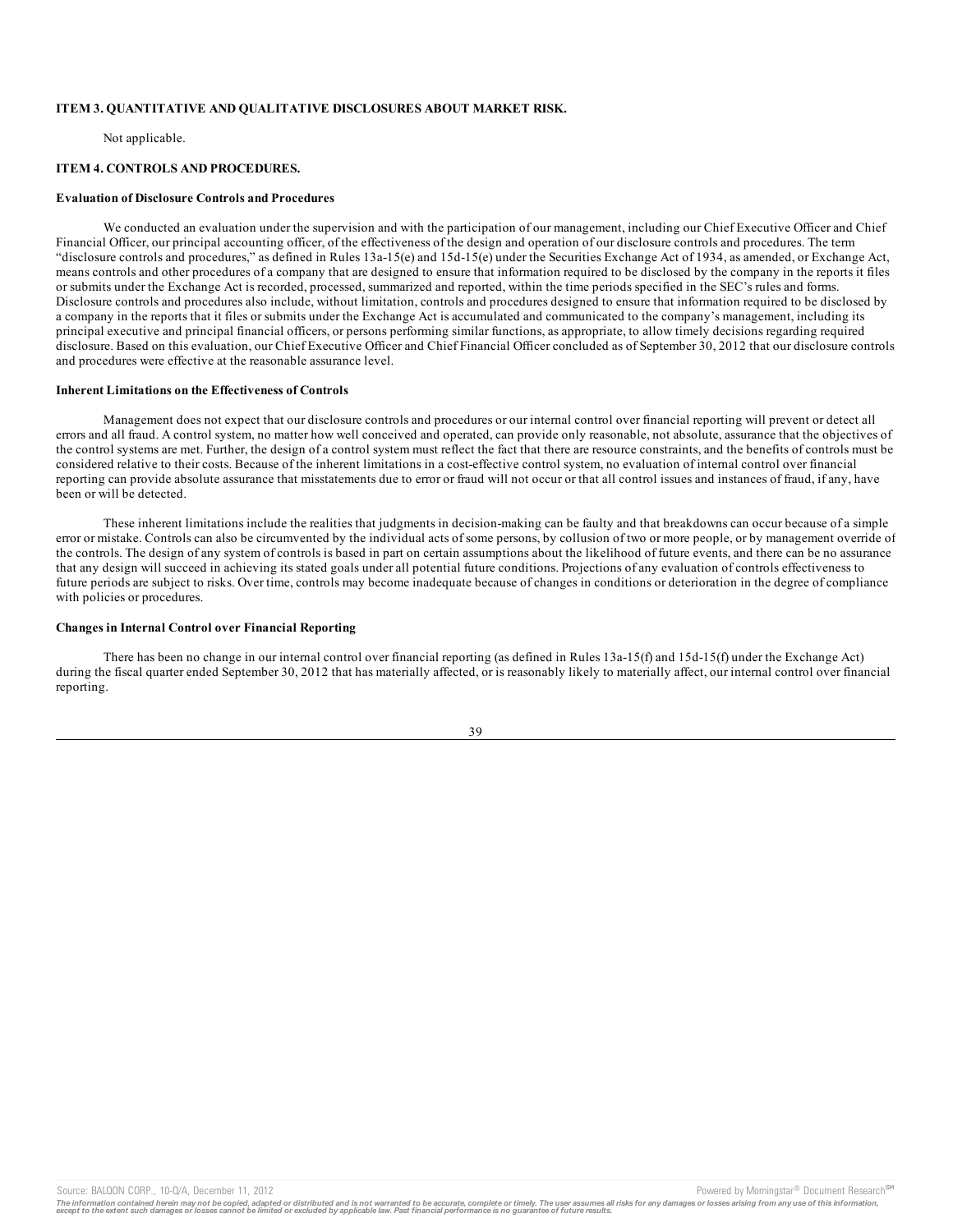## **PART II – OTHER INFORMATION**

# **ITEM 1. LEGAL PROCEEDINGS.**

On September 21, 2012, T&K Logistics, Inc. filed a complaint, or Complaint, against us in the Superior Court of California, County of Los Angeles (Case No.: BC492619). The Complaint relates to the lease agreement between us and T&K Logistics regarding our yard tractors. (See Note 10). The Complaint purports to state the following three counts against us: (i) breach of contract, (ii) specific performance, and (iii) negligent misrepresentation and seeks compensatory damages of not less than \$453,896.75. We intend to vigorously defend against T&K Logistics' claims. On October 19, 2012, we filed an answer to the Complaint denying all allegations in the Complaint. On that same date, we filed a cross-complaint against T&K Logistics for breach of contract and common count—goods and services rendered and seeking damages in the amount of \$300,000.

### **ITEM 1A. RISK FACTORS.**

In addition to the other information set forth in this report, you should carefully consider the risk factor below and the factors discussed under "Risk Factors" in our Annual Report on Form 10-K for the year ended December 31, 2011 filed with the SEC on April 16, 2012, which could materially affect our business, financial condition and results of operations. The risks described below and in our Annual Report on Form 10-K for the year ended December 31, 2011 filed with the SEC on April 16, 2012, are not the only risks we face. Additional risks and uncertainties not currently known to us or that we currently deem to be immaterial also may materially adversely affect our business, financial condition and results of operations.

#### Without substantial additional financing, we may be unable to achieve the objectives of our current business strategy, which could force us to delay, curtail or eliminate our product and service development programs thereby adversely affecting our operations and the price of our common stock.

For the nine months ended September 30, 2012, we recorded a net loss of \$6,690,270. As of that date, we had a working capital deficit of \$9,667,419 and a shareholders' deficiency of \$9,452,061. In addition, we are delinquent in payroll taxes of \$253,738 and interest payments of \$242,989 on our secured and unsecured notes. Our capital requirements for the next 12 months will continue to be significant. We have been, and currently are, working toward identifying and obtaining new sources of financing. No assurances can be given that we will be successful in obtaining additional financing in the future. Any future financing that we may obtain may cause significant dilution to existing stockholders. Any debt financing or other financing of securities senior to common stock that we are able to obtain will likely include financial and other covenants that will restrict our flexibility. At a minimum, we expect these covenants to include restrictions on our ability to pay dividends on our common stock. Any failure to comply with these covenants would have a material adverse effect on our business, prospects, financial condition, results of operations and cash flows. In addition, our senior secured convertible debentures contain covenants that include restrictions on our ability to pay dividends on our common stock.

If adequate funds are not available, we may be required to delay, scale back or eliminate portions of our operations and product and service development efforts or to obtain funds through arrangements with strategic partners or others that may require us to relinquish rights to certain of our technologies or potential products or other assets. Accordingly, the inability to obtain such financing could result in a significant loss of ownership and/or control of our proprietary technology and other important assets and could also adversely affect our ability to fund our continued operations and our product and service development efforts and adversely affect the price of our common stock.

#### *Our significantly high debt levels will negatively impact our business, operating results and financial condition.*

We have an aggregate of \$1,330,000 of 10% unsecured convertible notes payable that matured on September 1, 2012. While we intend on renegotiating these debt obligations but cannot assure you that we will be successful at renegotiating some or all of these obligations. We are presently unable to pay our outstanding obligations due to our limited cash resources and cannot assure you that will have sufficient cash resources to pay our past due obligations, any obligations that we will be subject to if the holders of our notes accelerate the notes or our obligations that came due on September 1, 2012.

We are in default on secured and unsecured convertible notes which have an aggregate outstanding principal amount of \$3,361,500 as a result of our inability to pay \$242,989 of accrued interest on these notes. As a result, the holders of the convertible notes have the right to accelerate the outstanding principal and accrued and unpaid interest on these notes. We are also in default on an unsecured convertible note in the principal amount of \$25,000 that matured on March 31, 2012.

Our debt obligations may affect our business, operating results and financial condition in number of ways, including limiting our ability to obtain any future debt for financing working capital needs, capital expenditures, debt services; limiting our flexibility in implementing our business strategy and in planning for, or reacting to market changes in our business; placing us at a competitive disadvantage relative to any of our competitors who have lower levels of debt; subjecting us to the risk of being forced to refinance at higher interests; and requiring us to use substantial portion of our working capital to pay principal and interest on our debt obligations.

### **ITEM 2. UNREGISTERED SALES OF EQUITY SECURITIES AND USE OF PROCEEDS.**

None.

The information contained herein may not be copied, adapted or distributed and is not warranted to be accurate, complete or timely. The user assumes all risks for any damages or losses arising from any use of this informat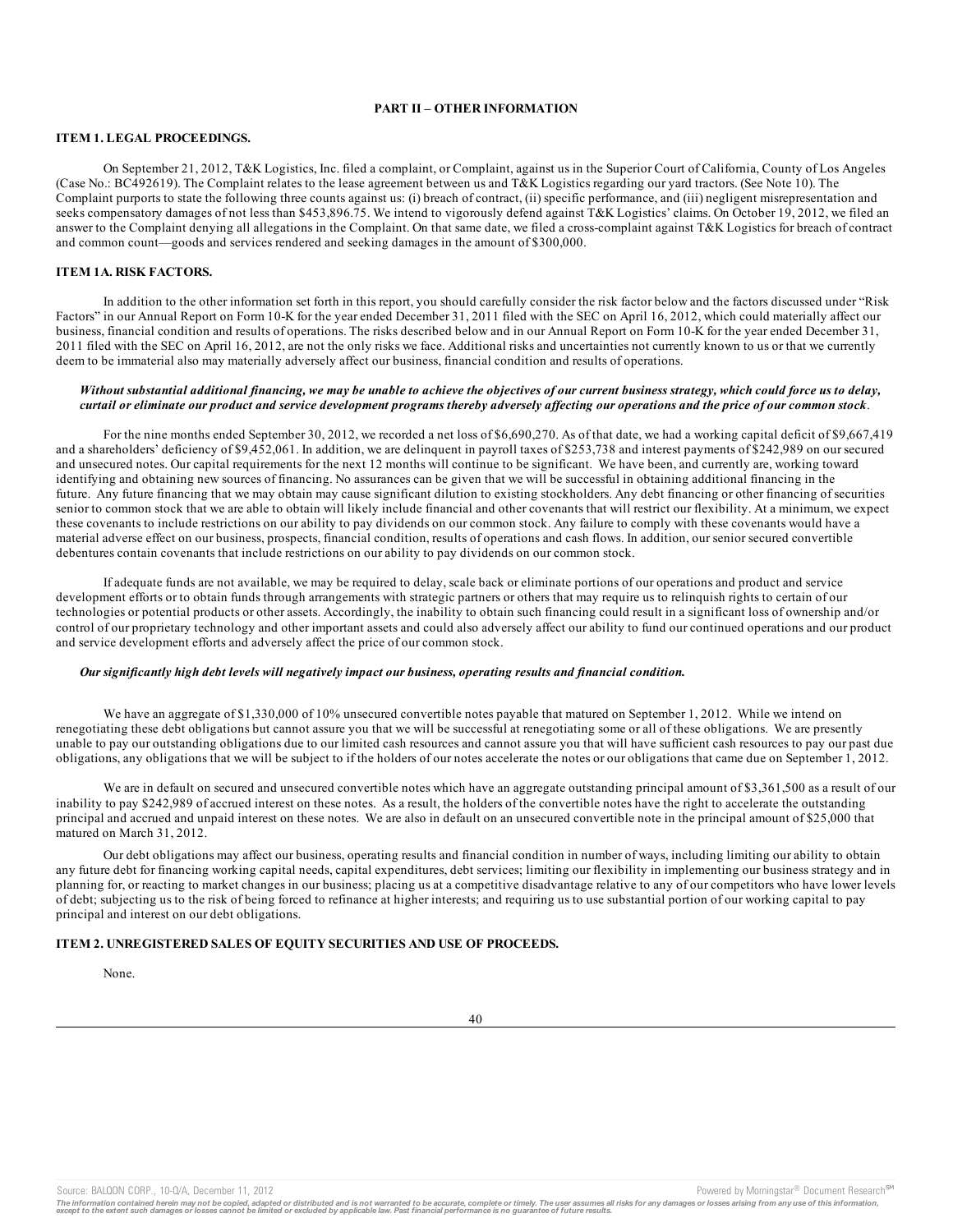# **ITEM 3. DEFAULTS UPON SENIOR SECURITIES.**

We are in default on certain of our secured and unsecured convertible notes having an aggregate outstanding principal amount of \$3,361,500 as a result of our inability to pay \$242,988 of accrued interest on these notes. As a result, the holders of the convertible notes have the right to accelerate up to \$3,604,488, representing the outstanding principal and accrued and unpaid interest on these notes.

# **ITEM 4. MINE SAFETY DISCLOSURES.**

Not applicable.

# **ITEM 5. OTHER INFORMATION.**

None.

# **ITEM 6. EXHIBITS**

| Exhibit       |                                                                                                                                               |
|---------------|-----------------------------------------------------------------------------------------------------------------------------------------------|
| <b>Number</b> | <b>Description</b>                                                                                                                            |
| 31.1          | Certification required by Rule 13a-14(a) of the Securities Exchange Act of 1934, as amended, as adopted pursuant to Section 302 of the        |
|               | Sarbanes-Oxley Act of 2002.(*)                                                                                                                |
| 31.2          | Certification required by Rule 13a-14(a) of the Securities Exchange Act of 1934, as amended, as adopted pursuant to Section 302 of the        |
|               | Sarbanes-Oxley Act of 2002.(*)                                                                                                                |
| 32.1          | Certification of Chief Executive Officer and Chief Financial Officer Pursuant to 18 U.S.C. Section 350, as adopted pursuant to Section 906 of |
|               | the Sarbanes-Oxley Act of $2002(*)$                                                                                                           |
| $101$ . INS   | XBRL Instance Document. (*)                                                                                                                   |
| 101.SCH       | XBRL Schema Document. (*)                                                                                                                     |
| 101.CAL       | XBRL Calculation Linkbase Document. (*)                                                                                                       |
| 101.DEF       | XBRL Definition Linkbase Document. (*)                                                                                                        |
| 101.LAB       | XBRL Label Linkbase Document. (*)                                                                                                             |
| 101.PRE       | XBRL Presentation Linkbase Document. (*)                                                                                                      |
|               |                                                                                                                                               |

(\*) Filed herewith.

41

Source: BALQON CORP., 10-Q/A, December 11, 2012 2001 2012 2012 2012 2012 2013 2014 2014 2015 2016 2017 2018 201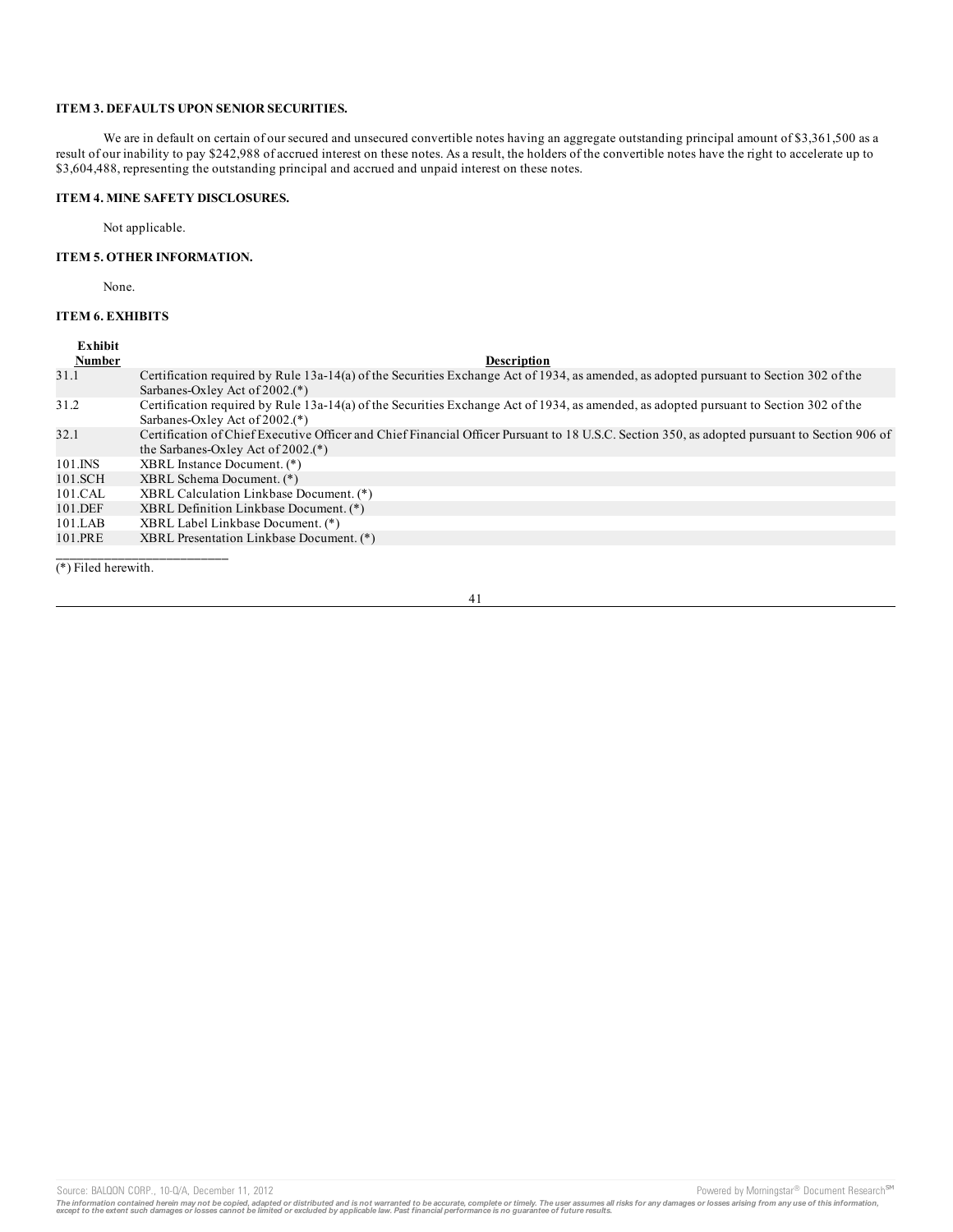# **SIGNATURES**

Pursuant to the requirements of the Securities Exchange Act of 1934, the registrant has duly caused this report to be signed on its behalf by the undersigned thereunto duly authorized.

# Date: December 10, 2012 **BALQON CORPORATION**

By: /S/ BALWINDER SAMRA Balwinder Samra, President and Chief Executive Officer (principal executive officer)

Source: BALQON CORP., 10-Q/A, December 11, 2012 2001 2012 2012 2012 2012 2013 2014 2014 2015 2016 2017 2018 201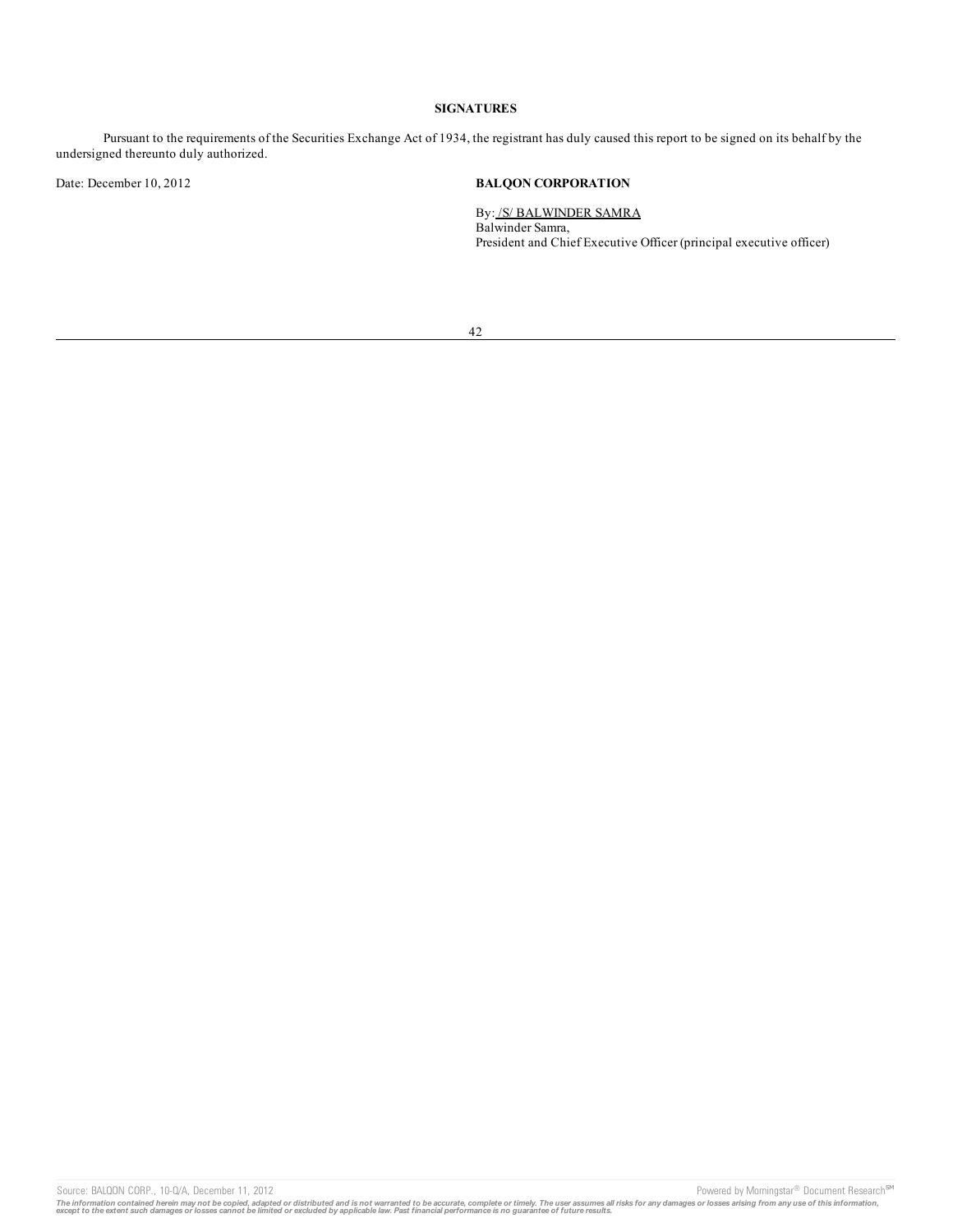### **BALQON CORPORATION EXHIBITS FILED WITH THIS REPORT**

| Exhibit       |                                                                                                                                                                                  |
|---------------|----------------------------------------------------------------------------------------------------------------------------------------------------------------------------------|
| <b>Number</b> | Description                                                                                                                                                                      |
| 31.1          | Certification required by Rule 13a-14(a) of the Securities Exchange Act of 1934, as amended, as adopted pursuant to Section 302 of the<br>Sarbanes-Oxley Act of 2002.            |
| 31.2          | Certification required by Rule 13a-14(a) of the Securities Exchange Act of 1934, as amended, as adopted pursuant to Section 302 of the<br>Sarbanes-Oxley Act of 2002.            |
| 32.1          | Certification of Chief Executive Officer and Chief Financial Officer Pursuant to 18 U.S.C. Section 350, as adopted pursuant to Section 906 of<br>the Sarbanes-Oxley Act of 2002. |
| $101$ INS     | <b>XBRL</b> Instance Document                                                                                                                                                    |
| 101.SCH       | XBRL Schema Document                                                                                                                                                             |
| 101.CAL       | <b>XBRL Calculation Linkbase Document</b>                                                                                                                                        |
| 101.DEF       | <b>XBRL Definition Linkbase Document</b>                                                                                                                                         |
| $101$ LAB     | XBRL Label Linkbase Document                                                                                                                                                     |
| 101.PRE       | <b>XBRL</b> Presentation Linkbase Document                                                                                                                                       |
|               |                                                                                                                                                                                  |

43

Source: BALQON CORP., 10-Q/A, December 11, 2012 2009 12:00 12:00 12:00 12:00 12:00 12:00 12:00 12:00 12:00 12:00 12:00 12:00 12:00 12:00 12:00 12:00 12:00 12:00 12:00 12:00 12:00 12:00 12:00 12:00 12:00 12:00 12:00 12:00 1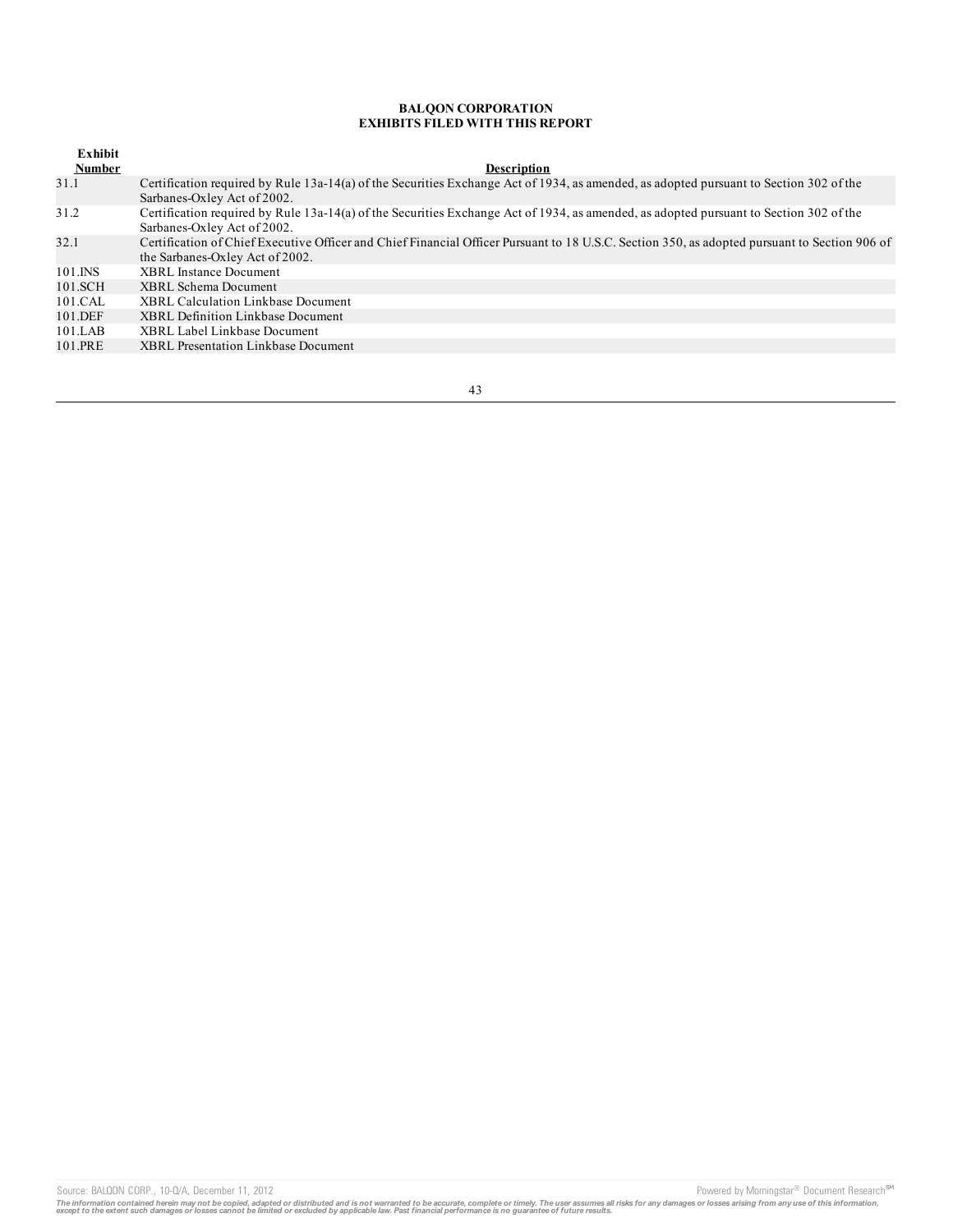# **EXHIBIT 31.1**

### **CERTIFICATION**

I, Balwinder Samra, certify that:

1. I have reviewed this Quarterly Report on Form 10-Q/A of Balqon Corporation;

2. Based on my knowledge, this report does not contain any untrue statement of a material fact or omit to state a material fact necessary to make the statements made, in light of the circumstances under which such statements were made, not misleading with respect to the period covered by this report;

3. Based on my knowledge, the financial statements, and other financial information included in this report, fairly present in all material respects the financial condition, results of operations and cash flows of the registrant as of, and for, the periods presented in this report;

4. The registrant's other certifying officers and I are responsible for establishing and maintaining disclosure controls and procedures (as defined in Exchange Act Rules 13a-15(e) and 15d-15(e)) and internal control over financial reporting (as defined in Exchange Act Rules 13a-15(f) and 15d-15(f)) for the registrant and have:

(a) Designed such disclosure controls and procedures, or caused such disclosure controls and procedures to be designed under our supervision, to ensure that material information relating to the registrant, including its consolidated subsidiaries, is made known to us by others within those entities, particularly during the period in which this report is being prepared;

(b) Designed such internal control over financial reporting, or caused such internal control over financial reporting to be designed under our supervision, to provide reasonable assurance regarding the reliability of financial reporting and the preparation of financial statements for external purposes in accordance with generally accepted accounting principles;

(c) Evaluated the effectiveness of the registrant's disclosure controls and procedures and presented in this report our conclusions about the effectiveness of the disclosure controls and procedures, as of the end of the period covered by this report based on such evaluation; and

(d) Disclosed in this report any change in the registrant's internal control over financial reporting that occurred during the registrant's most recent fiscal quarter (the registrant's fourth fiscal quarter in the case of an annual report) that has materially affected, or is reasonably likely to materially affect, the registrant's internal control over financial reporting.

5. The registrant's other certifying officer(s) and I have disclosed, based on our most recent evaluation of internal control over financial reporting, to the registrant's auditors and the audit committee of the registrant's board of directors (or persons performing the equivalent functions):

(a) All significant deficiencies and material weaknesses in the design or operation of internal control over financial reporting which are reasonably likely to adversely affect the registrant's ability to record, process, summarize and report financial information; and

(b) Any fraud, whether or not material, that involves management or other employees who have a significant role in the registrant's internal control over financial reporting.

Date: December 10, 2012

/S/ BALWINDER SAMRA Balwinder Samra, Chief Executive Officer (principal executive officer)

Source: BALQON CORP., 10-Q/A, December 11, 2012 **Powered by Morningstar® Document Research** in the second of the second by Morningstar® Document Research in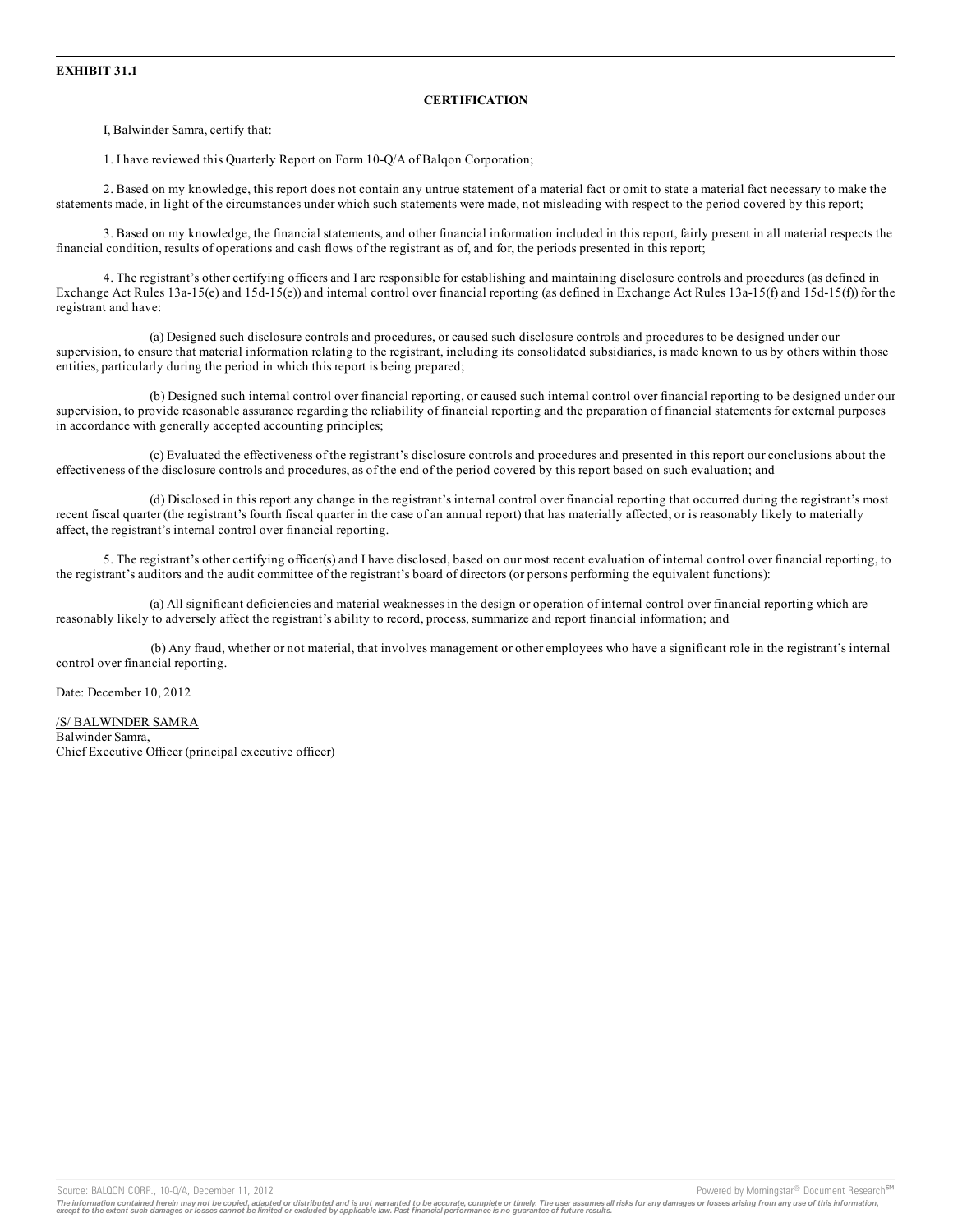# **EXHIBIT 31.2**

### **CERTIFICATION**

I, Balwinder Samra, certify that:

1. I have reviewed this Quarterly Report on Form 10-Q/A of Balqon;

2. Based on my knowledge, this report does not contain any untrue statement of a material fact or omit to state a material fact necessary to make the statements made, in light of the circumstances under which such statements were made, not misleading with respect to the period covered by this report;

3. Based on my knowledge, the financial statements, and other financial information included in this report, fairly present in all material respects the financial condition, results of operations and cash flows of the registrant as of, and for, the periods presented in this report;

4. The registrant's other certifying officers and I are responsible for establishing and maintaining disclosure controls and procedures (as defined in Exchange Act Rules 13a-15(e) and 15d-15(e)) and internal control over financial reporting (as defined in Exchange Act Rules 13a-15(f) and 15d-15(f)) for the registrant and have:

(a) Designed such disclosure controls and procedures, or caused such disclosure controls and procedures to be designed under our supervision, to ensure that material information relating to the registrant, including its consolidated subsidiaries, is made known to us by others within those entities, particularly during the period in which this report is being prepared;

(b) Designed such internal control over financial reporting, or caused such internal control over financial reporting to be designed under our supervision, to provide reasonable assurance regarding the reliability of financial reporting and the preparation of financial statements for external purposes in accordance with generally accepted accounting principles;

(c) Evaluated the effectiveness of the registrant's disclosure controls and procedures and presented in this report our conclusions about the effectiveness of the disclosure controls and procedures, as of the end of the period covered by this report based on such evaluation; and

(d) Disclosed in this report any change in the registrant's internal control over financial reporting that occurred during the registrant's most recent fiscal quarter (the registrant's fourth fiscal quarter in the case of an annual report) that has materially affected, or is reasonably likely to materially affect, the registrant's internal control over financial reporting.

5. The registrant's other certifying officer(s) and I have disclosed, based on our most recent evaluation of internal control over financial reporting, to the registrant's auditors and the audit committee of the registrant's board of directors (or persons performing the equivalent functions):

(a) All significant deficiencies and material weaknesses in the design or operation of internal control over financial reporting which are reasonably likely to adversely affect the registrant's ability to record, process, summarize and report financial information; and

(b) Any fraud, whether or not material, that involves management or other employees who have a significant role in the registrant's internal control over financial reporting.

Date: December 10, 2012

/S/ BALWINDER SAMRA Balwinder Samra, Interim Chief Financial Officer (principal financial and accounting officer)

Source: BALQON CORP., 10-Q/A, December 11, 2012 **Powered by Morningstar® Document Research** in the second of the second by Morningstar® Document Research in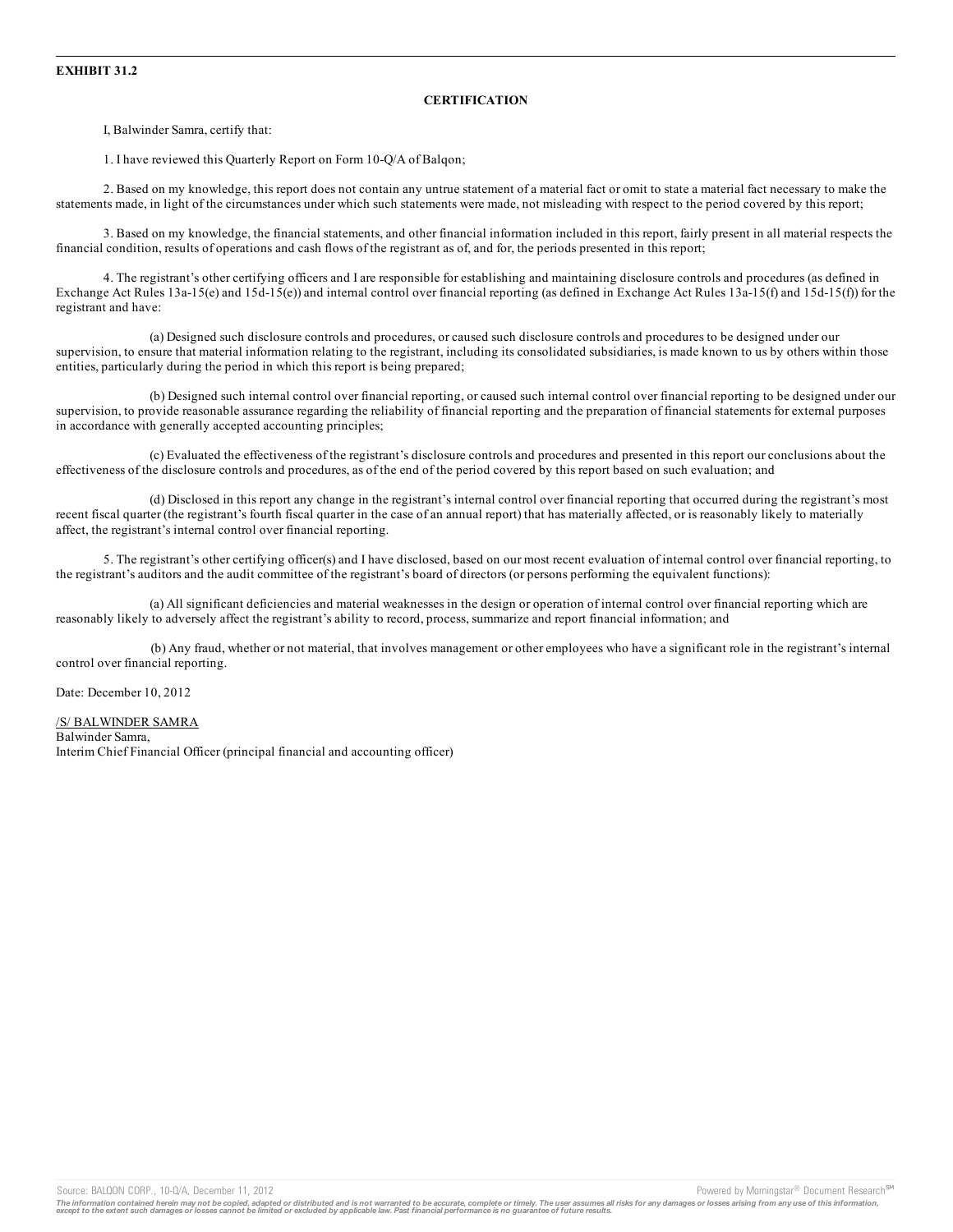# **EXHIBIT 32.1**

#### **CERTIFICATION OF CHIEF EXECUTIVE OFFICER AND CHIEF FINANCIAL OFFICER PURSUANT TO 18 U.S.C. SECTION 1350, AS ADOPTED PURSUANT TO SECTION 906 OF THE SARBANES-OXLEY ACT OF 2002**

In connection with the Quarterly Report on Form 10-Q/A of Balqon Corporation (the "Company") for the period ended September 30, 2012 (the "Report"), the undersigned hereby certify in their capacities as Chief Executive Officer and Chief Financial Officer of the Company, respectively, pursuant to 18 U.S.C. section 1350, as adopted pursuant to Section 906 of the Sarbanes-Oxley Act of 2002, that, to their knowledge:

1. the Report fully complies with the requirements of Section 13(a) or 15(d) of the Securities Exchange Act of 1934, as amended; and

2. the information contained in the Report fairly presents, in all material respects, the financial condition and results of operations of the Company.

Dated: December 10, 2012 By: /s/ BALWINDER SAMRA Balwinder Samra President and Chief Executive Officer (principal executive officer)

Dated: December 10, 2012 By: /s/ BALWINDER SAMRA Balwinder Samra Interim Chief Financial Officer (principal financial and accounting officer)

A signed original of this written statement required by Section 906, or other document authenticating, acknowledging, or otherwise adopting the signatures that appear in typed form within the electronic version of this written statement required by Section 906, has been provided to the Company and will be retained by the Company and furnished to the Securities and Exchange Commission or its staff upon request.

Source: BALQON CORP., 10-Q/A, December 11, 2012 **Powered by Morningstar<sup>®</sup> Document Research<sup>sM</sup>** 

The information contained herein may not be copied, adapted or distributed and is not warranted to be accurate, complete or timely. The user assumes all risks for any damages or losses arising from any use of this informat